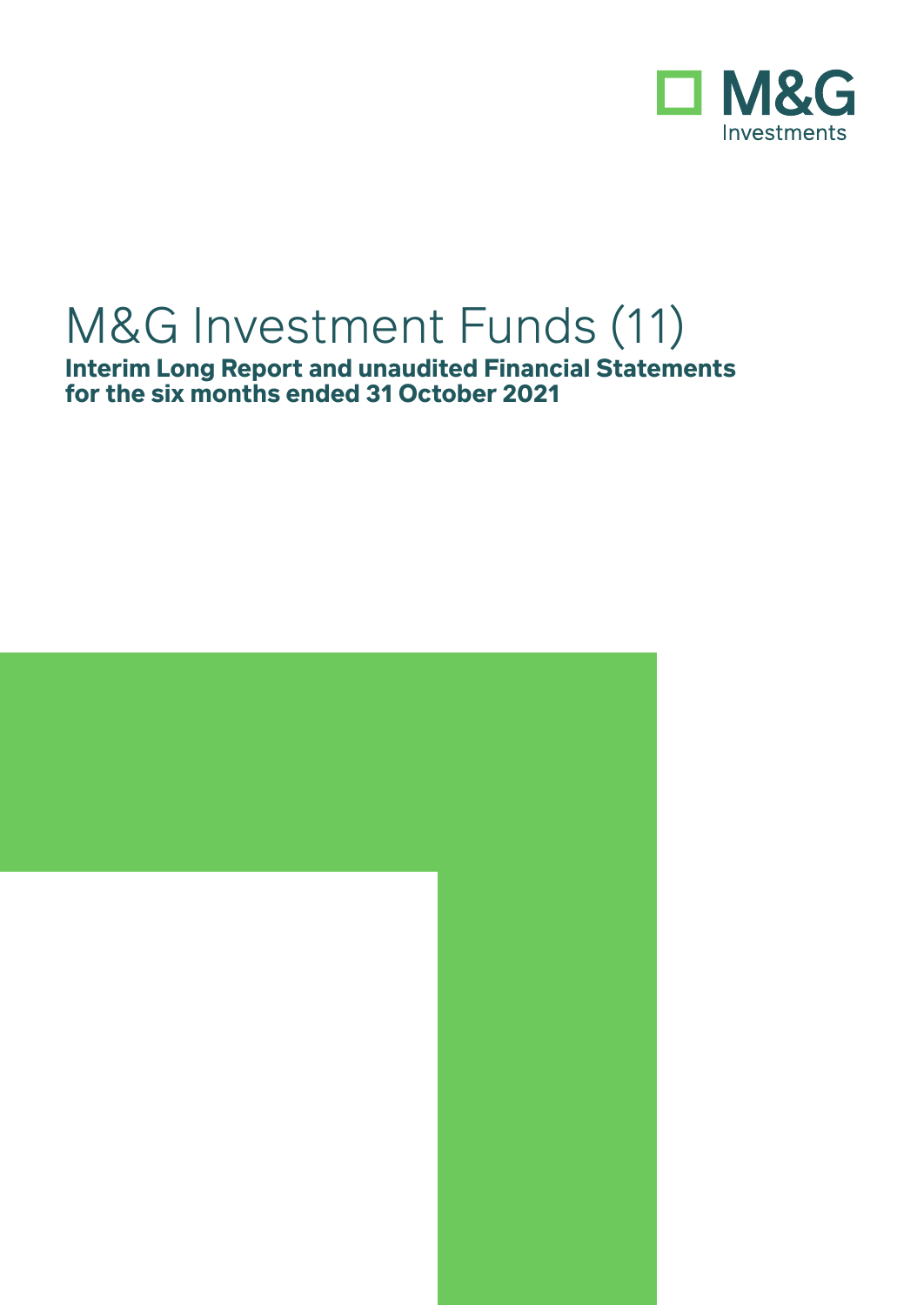## **Contents**

| Authorised Corporate Director's Report                                                                                    | $\mathbf{1}$ |
|---------------------------------------------------------------------------------------------------------------------------|--------------|
| Directors' statement $\ldots, \ldots, \ldots, \ldots, \ldots, \ldots, \ldots$                                             | 3            |
| Financial statements and notes                                                                                            | 4            |
| Authorised Corporate Director's Reports, including<br>the financial highlights and financial statements<br>and notes for: |              |
| M&G Episode Income Fund                                                                                                   | 5            |
| M&G Global Target Return Fund                                                                                             | 29           |
|                                                                                                                           |              |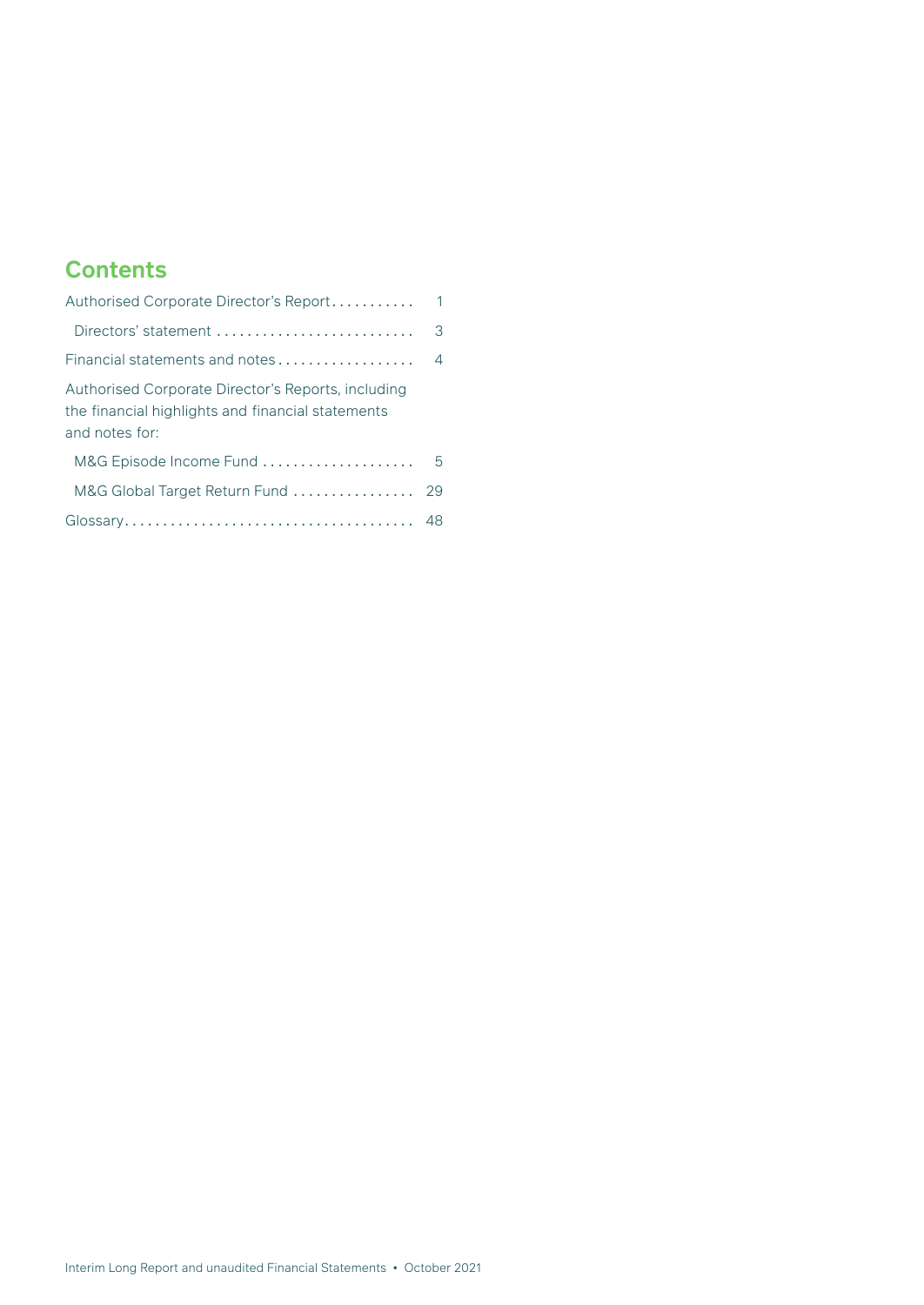<span id="page-2-0"></span>The Authorised Corporate Director (ACD) of M&G Investment Funds (11) presents its Interim Long Report and unaudited Financial Statements for the six months ended 31 October 2021.

The unaudited financial statements of

M&G Investment Funds (11) and the investment report and unaudited financial statements and notes of each sub-fund are presented in their individual sections of this report as set out in the contents page.

Please note that we have included an explanation of key investment terminology in the 'Glossary' (at the back of this report).

## **Company information**

M&G Investment Funds (11) is an umbrella Open-Ended Investment Company (OEIC) and contains two sub-funds, hereinafter referred to as 'funds' in the rest of this report. The Company is a non-UCITS Retail Scheme (NURS) and, for the purposes of the AIFMD, qualifies as an alternative investment fund (AIF), as defined in the Collective Investment Schemes sourcebook, as issued (and amended) by the Financial Conduct Authority (FCA). This OEIC is an Investment Company with Variable Capital (ICVC) incorporated under the Open-Ended Investment Companies Regulations 2001. It is authorised and regulated by the FCA under the Financial Services and Markets Act 2000.

The Company was authorised on 1 October 2010, the M&G Episode Income Fund was launched on 11 November 2010 and the M&G Global Target Return Fund was launched on 13 December 2016.

The Company's principal activity is to carry on business as an OEIC. The Company is structured as an umbrella company, and different funds may be established by the ACD from time to time with the agreement of the Depositary and approval from the FCA. The funds are operated separately and the assets of each fund are managed in accordance with the investment objective and policy applicable to that fund.

As at 31 October 2021, none of the funds held shares of the other funds within this OEIC.

A shareholder is not liable for the debts of the Company and will never be liable to make any further payment to the Company after paying the purchase price of the shares.

#### Fund managers

The following fund managers are employed by M&G FA Limited which is an associate of M&G Securities Limited.

M&G Episode Income Fund

Steven Andrew

M&G Global Target Return Fund

Tristan Hanson

#### ACD

M&G Securities Limited, 10 Fenchurch Avenue, London EC3M 5AG, UK Telephone: 0800 390 390 (UK only) (Authorised and regulated by the Financial Conduct Authority. M&G Securities Limited is a member of the Investment Association and of the Investing and Saving Alliance)

#### Directors of the ACD

N J Brooks\*, C Dobson (non executive director), S A Fitzgerald, P R Jelfs, M McGrade (non executive director), L J Mumford \* Appointed 19 May 2021.

#### Investment manager

M&G Investment Management Limited, 10 Fenchurch Avenue, London EC3M 5AG, UK Telephone: +44 (0)20 7626 4588 (Authorised and regulated by the Financial Conduct Authority)

#### **Registrar**

SS&C Financial Services Europe Ltd, SS&C House, St. Nicholas Lane, Basildon, Essex SS15 5FS, UK (Authorised and regulated by the Financial Conduct Authority)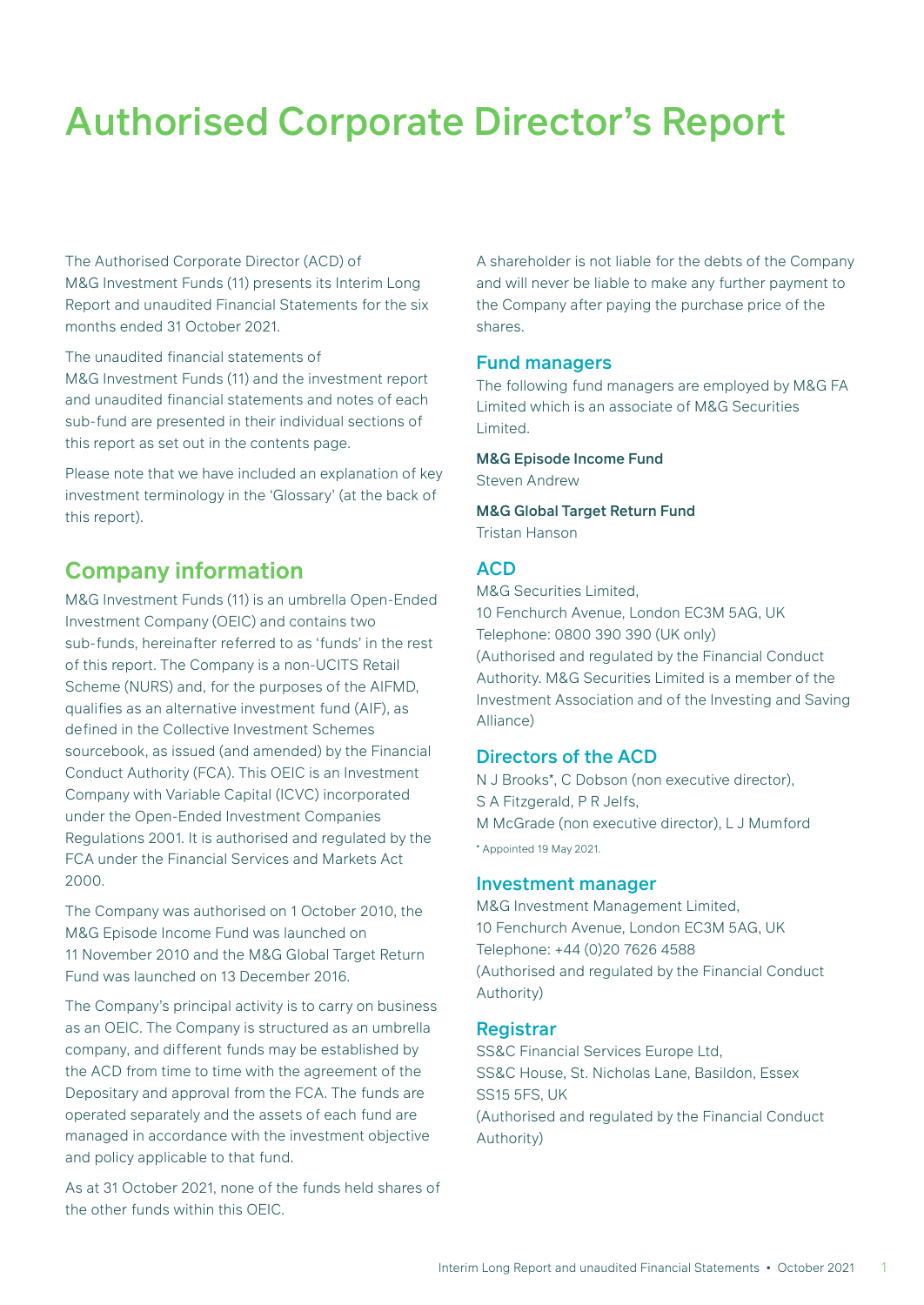#### **Depositary**

NatWest Trustee & Depositary Services Limited, House A, Floor 0, 175 Glasgow Road, Gogarburn, Edinburgh EH12 1HQ, UK (Authorised and regulated by the Financial Conduct Authority)

#### Independent auditor

Ernst & Young LLP Atria One, 144 Morrison Street, Edinburgh EH3 8EX, UK

## **Annual value assessment**

An annual assessment report is available which shows the value provided to investors in each of M&G's UK-based funds. The assessment report evaluates whether M&G's charges are justified in the context of the overall service delivered to its investors. The report can be found at www.mandg.co.uk/valueassessment

### **Important information**

The investment objective and benchmark changed for the M&G Global Target Return Fund on 20 July 2021.

The World Health Organisation declared the COVID-19 outbreak a pandemic on 11 March 2020.

The COVID-19 pandemic has been an unprecedented event. After an initial period of increased market volatility and uncertainty, there has been a marked recovery in global markets, bolstered by supportive economic policies from governments and positive news on vaccines for COVID-19.

The ACD continues to monitor the ongoing operational risks that are posed to the Company and its service providers due to global and local movement restrictions that have been enacted by various governments.

### **Investor information**

The Prospectus, Instrument of Incorporation, Key Investor Information Documents, costs and charges illustration, the latest Annual or Interim Investment Report and Financial Statements as well as a list of purchases and sales are available free of charge on

request from the following address. The Instrument of Incorporation can also be inspected at our offices or at the office of the Depositary.

### Customer services and administration for UK clients:

M&G Securities Limited, PO Box 9039, Chelmsford CM99 2XG, UK

Please remember to quote your name and M&G client reference and sign any written communication to M&G. Failure to provide this will affect your ability to transact with us.

Telephone: 0800 390 390 (UK only)

For security purposes and to improve the quality of our service, we may record and monitor telephone calls. You will require your M&G client reference. Failure to provide this will affect your ability to transact with us.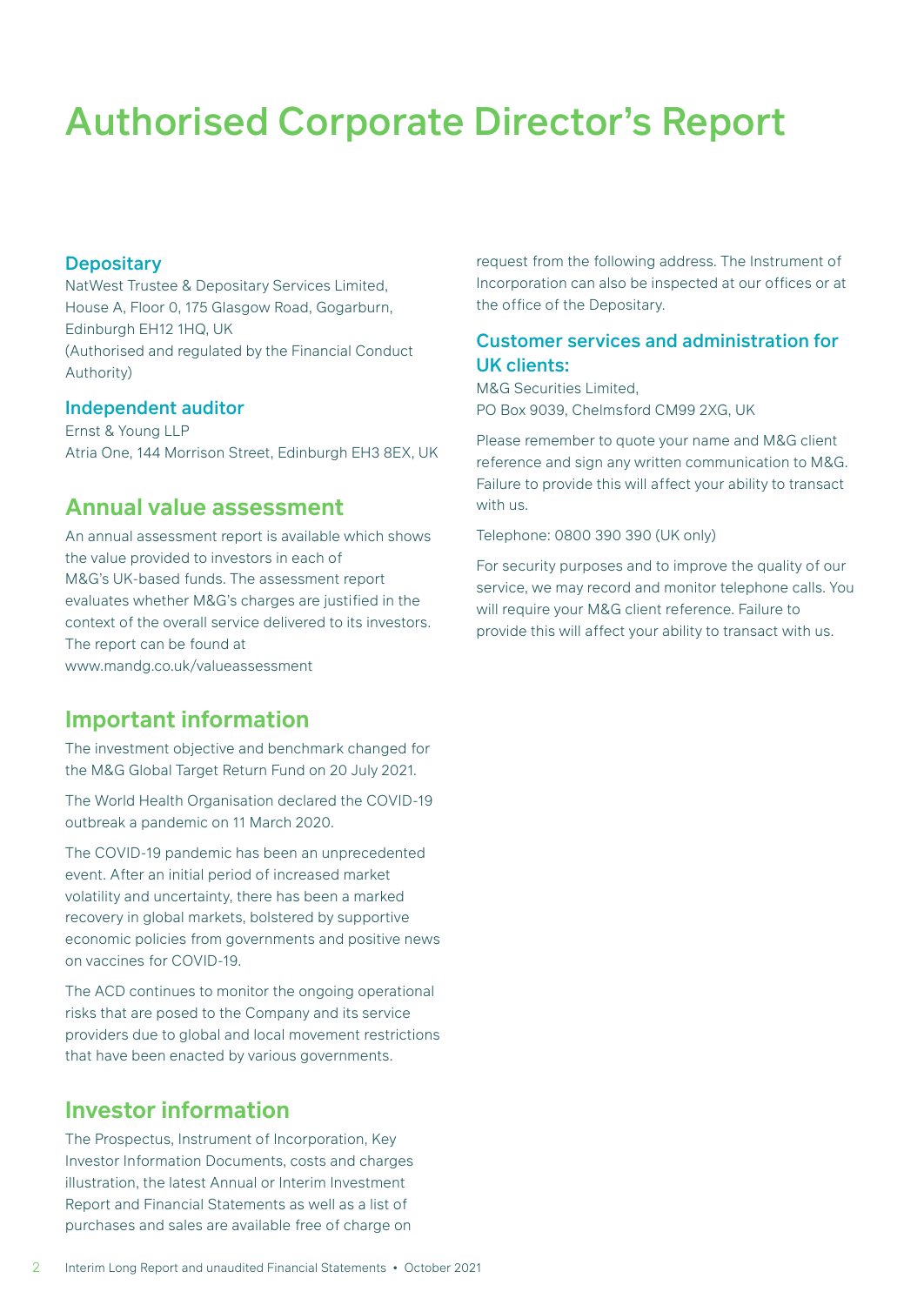## <span id="page-4-0"></span>**Authorised Corporate Director's Responsibilities**

The Authorised Corporate Director (ACD) is required to prepare annual and interim long reports for the Company. The ACD must ensure that the financial statements, contained in this report, for each of the funds are prepared in accordance with the Investment Association Statement of Recommended Practice for Financial Statements of UK Authorised Funds (SORP) and UK Financial Reporting Standards, and give a true and fair view of the net revenue or expenses and net capital gains or losses for the accounting period, and the financial position at the end of that period.

The ACD is required to keep proper accounting records, and to manage the Company in accordance with the Collective Investment Schemes sourcebook, as issued (and amended) by the FCA, the Instrument of Incorporation and the Prospectus, and to take reasonable steps for the prevention and detection of fraud or other irregularities.

## **Directors' statement**

This report has been prepared in accordance with the requirements of the Collective Investment Schemes sourcebook, as issued and amended by the Financial Conduct Authority.

M&G Securities Limited 14 December 2021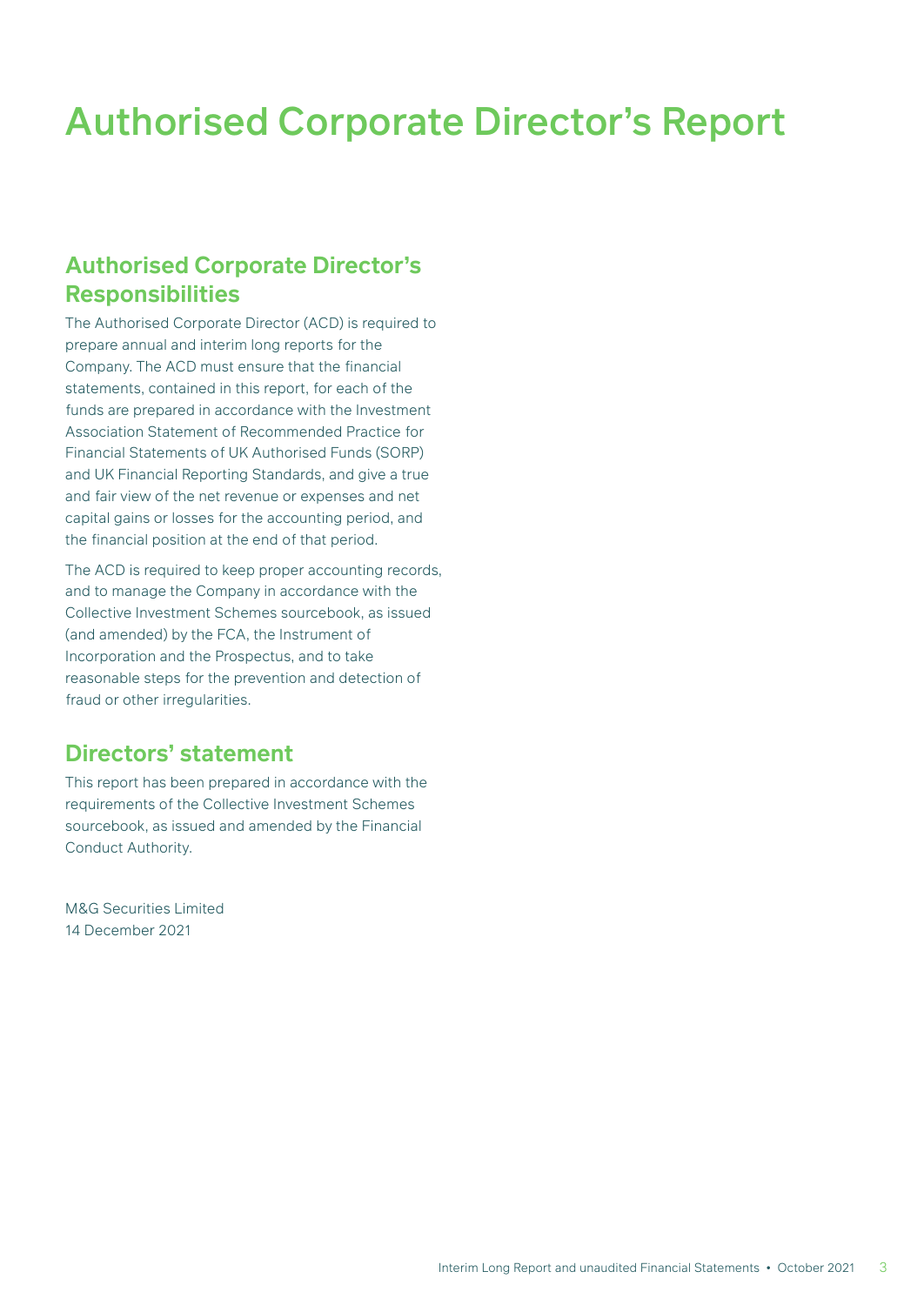# <span id="page-5-0"></span>Financial statements and notes

The financial statements for M&G Investment Funds (11) comprise the individual financial statements for each fund and the notes below.

## **Notes to the financial statements** Accounting policies

There are no material events that have been identified that may cast significant doubt on the Company's ability to continue as a going concern for at least the next twelve months from the date these financial statements are authorised for issue. The ACD believes that the Company has adequate resources to continue in operational existence for the foreseeable future and, following consideration of the impact of COVID-19 they continue to adopt the going concern basis in preparing the financial statements. The ACD has made an assessment of each of the funds' ability to continue as a going concern which is made as at the date of issue of these financial statements and considers liquidity, declines in global capital markets, investor intention, known redemption levels, expense projections, key service provider's operational resilience, and the impact of COVID-19.

The interim financial statements have been prepared on the same basis as the audited financial statements for the year ended 30 April 2021. They are prepared under the historical cost convention, as modified by the revaluation of investments, and in accordance with the Statement of Recommended Practice (SORP) for Authorised Funds issued by the Investment Association in May 2014 and amended in June 2017.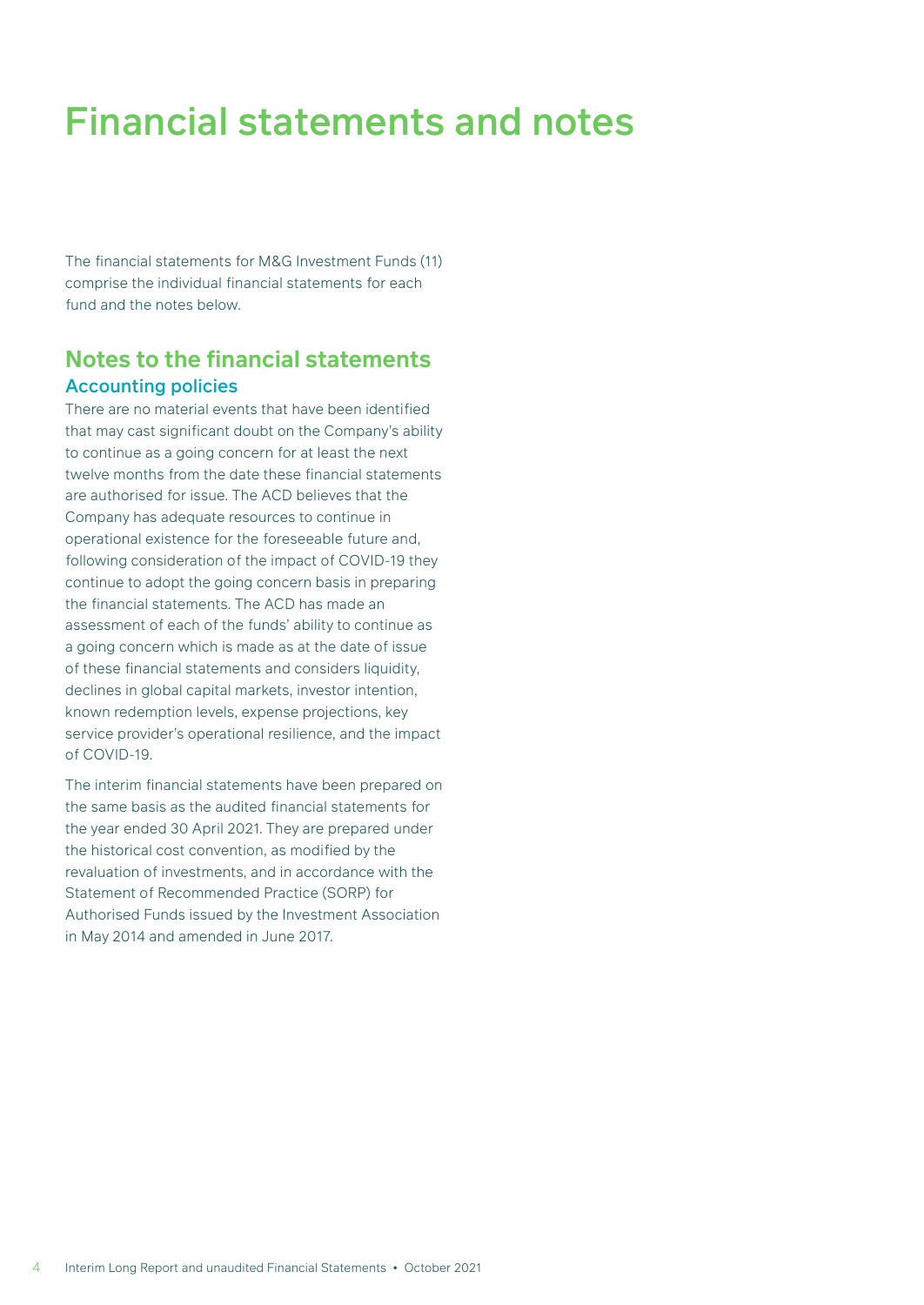## <span id="page-6-0"></span>**Investment objective**

The fund aims to generate a growing level of income over any three-year period. The fund also aims to provide capital growth of 2-4% per annum over any three-year period.

There is no guarantee that the fund will achieve its objective over this, or any other, period. The income distributions and the value of your investment may rise and fall and investors may not recoup the original amount they invested.

## **Investment policy**

The fund manager adopts a flexible approach to the allocation of capital between asset classes in response to changes in economic conditions and the valuation of assets. Central to this approach is the identification of episodes, which are periods of time during which, in the fund manager's view, asset prices become over- or under-stated, relative to objective valuation measures, due to the emotional reaction of investors to events. These episodes can exist over both the short and medium term. The fund invests in transferable securities, fixed income assets (including, but not limited to, corporate bonds and government and public securities), warrants, cash, and near cash. Exposure to these assets, and to property, may be gained via collective investment schemes and derivatives (including equity index futures, currency forwards, interest rate swaps, and other liquid derivatives). The manager may seek to minimise currency risk through the combination of diversification and hedging. Derivatives may also be used for efficient portfolio management purposes. More than 70% of the fund will be in sterling or hedged back to sterling.

## **Investment approach**

The fund manager seeks to achieve the fund's objectives whilst managing risk by investing globally across multiple asset classes, sectors, currencies and countries. Where the fund manager believes opportunities are limited to a few areas, the portfolio

may be very concentrated in certain assets or markets. The fund manager will typically take investment positions in individual shares or bonds, but may also take positions at an index or sector level via derivatives.

The fund manager looks to generate a growing level of income by investing in assets that offer a regular income such as dividend-paying equities, corporate bonds and government bonds. The fund will typically invest 20-50% of its assets in equities, 40-80% in bonds and up to 20% in other assets, which can include convertibles.

## **Benchmark**

#### Benchmark: None.

The fund is actively managed and it has no benchmark. Investors can assess the performance of the fund by its objective to provide a growing level of income and capital growth of 2 to 4% per annum, both measured over any three-year period. The fund's annual report for each financial year will include details of the fund's performance in relation to its objective.

## **Risk profile**

The fund invests globally in a broad range of assets, including company shares (equities), fixed income securities (bonds), currencies and other assets such as property shares and convertible bonds. The fund is, therefore, subject to the price volatility of global financial and currency markets.

The fund adopts a flexible approach to the allocation of capital between asset classes in response to changes in economic conditions and the valuation of assets, and the manager will seek to maximise portfolio diversity wherever possible. The fund has a bias towards income-producing assets. Income distributions from the fund's holdings, however, are not guaranteed and may vary.

The blend of assets held in the fund is regularly adjusted depending on where the manager sees the most value and to manage risks, including liquidity,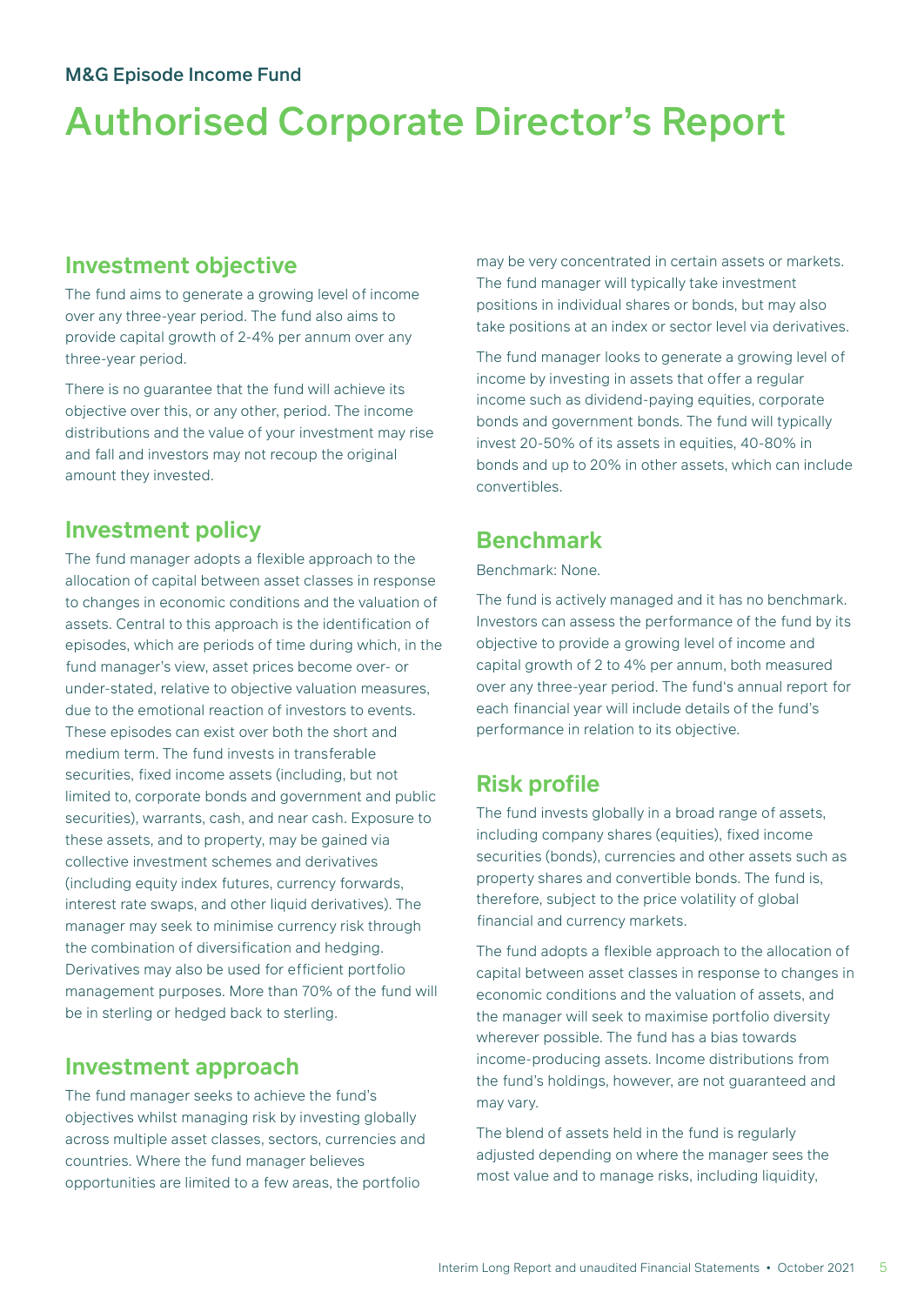# Authorised Corporate Director's Report

credit, currency and market risks. The fund's risks are measured and managed as an integral part of the investment process.

The following table shows the risk number associated with the fund and is based on Sterling Class 'A' shares.



#### The above number:

- is based on the rate at which the value of the fund has moved up and down in the past and is based on historical data so may not be a reliable indicator of the future risk profile of the fund.
- is not guaranteed and may change over time and the lowest risk number does not mean risk free.
- has not changed during this period.

## **Investment review**

As at 1 November 2021, for the six months ended 31 October 2021

#### Distribution summary

The fund distributed six monthly payments totalling 1.86p per Sterling Class 'A' (Income) share over the six months under review. This represents an increase of 6.7% from the 1.74p distributed during the same period a year earlier. As at the end of the reporting period, the payout represented a yield (distributed income as a percentage of the fund's share price on 1 November 2021) of 2.96%.

The fund's distribution is shown in the 'Specific share class performance' tables in this report. The distribution is subject to a variety of influences, including changes in the market environment, movements in currency and changes in the fund's tax status. Consequently, there is no guarantee that the fund will increase the income stream in every reporting period.

#### Performance against objective

Between 4 May 2021 (the start of the review period) and 1 November 2021, the M&G Episode Income Fund produced a positive total return (the combination of income and growth of capital) across all of its share classes.

The fund's distribution declined by 20.7% over the three-year period to 1 November 2021, and so, during that period, the fund did not meet its aim of generating a growing level of income over any three-year period.

The fund's annualised capital growth was 2.5% pa over the three-year period to 1 November 2021, and so met its aim of providing capital growth of 2-4% on average each year over any three-year period.

For the performance of each share class, please refer to the 'Long-term performance by share class' table in the 'Financial highlights' section of this report.

#### Performance review

The six months under review were generally positive for equities (company shares), as investors on the whole preferred to focus on robust corporate earnings and the continued support being given by central banks to their countries' economies. However, there were various themes developing at the same time that could have a more negative influence on investor sentiment. Most prominent among those was the rise in inflation, with prices of many goods, from oil and gas to used cars and food, increasing at a rapid rate. The rise in inflation led to speculation that interest rates may have to be raised faster than most commentators had been expecting, although most central banks have stuck to their belief that rising prices will be 'transitory' – in other words, temporary. Sentiment also stayed positive despite the number of COVID-19 cases rising around the world and economic growth appearing to slow, particularly in China, which was also adversely affected by power cuts and a debt crisis in the property sector. Towards the end of the six months, even the news that central banks were beginning to withdraw their 'quantitative easing' programmes of purchasing financial assets, which have done so much to help markets recover from their pandemic-inspired lows, had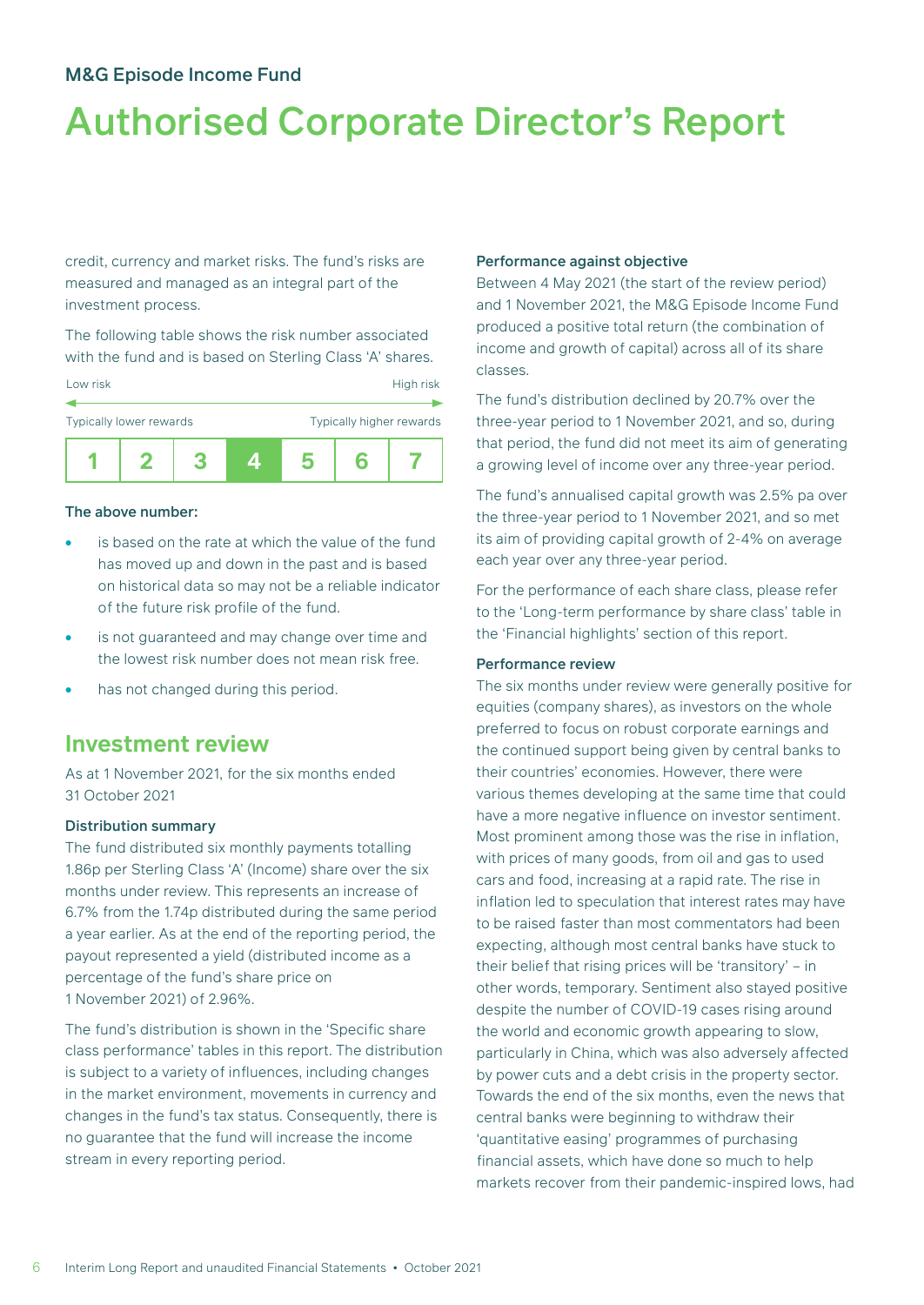# Authorised Corporate Director's Report

little effect on share prices and several stockmarket indices finished the period close to record highs.

Among developed markets, the largest gains came in the US, although much of Europe was also up nicely. Among the biggest winners, however, was India, whose stockmarket rose more than 20% in the six months. Not all the world's markets improved though, with Brazil, China and Hong Kong amongst the weakest. Emerging markets as a whole also declined, while Germany and Japan lagged.

In terms of sectors, the best performers included oil & gas producers, technology businesses, financials and healthcare companies. By contrast, telecoms, utilities and basic materials producers fell.

Inflationary pressures seemed to have more of an effect on the fixed income, or bond (debt), markets. Although most developed bond markets rose overall during the period, investors appeared to accept that interest rates would have to be increased to try to combat rising prices, which weighed on shorter-dated (meaning a shorter period until the repayment of capital is due) bonds. Higher interest rates are generally reflected in higher yields, which equate to lower prices, on bonds. Yields move inversely to prices because they generally represent the income from the bond divided by the price of the bond. Higher inflation also tends to hamper the performance of emerging market bonds and currencies in particular, and the weakness of these assets was notable over the six months. The prices of corporate bonds (debt securities issued by companies rather than governments) rose modestly during the period under review. Investment grade bonds - those issued by businesses considered to be of better quality - performed better than riskier sub-investment grade bonds, also known as high yield bonds.

Against this generally positive background, our slight bias towards risky assets proved beneficial, with our allocation to equities the biggest driver of the fund's positive return. The largest contributors were our holdings in the US, where our baskets of general shares, technology stocks and financials all added similar value. The appreciation of the US dollar relative to sterling added to the returns from our stakes in US businesses, although a stronger pound relative to the euro and yen hampered returns from Europe and Japan. Nevertheless, European holdings also performed well, led by banks and French companies. Exposure to Japanese companies was marginally positive, while China was a modest detractor from performance.

Our holdings of government bonds, which we hold as a potential diversifier, since we expect them to behave differently from our share stakes in the event that disappointing economic news holds back the performance of equities, also added value. Government bonds with a long time until maturity rose in price as investors agreed with central banks' view that inflationary pressures would only be temporary, and our considerable holding of US government bonds generated a substantial positive return.

Modest value was also added by our allocations to corporate bonds, property, government bonds from Portugal and infrastructure stocks. Meanwhile, the only material detractor was our investment in emerging market government bonds, where price falls in bonds from Chile and Brazil were compounded by weakness in their currencies.

#### Investment activities

Throughout the review period we have maintained the view that the most likely environment in the near future is a continued gradual recovery in the world's economies from the shutdowns caused by the COVID-19 pandemic. As such, we have felt it appropriate to position the fund with a moderate bias towards the stockmarket, particularly focused on those companies that, in our opinion, should benefit from an improvement in economic activity or a moderate increase in interest rates.

While we remain poised to act dynamically in the event that rapid movements in asset prices present what we see as attractive investment opportunities, there have not been many such occasions during the six months under review. Accordingly, there were no major changes in our asset allocation. Instead, we made some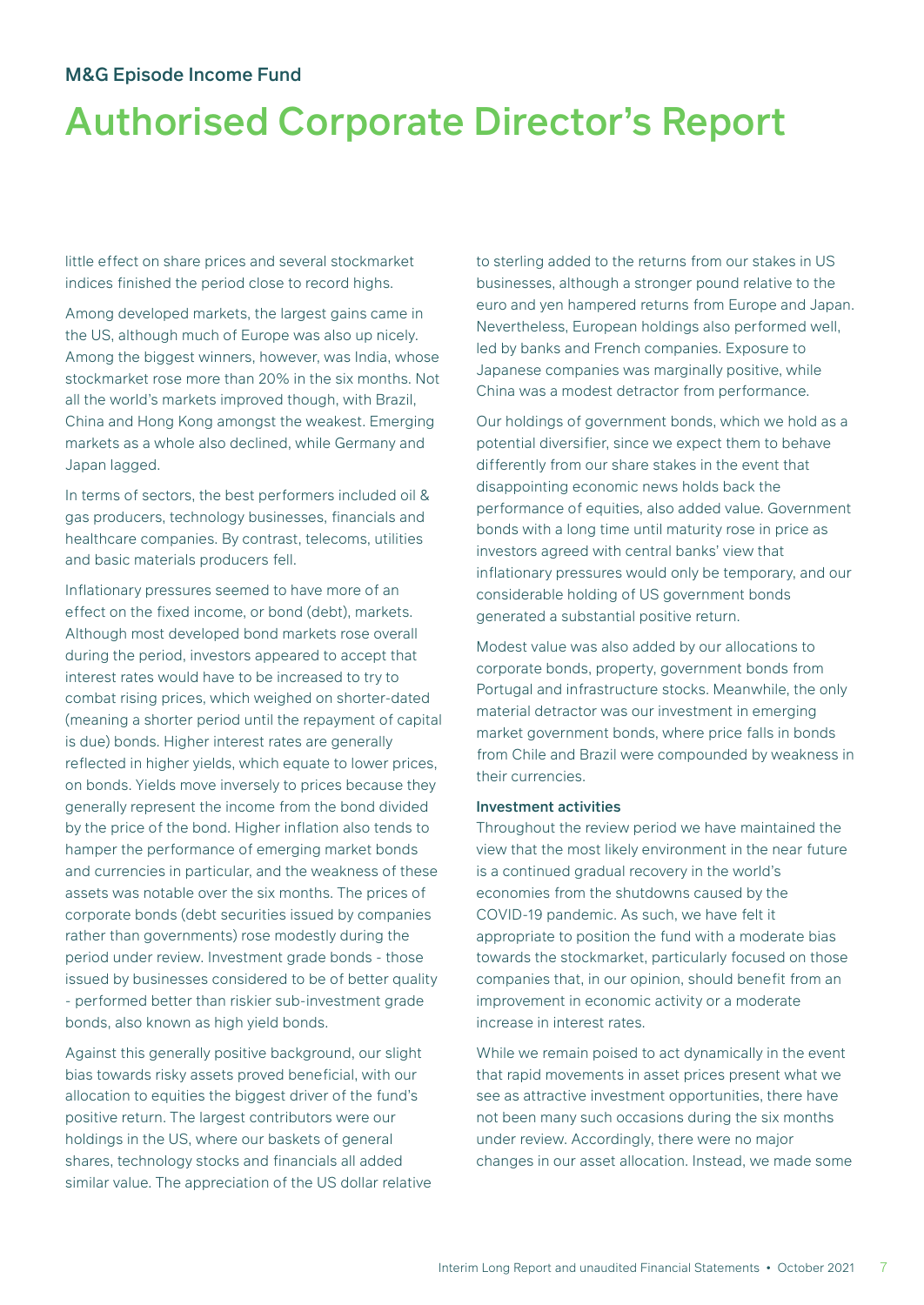# Authorised Corporate Director's Report

moderate adjustments to our asset allocation when we felt they were justified by price movements.

For example, when long-dated US government bonds rose substantially in price in July, we thought it wise to reduce our exposure. We also trimmed the holding of Portuguese government bonds. We reinvested in equities, particularly banks from the US and Europe, after the fall in bond yields caused some weakness. We also sold some US Treasuries in order to add to our holdings of government bonds from Peru and Chile, seeking to take advantage of price declines.

Later in the period, after the shares of financial companies had rallied strongly, we decided that it would be prudent to reduce our focus on the sector. We trimmed our holdings of bank stocks in the US and Europe and invested the proceeds in the US and Asia, mainly in technology and healthcare businesses. In our opinion, these areas looked attractive after a period of relative underperformance. However, we retain a sizeable position in financial stocks, since we feel that they are likely to perform well against a background of rising interest rates.

#### **Outlook**

Although there is clearly growing uncertainty about the prospect of higher inflation, which could lead to higher interest rates, we do not yet believe that the investment background is about to change significantly. Although central banks have begun to hint at a withdrawal of policy stimulus measures, they have not yet signalled that interest rates need to be raised quickly in an attempt to curb rising prices. It seems to us that the most likely scenario is a gradual normalisation of the interest rate environment, with yields on shorter-dated bonds rising over the next 12-18 months but without the moves being reflected in longer-dated bonds. While inflation may well pick up, there are other factors that could mean that central banks do not move rapidly, such as the fragile state of the labour market, particularly as employment support schemes are coming to an end. We also agree with central banks that many of the factors behind the rise in inflation are likely to be temporary.

While it is possible that inflation may be higher and more persistent than seems to be the current market expectation, we will not see hard evidence of this for some time. Similarly, it could be said that the sheer uncertainty of the current situation, together with the high valuations of many asset classes after the strong rallies of recent months, could warrant a reduction of risk altogether - trimming holdings of equities and bonds and moving into cash. However, we feel it remains prudent to be positioned to benefit from further economic growth and modestly higher interest rates, whilst being appropriately diversified in case of any growth disappointment. For this reason, we maintain a slight bias towards equities, with exposure diversified across regions and sectors. Although it has been reduced, we maintain a reasonably sizeable exposure to bank shares in the US and Europe since this exposure appears to enable us to participate in further appreciation of stockmarkets while also benefiting from a potential positive response to higher interest rates.

We also have meaningful holdings of longer-dated US government bonds to counterbalance our risk exposure. In our opinion, long-dated Treasuries would be expected to behave differently from shares in the event of negative surprises around economic recovery.

In our view, emerging market and peripheral European government bonds also seem attractive, offering higher yields than developed market bonds.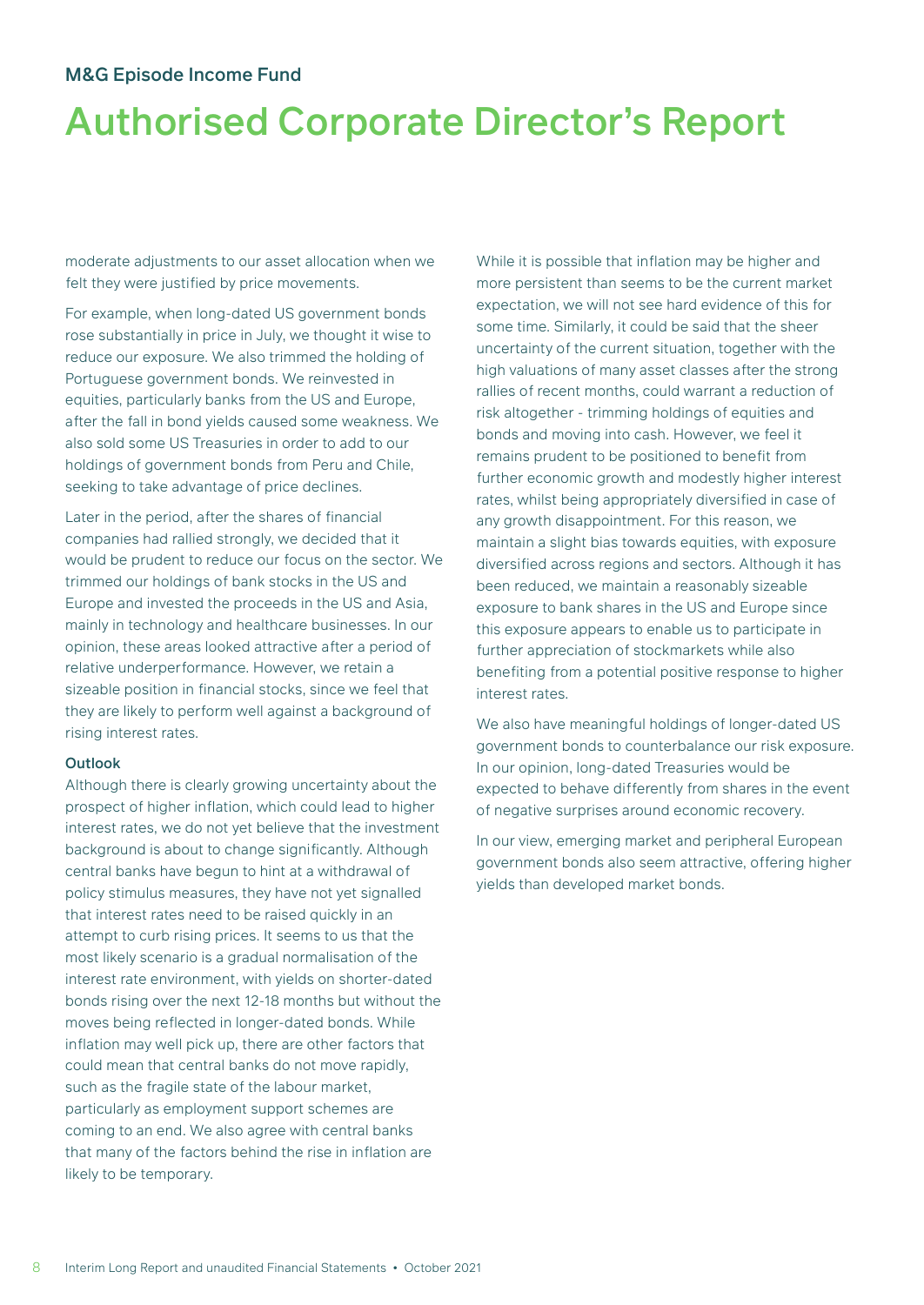# Authorised Corporate Director's Report

As an income fund, we have been encouraged by signs of a return to normality in terms of company dividend payments. Many businesses have begun to reinstate the dividend payments on their shares that were suspended when the pandemic increased the need to conserve cash, while the regulatory constraints that stopped banks paying dividends have been removed. We are hopeful that the resumption of dividend payments will enable the fund's distributions to be increased in the coming months.

#### Steven Andrew

#### Fund manager

An employee of M&G FA Limited which is an associate of M&G Securities Limited.

Please note that the views expressed in this Report should not be taken as a recommendation or advice on how the fund or any holding mentioned in the Report is likely to perform. If you wish to obtain financial advice as to whether an investment is suitable for your needs, you should consult a Financial Adviser.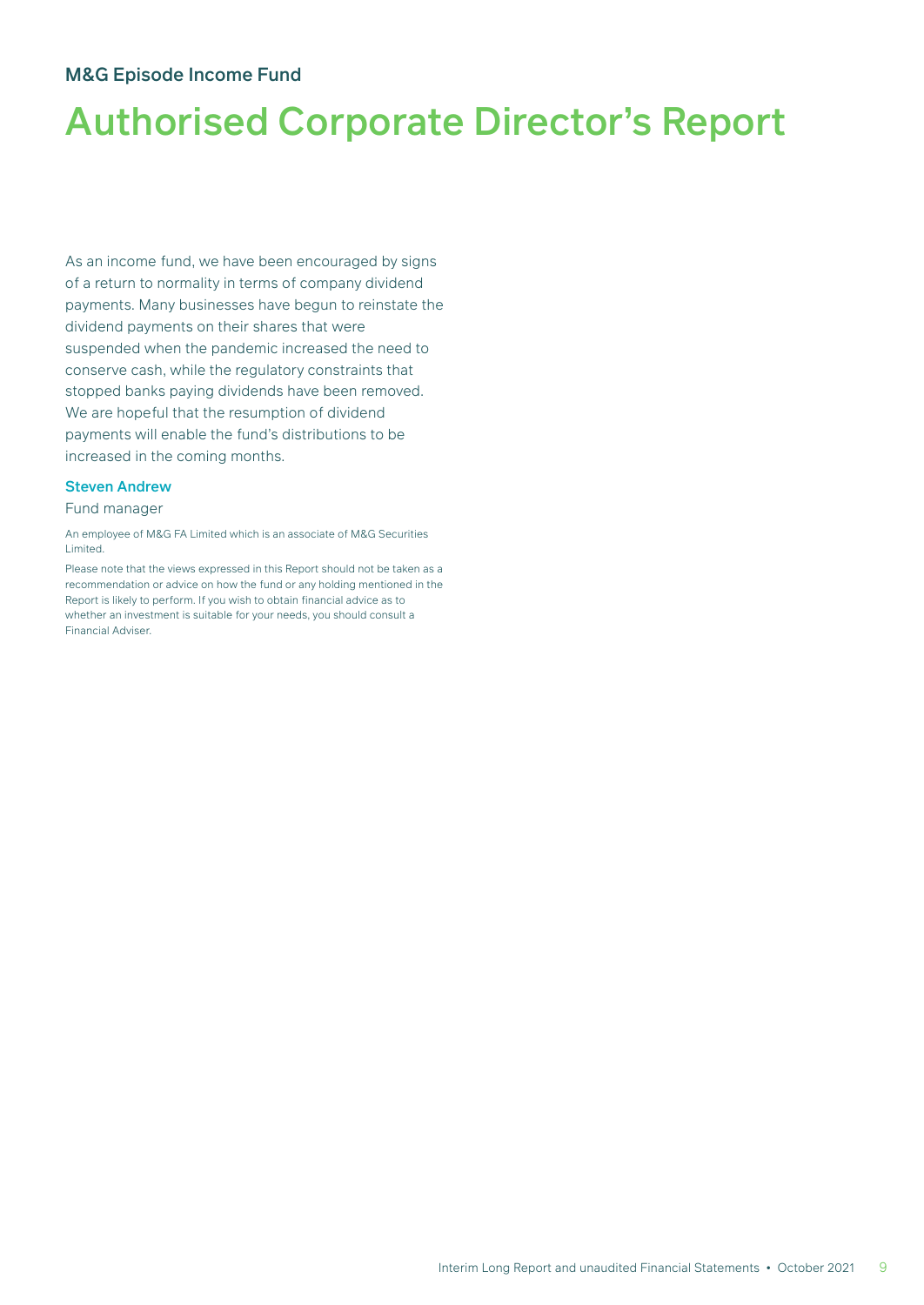# Investments

#### Portfolio statement

| <b>Holding</b> |                                                 | as at 31.10.21<br>£'000 | as at 31.10.21<br>% | as at 30.04.21<br>% |
|----------------|-------------------------------------------------|-------------------------|---------------------|---------------------|
|                | <b>Equities</b>                                 | 321,921                 | 45.10               | 39.89               |
|                | <b>United Kingdom</b>                           | 35,194                  | 4.93                | 3.81                |
|                | <b>UK equities</b>                              | 35,194                  | 4.93                | 3.81                |
|                | 50,728 BAE Systems                              | 280                     | 0.04                |                     |
|                | 944,508 British Land REIT                       | 4,674                   | 0.65                |                     |
|                | 545,835 GlaxoSmithKline                         | 8,229                   | 1.15                |                     |
|                | 4,096,945 Greencoat UK Wind                     | 5,826                   | 0.82                |                     |
|                | 3,365,000 Home REIT                             | 3,819                   | 0.54                |                     |
| 775,700 HSBC   |                                                 | 3,408                   | 0.48                |                     |
| 3,047 IG       |                                                 | 24                      | 0.00                |                     |
|                | 1,384,477 Legal & General                       | 4,010                   | 0.56                |                     |
|                | 127,148 Unilever                                | 4,924                   | 0.69                |                     |
|                | <b>Belgium</b>                                  | 3,628                   | 0.51                | 0.55                |
|                | <b>Belgian equities</b>                         | 3,628                   | 0.51                | 0.55                |
| 53,182 KBC     |                                                 | 3,628                   | 0.51                |                     |
|                | <b>France</b>                                   | 24,732                  | 3.46                | 2.81                |
|                | <b>French equities</b>                          | 24,732                  | 3.46                | 2.81                |
|                | 127,969 BNP Paribas                             | 6,264                   | 0.88                |                     |
|                | 41,015 Capgemini                                | 6,931                   | 0.97                |                     |
|                | 123,846 Danone                                  | 5,863                   | 0.82                |                     |
|                | 10,063 LVMH                                     | 5,674                   | 0.79                |                     |
|                | <b>Germany</b>                                  | 14,716                  | 2.06                | 2.20                |
|                | <b>German equities</b>                          | 14,716                  | 2.06                | 2.20                |
| 58,463 BASF    |                                                 | 3,070                   | 0.43                |                     |
|                | 85,357 Daimler                                  | 6,120                   | 0.86                |                     |
|                | 25,576 Münchener Rückversicherungs-Gesellschaft | 5,526                   | 0.77                |                     |
|                | <b>Guernsey</b>                                 | 5,339                   | 0.75                | 0.56                |
|                | <b>Guernsey equities</b>                        | 5,339                   | 0.75                | 0.56                |
|                | 4,032,283 Renewables Infrastructure             | 5,339                   | 0.75                |                     |
|                | <b>Italy</b>                                    | 9,056                   | 1.27                | 0.89                |
|                | <b>Italian equities</b>                         | 9,056                   | 1.27                | 0.89                |
|                | 469,262 Banca Mediolanum                        | 3,463                   | 0.49                |                     |
|                | 2,714,941 Intesa Sanpaolo                       | 5,593                   | 0.78                |                     |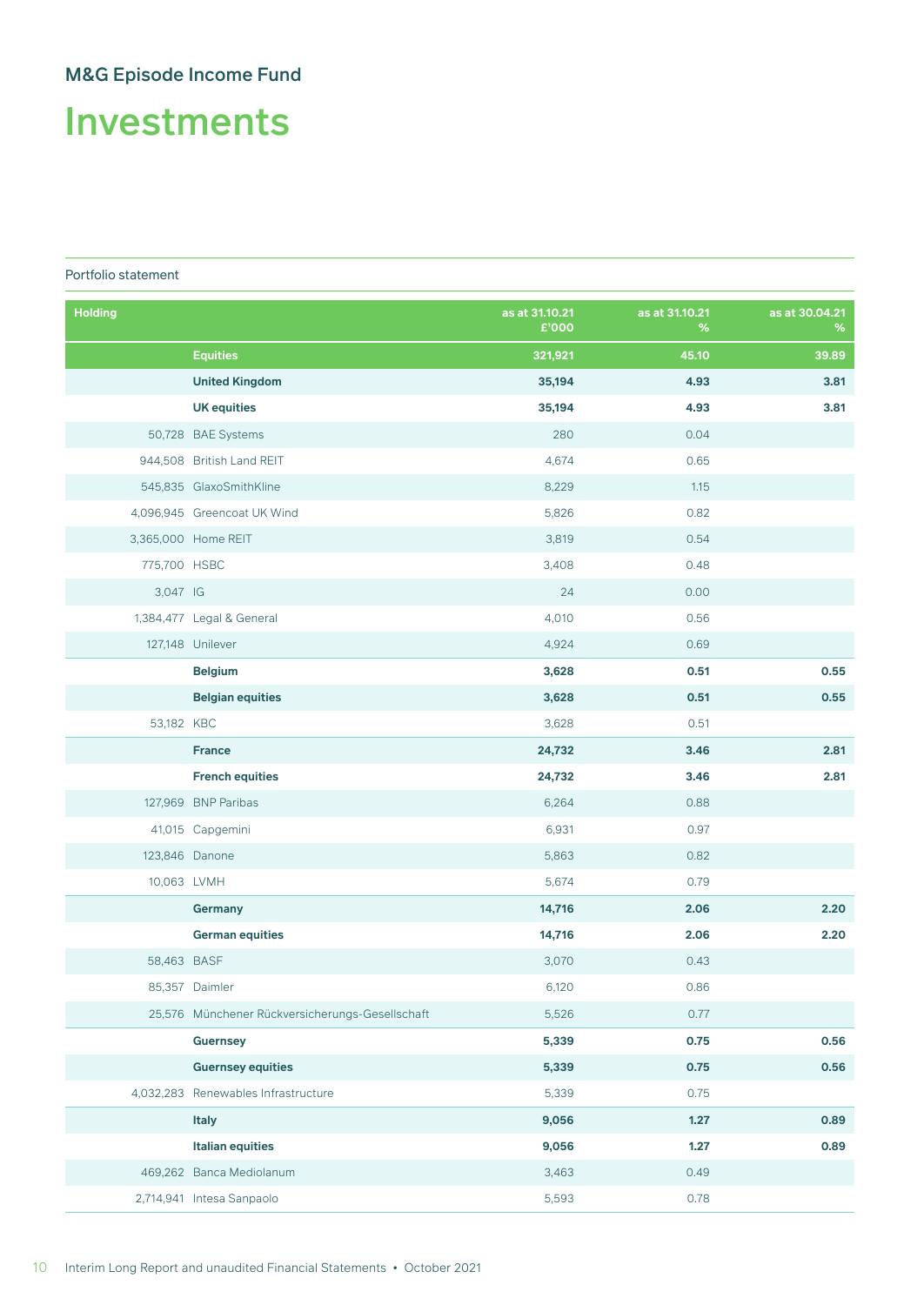Investments

| <b>Holding</b> |                                           | as at 31.10.21<br>£'000 | as at 31.10.21<br>% | as at 30.04.21<br>% |
|----------------|-------------------------------------------|-------------------------|---------------------|---------------------|
|                | <b>Equities (continued)</b>               |                         |                     |                     |
|                | <b>Netherlands</b>                        | 4,196                   | 0.59                | 0.49                |
|                | <b>Dutch equities</b>                     | 4,196                   | 0.59                | 0.49                |
| 379,766 ING    |                                           | 4,196                   | 0.59                |                     |
|                | <b>Spain</b>                              | 9,097                   | 1.27                | 0.94                |
|                | <b>Spanish equities</b>                   | 9,097                   | 1.27                | 0.94                |
|                | 1,025,987 Banco Bilbao Vizcaya Argentaria | 5,188                   | 0.72                |                     |
|                | 150,486 Industria de Diseno Textil        | 3,909                   | 0.55                |                     |
|                | <b>United States</b>                      | 113,566                 | 15.91               | 13.71               |
|                | <b>US equities</b>                        | 113,566                 | 15.91               | 13.71               |
|                | 20,694 American Express                   | 2,621                   | 0.37                |                     |
| 93,018 Apple   |                                           | 10,286                  | 1.44                |                     |
|                | 225,438 Cisco Systems                     | 9,198                   | 1.29                |                     |
|                | 133,325 Citigroup                         | 6,855                   | 0.96                |                     |
|                | 197,400 Consolidated Communications       | 1,074                   | 0.15                |                     |
|                | 263,902 Ford Motor                        | 3,226                   | 0.45                |                     |
|                | 20,317 Home Depot                         | 5,479                   | 0.77                |                     |
|                | 48,973 JPMorgan Chase                     | 6,052                   | 0.85                |                     |
|                | 367,934 KeyCorp                           | 6,273                   | 0.88                |                     |
|                | 10,601 Lam Research                       | 4,353                   | 0.61                |                     |
|                | 348,661 Lumen Technologies                | 3,000                   | 0.42                |                     |
|                | 14,316 MasterCard                         | 3,457                   | 0.48                |                     |
|                | 32,999 Microsoft                          | 7,759                   | 1.09                |                     |
| 186,737 Pfizer |                                           | 5,848                   | 0.82                |                     |
|                | 49,867 PNC Financial Services             | 7,708                   | 1.08                |                     |
|                | 43,200 Procter & Gamble                   | 4,472                   | 0.63                |                     |
|                | 52,727 Quest Diagnostics                  | 5,575                   | 0.78                |                     |
|                | 36,480 Texas Instruments                  | 4,970                   | 0.69                |                     |
|                | 115,017 Truist Financial                  | 5,330                   | 0.75                |                     |
|                | 15,888 UnitedHealth                       | 5,249                   | 0.73                |                     |
|                | 14,641 Viatris                            | 141                     | 0.02                |                     |
| 30,465 Visa    |                                           | 4,640                   | 0.65                |                     |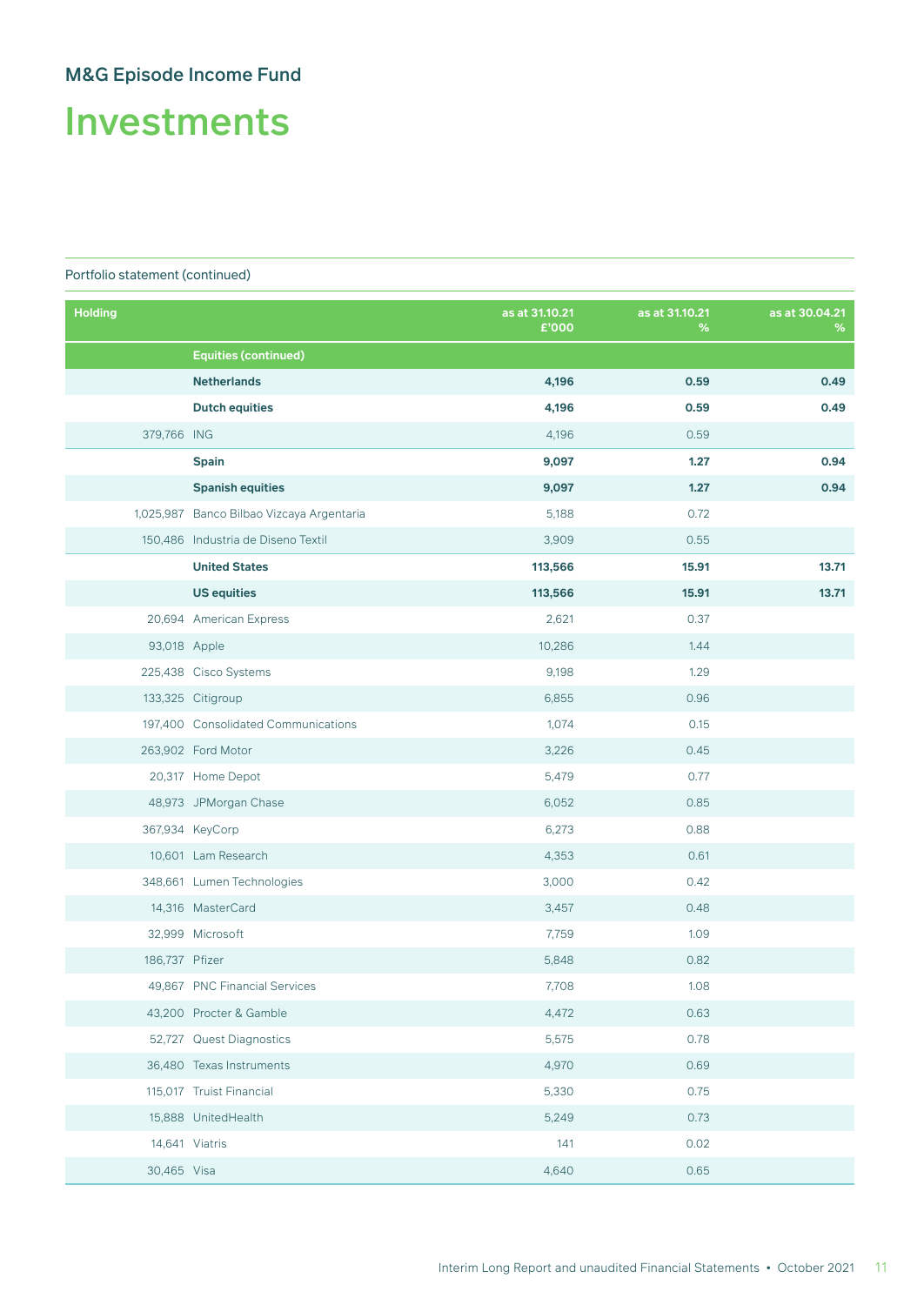Investments

| <b>Holding</b>   |                                         | as at 31.10.21<br>£'000 | as at 31.10.21<br>% | as at 30.04.21<br>% |
|------------------|-----------------------------------------|-------------------------|---------------------|---------------------|
|                  | <b>Equities (continued)</b>             |                         |                     |                     |
|                  | <b>Canada</b>                           | 14,890                  | 2.09                | 1.83                |
|                  | <b>Canadian equities</b>                | 14,890                  | 2.09                | 1.83                |
|                  | 70,546 Bank of Montreal                 | 5,748                   | 0.81                |                     |
|                  | 98,894 Bank of Nova Scotia              | 4,789                   | 0.67                |                     |
|                  | 206,594 Shaw Communications             | 4,353                   | 0.61                |                     |
|                  | Japan                                   | 52,150                  | 7.31                | 8.01                |
|                  | <b>Japanese equities</b>                | 52,150                  | 7.31                | 8.01                |
|                  | 2,603 Advance Residence Investment REIT | 6,184                   | 0.87                |                     |
|                  | 58,000 East Japan Railway               | 2,622                   | 0.37                |                     |
| 147,800 Hitachi  |                                         | 6,176                   | 0.86                |                     |
|                  | 148,500 Honda Motor                     | 3,171                   | 0.44                |                     |
| 206,000 Itochu   |                                         | 4,258                   | 0.60                |                     |
|                  | 5,042 Japan Metropolitan Fund REIT      | 3,354                   | 0.47                |                     |
|                  | 207,900 Mitsubishi                      | 4,788                   | 0.67                |                     |
|                  | 296,920 Mizuho Financial                | 2,849                   | 0.40                |                     |
|                  | 765,400 Nomura                          | 2,685                   | 0.38                |                     |
| 256,000 ORIX     |                                         | 3,681                   | 0.52                |                     |
|                  | 444,800 Panasonic                       | 3,949                   | 0.55                |                     |
|                  | 427,700 Sumitomo                        | 4,411                   | 0.62                |                     |
|                  | 117,700 West Japan Railway              | 4,022                   | 0.56                |                     |
|                  | <b>Australia</b>                        | 6,402                   | 0.90                | 0.82                |
|                  | <b>Australian equities</b>              | 6,402                   | 0.90                | 0.82                |
|                  | 53,299 Commonwealth Bank of Australia   | 3,050                   | 0.43                |                     |
|                  | 1,109 Pendal                            | 4                       | 0.00                |                     |
|                  | 1,345,093 Stockland REIT                | 3,348                   | 0.47                |                     |
|                  | <b>Bermuda</b>                          | 4,789                   | 0.67                | 0.76                |
|                  | <b>Bermudian equities</b>               | 4,789                   | 0.67                | 0.76                |
|                  | 2,339,000 Kerry Properties              | 4,789                   | 0.67                |                     |
|                  | <b>Hong Kong</b>                        | 5,719                   | 0.80                | 0.96                |
|                  | <b>Hong Kong equities</b>               | 5,719                   | 0.80                | 0.96                |
| 7,246,000 Lenovo |                                         | 5,719                   | 0.80                |                     |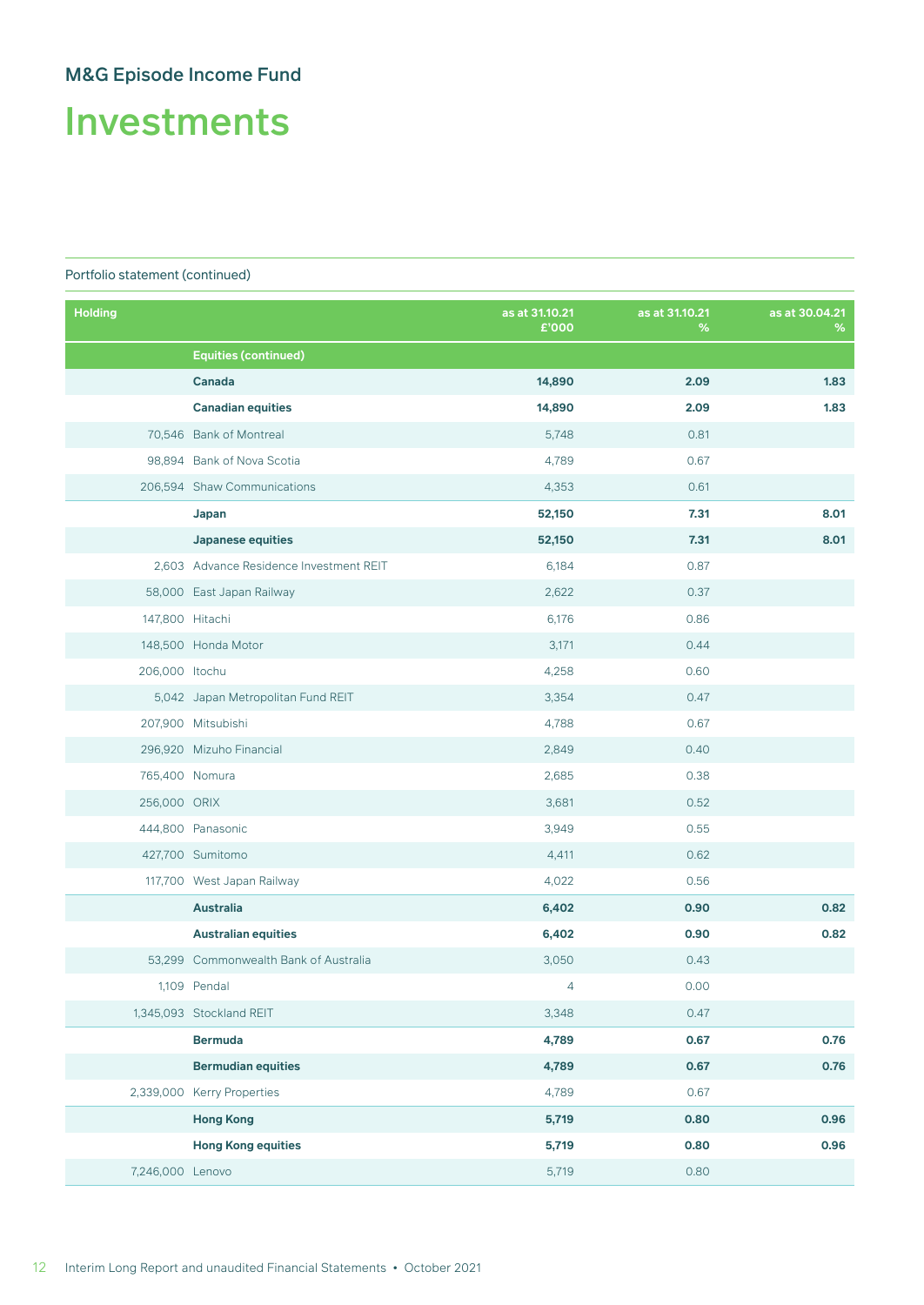Investments

| <b>Holding</b> |                                                         | as at 31.10.21<br>£'000 | as at 31.10.21<br>% | as at 30.04.21<br>% |
|----------------|---------------------------------------------------------|-------------------------|---------------------|---------------------|
|                | <b>Equities (continued)</b>                             |                         |                     |                     |
|                | <b>South Korea</b>                                      | 8,832                   | 1.24                | 1.08                |
|                | <b>South Korean equities</b>                            | 8,832                   | 1.24                | 1.08                |
|                | 74,874 Coway                                            | 3,686                   | 0.52                |                     |
| 97,515 Kia     |                                                         | 5,146                   | 0.72                |                     |
|                | <b>Taiwan</b>                                           | 9,455                   | 1.32                | 0.45                |
|                | <b>Taiwanese equities</b>                               | 9,455                   | 1.32                | 0.45                |
|                | 1,570,000 ASE Technology                                | 4,088                   | 0.57                |                     |
|                | 1,922,600 Hon Hai Precision Industry                    | 5,367                   | 0.75                |                     |
|                | Cayman Islands                                          | 160                     | 0.02                | 0.02                |
|                | <b>Cayman Island equities</b>                           | 160                     | 0.02                | 0.02                |
|                | 372,000 Yip's Chemical                                  | 160                     | 0.02                |                     |
|                | <b>Fixed income</b>                                     | 332,170                 | 46.54               | 53.82               |
|                | <b>United Kingdom</b>                                   | 4,104                   | 0.58                | 0.76                |
|                | Investment grade corporate bonds                        | 1,902                   | 0.27                | 0.46                |
|                | £1,401,000 Admiral 5.5% 25/07/2024                      | 1,536                   | 0.22                |                     |
|                | £262,000 BUPA Finance 5% 25/04/2023                     | 276                     | 0.04                |                     |
|                | £89,000 Tesco 6.125% 24/02/2022                         | 90                      | 0.01                |                     |
|                | Below investment grade corporate bonds                  | 2,202                   | 0.31                | 0.30                |
|                | £1,347,000 John Lewis 6.125% 21/01/2025                 | 1,491                   | 0.21                |                     |
|                | £646,000 Marks & Spencer 6% 12/06/2025                  | 711                     | 0.10                |                     |
|                | Germany                                                 | 1,591                   | 0.22                | 0.22                |
|                | Below investment grade corporate bonds                  | 1,591                   | 0.22                | 0.22                |
|                | €1,913,000 Nidda Healthcare 3.5% 30/09/2024             | 1,591                   | 0.22                |                     |
|                | Luxembourg                                              | 3,948                   | 0.55                | 0.55                |
|                | Below investment grade corporate bonds                  | 3,948                   | 0.55                | 0.55                |
|                | €2,092,000 Altice Finco 4.75% 15/01/2028                | 1,677                   | 0.23                |                     |
|                | €2,576,000 Summer BC Holdco 5.75% 31/10/2026            | 2,271                   | 0.32                |                     |
|                | <b>Netherlands</b>                                      | 6,020                   | 0.85                | 0.81                |
|                | Investment grade corporate bonds                        | 480                     | 0.07                | 0.07                |
|                | £440,000 E.ON International Finance 5.625% 06/12/2023   | 480                     | 0.07                |                     |
|                | Below investment grade corporate bonds                  | 5,540                   | 0.78                | 0.74                |
|                | US\$1,958,000 Trivium Packaging Finance 5.5% 15/08/2026 | 1,478                   | 0.21                |                     |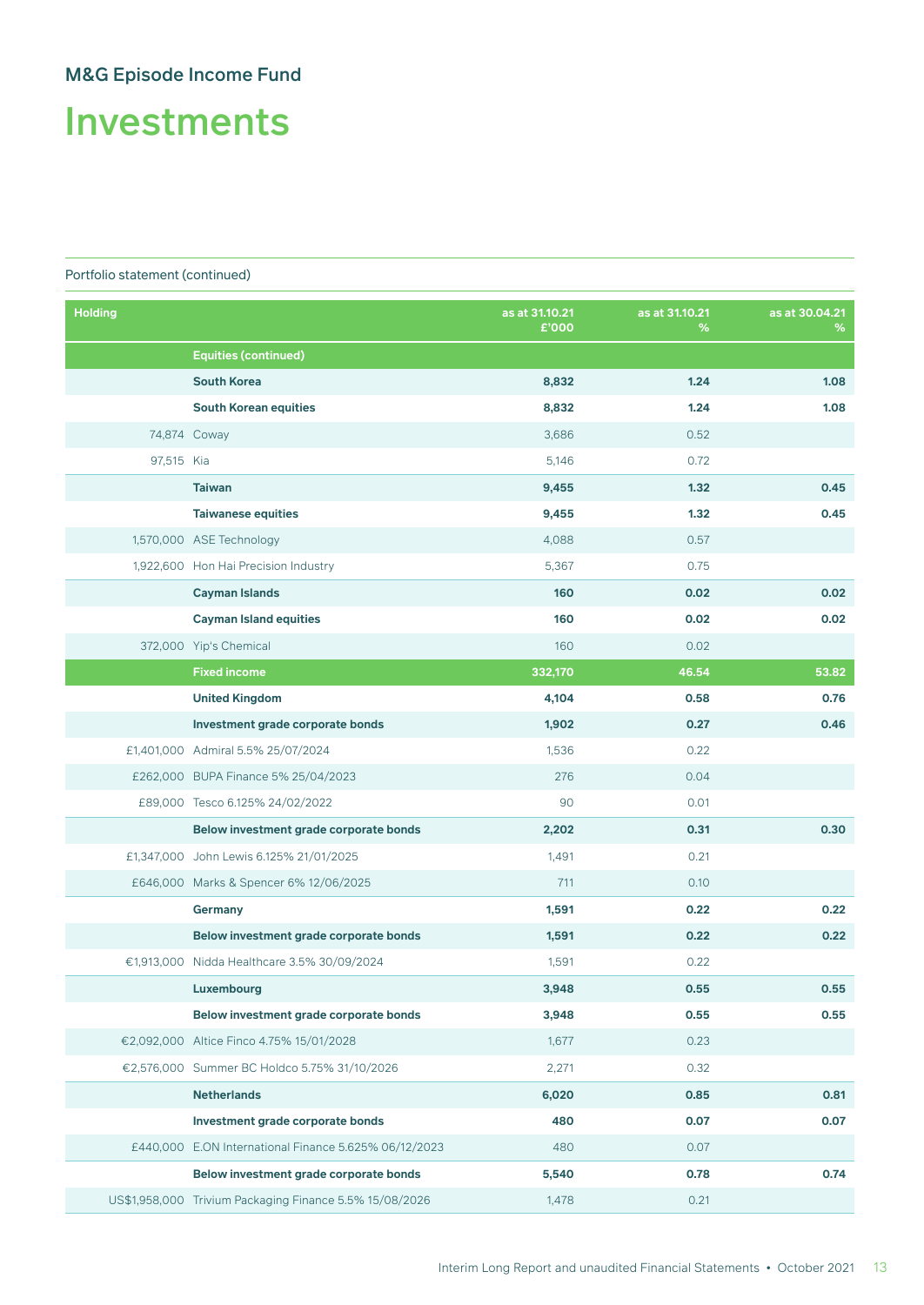Investments

| <b>Holding</b> |                                                                      | as at 31.10.21<br>£'000 | as at 31.10.21<br>% | as at 30.04.21<br>% |
|----------------|----------------------------------------------------------------------|-------------------------|---------------------|---------------------|
|                | <b>Fixed income (continued)</b>                                      |                         |                     |                     |
|                | <b>Netherlands (continued)</b>                                       |                         |                     |                     |
|                | Below investment grade corporate bonds (continued)                   |                         |                     |                     |
|                | US\$2,847,000 VEON 4% 09/04/2025                                     | 2,141                   | 0.30                |                     |
|                | US\$2,568,000 Ziggo 5.5% 15/01/2027                                  | 1,921                   | 0.27                |                     |
|                | Portugal                                                             | 17,347                  | 2.43                | 4.95                |
|                | <b>Government bonds</b>                                              | 17,347                  | 2.43                | 4.95                |
|                | €22,269,519 Portugal (Republic of) 1% 12/04/2052                     | 17,347                  | 2.43                |                     |
|                | <b>United States</b>                                                 | 159,472                 | 22.34               | 28.19               |
|                | <b>Government bonds</b>                                              | 123,037                 | 17.24               | 22.79               |
|                | US\$141,218,600 US Treasury 3% 15/02/2048                            | 123,037                 | 17.24               |                     |
|                | Investment grade corporate bonds                                     | 17,470                  | 2.45                | 2.29                |
|                | IDR327,570,000,000 Inter-American Development Bank 7.875% 14/03/2023 | 17,470                  | 2.45                |                     |
|                | Below investment grade corporate bonds                               | 18,965                  | 2.65                | 3.11                |
|                | €2,159,000 Adient Global 3.5% 15/08/2024                             | 1,846                   | 0.26                |                     |
|                | US\$2,006,000 Aramark Services 6.375% 01/05/2025                     | 1,528                   | 0.21                |                     |
|                | US\$2,911,000 Avantor Funding 4.625% 15/07/2028                      | 2,190                   | 0.31                |                     |
|                | €2,204,000 Chemours 4% 15/05/2026                                    | 1,879                   | 0.26                |                     |
|                | US\$1,985,000 CommScope 8.25% 01/03/2027                             | 1,468                   | 0.20                |                     |
|                | US\$2,725,000 CSC 7.5% 01/04/2028                                    | 2,114                   | 0.30                |                     |
|                | US\$2,068,000 Ford Motor 7.45% 16/07/2031                            | 1,975                   | 0.28                |                     |
|                | US\$1,981,857 iHeartCommunications 6.375% 01/05/2026                 | 1,506                   | 0.21                |                     |
|                | US\$2,972,000 Iron Mountain 5.25% 15/03/2028                         | 2,246                   | 0.31                |                     |
|                | US\$2,821,000 Kraft Heinz Foods 3.875% 15/05/2027                    | 2,213                   | 0.31                |                     |
|                | Corporate bonds with no credit rating                                | O                       | 0.00                | 0.00                |
|                | US\$1,869,000 TRU Taj 12% 15/08/2021a                                | $\circ$                 | 0.00                |                     |
|                | £150,000 Washington Mutual Bank 5.5% 10/06/2059 <sup>a</sup>         | $\circ$                 | 0.00                |                     |
|                | <b>Brazil</b>                                                        | 17,509                  | 2.45                | 2.66                |
|                | <b>Government bonds</b>                                              | 17,509                  | 2.45                | 2.66                |
|                | BRL139,869,000 Brazil (Federal Republic of) 10% 01/01/2023           | 17,509                  | 2.45                |                     |
|                | <b>Chile</b>                                                         | 14,417                  | 2.02                | 1.46                |
|                | <b>Government bonds</b>                                              | 14,417                  | 2.02                | 1.46                |
|                | CLP17,645,000,000 Chile (Republic of) 4.7% 01/09/2030                | 14,417                  | 2.02                |                     |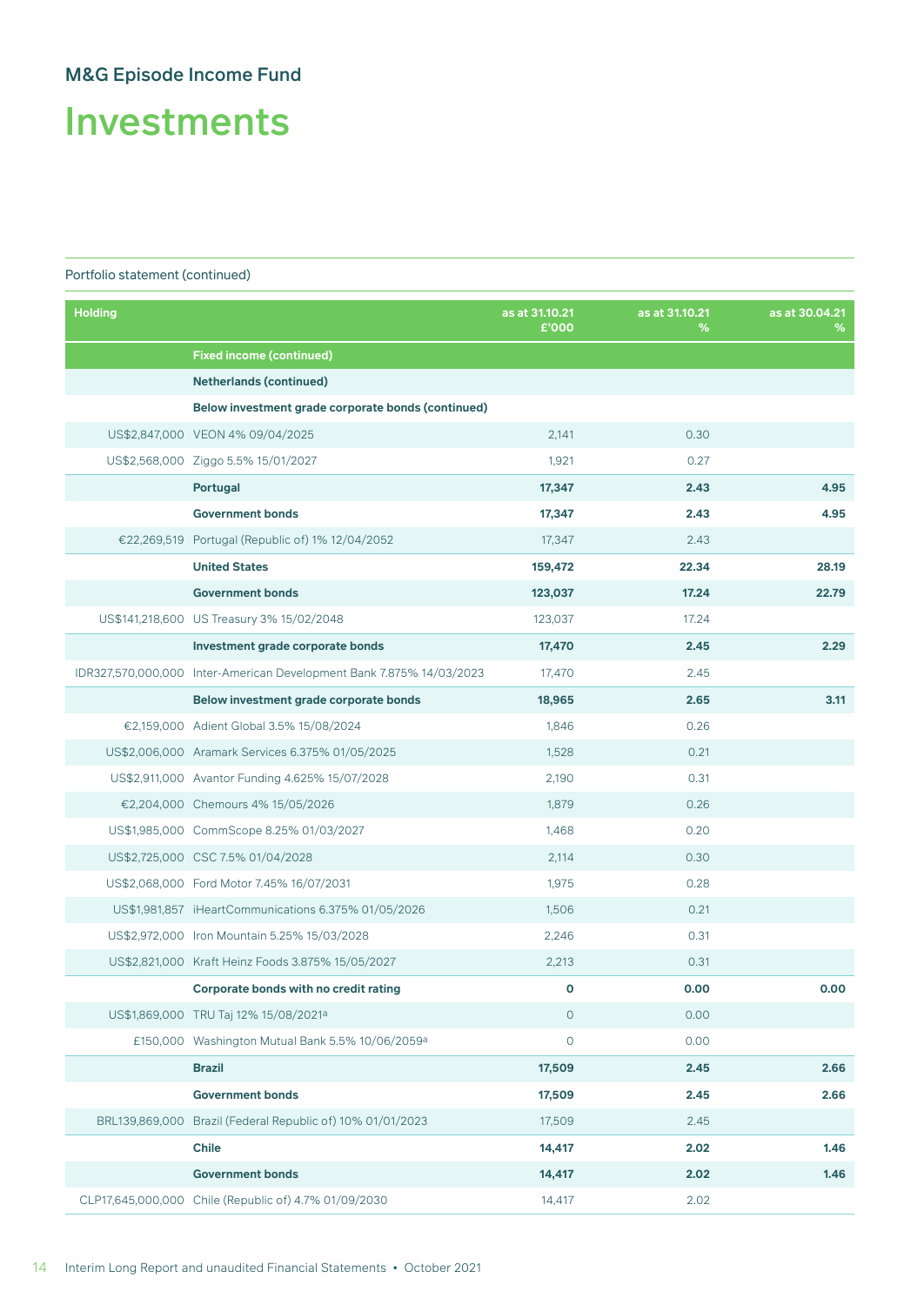Investments

| <b>Holding</b> |                                                                                                     | as at 31.10.21<br>£'000 | as at 31.10.21<br>% | as at 30.04.21<br>% |
|----------------|-----------------------------------------------------------------------------------------------------|-------------------------|---------------------|---------------------|
|                | <b>Fixed income (continued)</b>                                                                     |                         |                     |                     |
|                | Colombia                                                                                            | 12,466                  | 1.75                | 1.79                |
|                | <b>Government bonds</b>                                                                             | 12,466                  | 1.75                | 1.79                |
|                | COP59,305,800,000 Colombia (Republic of) 10% 24/07/2024                                             | 12,466                  | 1.75                |                     |
|                | <b>Mexico</b>                                                                                       | 19,206                  | 2.69                | 2.68                |
|                | <b>Government bonds</b>                                                                             | 17,400                  | 2.44                | 2.43                |
|                | MXN467,269,000 Mexico (United Mexican States) 8.5% 18/11/2038                                       | 17,400                  | 2.44                |                     |
|                | Investment grade corporate bonds                                                                    | 88                      | 0.01                | 0.01                |
|                | MXN2,500,000 América Móvil 6.45% 05/12/2022                                                         | 88                      | 0.01                |                     |
|                | Below investment grade corporate bonds                                                              | 1,718                   | 0.24                | 0.24                |
|                | US\$2,143,000 Cemex 7.375% 05/06/2027                                                               | 1,718                   | 0.24                |                     |
|                | Peru                                                                                                | 12,847                  | 1.80                | 0.86                |
|                | <b>Government bonds</b>                                                                             | 12,847                  | 1.80                | 0.86                |
|                | PEN65,862,000 Peru (Republic of) 6.95% 12/08/2031                                                   | 12,847                  | 1.80                |                     |
|                | <b>Malaysia</b>                                                                                     | 656                     | 0.09                | 0.09                |
|                | <b>Government bonds</b>                                                                             | 656                     | 0.09                | 0.09                |
|                | MYR628,000 Malaysia (Govt. of) 4.498% 15/04/2030                                                    | 117                     | 0.02                |                     |
|                | MYR2,971,000 Malaysia (Govt. of) 4.232% 30/06/2031                                                  | 539                     | 0.07                |                     |
|                | <b>South Africa</b>                                                                                 | 18,900                  | 2.65                | 3.01                |
|                | <b>Government bonds</b>                                                                             | 18,900                  | 2.65                | 3.01                |
|                | ZAR580,532,657 South Africa (Republic of) 6.25% 31/03/2036                                          | 18,900                  | 2.65                |                     |
|                | <b>Fixed income portfolios</b>                                                                      | 43,687                  | 6.12                | 5.79                |
|                | <b>Other</b>                                                                                        | 43,687                  | 6.12                | 5.79                |
|                | 71,685 iShares Core EUR Corp Bond ETF                                                               | 8,096                   | 1.14                |                     |
|                | 109,835 iShares USD High Yield Corp Bond ETF                                                        | 8,294                   | 1.16                |                     |
|                | 1,398,000 M&G (Lux) Emerging Markets Hard Currency Bond Fund<br>US dollar 'C' (Income) <sup>b</sup> | 9,656                   | 1.35                |                     |
|                | 650,000 SPDR® Barclays 10+ Year US Corporate Bond ETF                                               | 17,641                  | 2.47                |                     |
|                | <b>Property</b>                                                                                     | 23,957                  | 3.36                | 3.14                |
|                | <b>United Kingdom</b>                                                                               | 23,957                  | 3.36                | 3.14                |
|                | 2,569,138 M&G Property Portfolio Sterling Class 'l' (Income) <sup>b</sup>                           | 23,957                  | 3.36                |                     |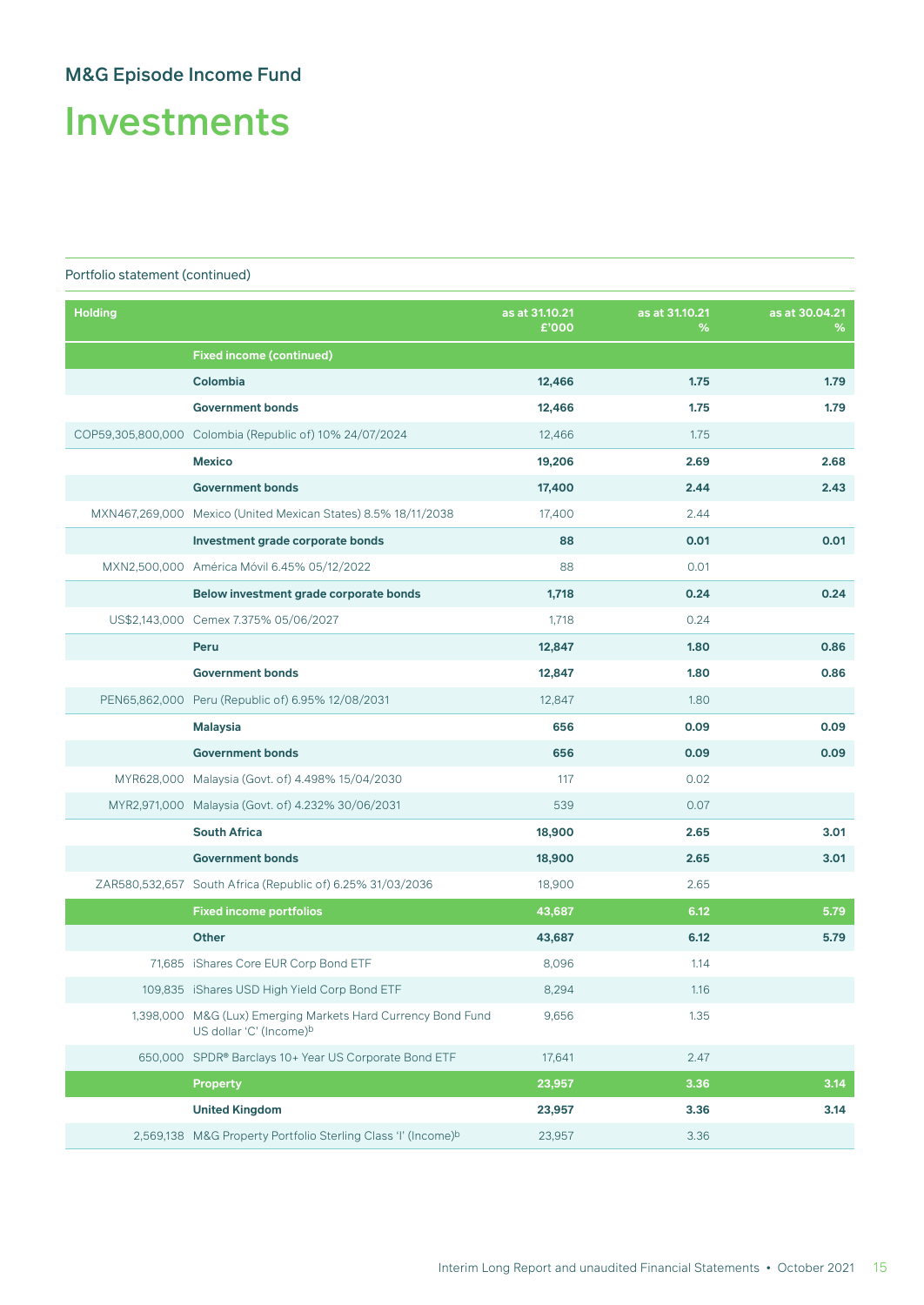# Investments

#### Portfolio statement (continued)

| <b>Holding</b>                                              | as at 31.10.21<br>£'000 | as at 31.10.21<br>% | as at 30.04.21<br>% |
|-------------------------------------------------------------|-------------------------|---------------------|---------------------|
| <b>Currency</b>                                             | 1,313                   | 0.18                | 1.19                |
| <b>Forward currency contracts</b>                           | 1,313                   | 0.18                | 1.19                |
| AU\$(10,254,154) Sold for £5,607,806 (expires 21.01.22)     | (1)                     | 0.00                |                     |
| CA\$(23,190,191) Sold for £13,609,578 (expires 21.01.22)    | (26)                    | 0.00                |                     |
| €(115,089,156) Sold for £97,504,108 (expires 21.01.22)      | 29                      | 0.00                |                     |
| ¥(2,715,588,970) Sold for £17,417,087 (expires 21.01.22)    | 83                      | 0.01                |                     |
| US\$13,377,984 Bought for TWD374,249,096 (expires 26.11.21) | (58)                    | (0.01)              |                     |
| US\$(383,041,597) Sold for £279,098,599 (expires 21.01.22)  | 1,286                   | 0.18                |                     |
| <b>Total portfolio</b>                                      | 679,361                 | 95.18               | 98.04               |
| Net other assets/(liabilities)                              | 34,378                  | 4.82                | 1.96                |
| Net assets attributable to shareholders                     | 713,739                 | 100.00              | 100.00              |

All securities are on an official stock exchange listing except where referenced.

a Defaulted bond.

b Related party.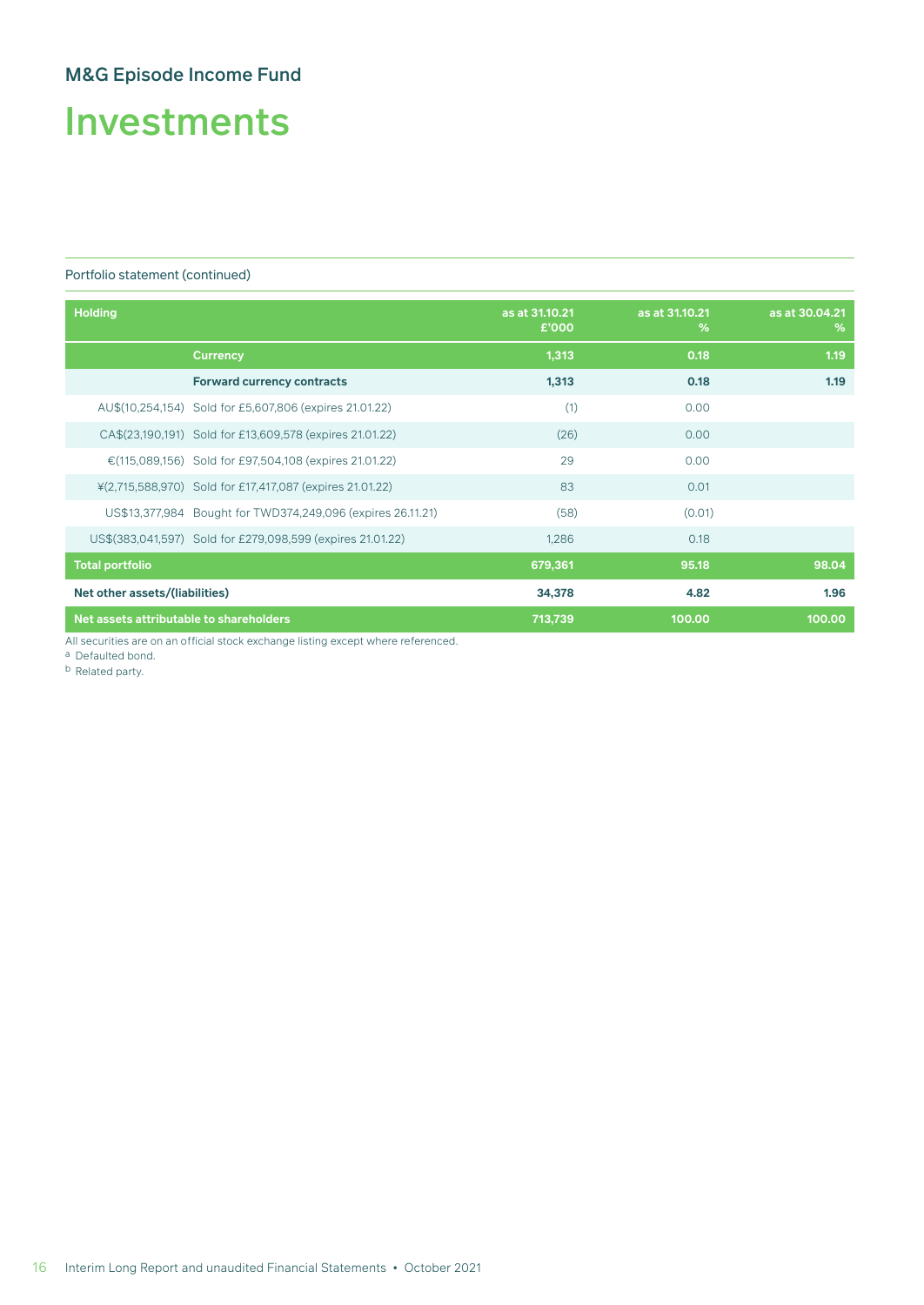# Investments

#### Portfolio transactions

| for the six months to 31 October | 2021<br>£'000 | 2020<br>£'000 |
|----------------------------------|---------------|---------------|
| Total purchases                  | 76.164        | 119,595       |
| Total sales                      | 148.385       | 176,567       |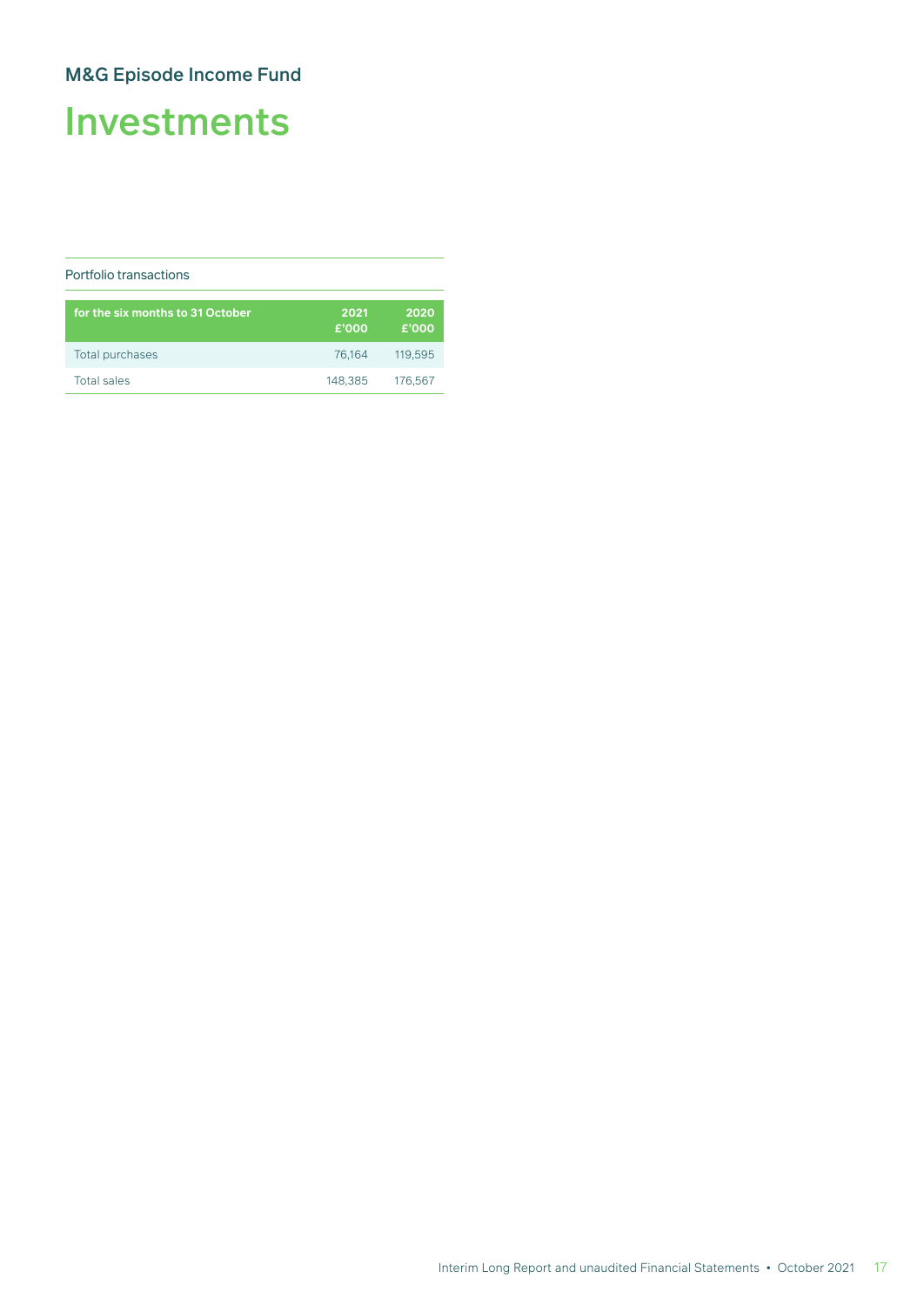# Financial highlights

## **Fund performance**

Please note past performance is not a guide to future performance and the value of investments, and the income from them, will fluctuate. This will cause the fund price to fall as well as rise and you may not get back the original amount you invested.

The following charts and tables reflect the key financial information of a representative share class, Sterling Class 'A' (Accumulation) shares. As different share classes have different attributes, for example charging structures and minimum investments, please be aware that their performance may be different. For more information on the different share classes in this fund please refer to the Prospectus for M&G Investment Funds (11), which is available free of charge either from our website at www.mandg.co.uk/prospectuses or by calling M&G Customer Relations.

#### Fund level performance

| Fund net asset value as at | 31.10.21 | 30.04.21 | 30.04.20 |
|----------------------------|----------|----------|----------|
|                            | £'000    | £'000    | £'000    |
| Fund net asset value (NAV) | 713.739  | 746.568  | 835,040  |

#### Performance since launch

To give an indication of how the fund has performed since launch, the chart below shows total return of Sterling Class 'A' (Accumulation) shares.





### Historic yield

The chart below shows the historic yield of the Sterling Class 'A' (Income) shares.

#### Historic yield over 3 years, plotted monthly Chart date 1 November 2021



Source: Morningstar, Inc. and M&G

Historic yield: The historic yield reflects distributions declared over the past twelve months as a percentage of the mid-market price, as at the date shown. It does not include any preliminary charge and investors may be subject to tax on their distributions.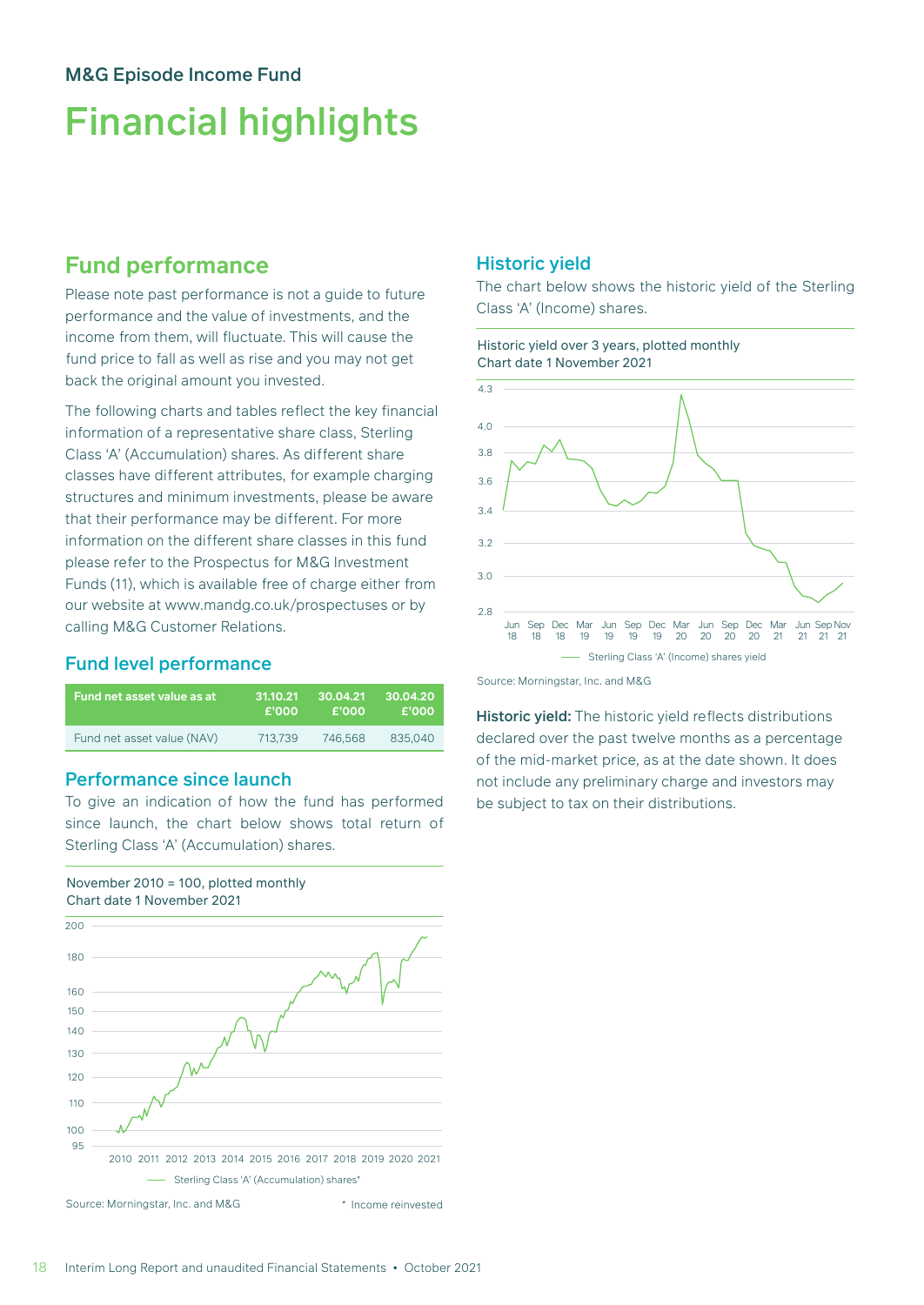# Financial highlights

#### Distribution over ten years

Annual distribution over 10 years

The chart below shows the annual distribution in pence per share of Sterling Class 'A' (Income) shares over ten years.

0.5 1.0 1.5 2.0 2.5 3.0 4.5  $4.0$ 3.5 5.0  $0.0$ 2012 2013 2014 2015 2016 2017 2018 2019 2020 2021 Chart date 4 May 2021 Sterling Class 'A' (Income) shares Year ending April

#### Long-term performance by share class

To give an indication of the performance of the fund, the following table shows the compound rate of return, per annum, over the period. Calculated on a price to price basis with income reinvested. Please refer to 'Specific share class performance' tables for the share class launch dates.

| <b>Share</b><br>class | <b>Six</b><br>months<br>04.05.21<br>%a | <b>Three</b><br>years<br>01.11.18<br>$%$ pa | <b>Five</b><br>years<br>01.11.16<br>$%$ pa | <b>Since</b><br>launch<br>$%$ pa |
|-----------------------|----------------------------------------|---------------------------------------------|--------------------------------------------|----------------------------------|
| <b>Sterling</b>       |                                        |                                             |                                            |                                  |
| Class 'A'             | $+5.6$                                 | $+6.2$                                      | $+5.3$                                     | $+6.2$                           |
| Class 'l'             | $+5.7$                                 | $+6.7$                                      | $+5.8$                                     | $+6.7$                           |
| Class 'PP'            | $+5.8$                                 | n/a                                         | n/a                                        | $+6.4$                           |
| Class 'R'             | $+5.6$                                 | $+6.5$                                      | $+5.6$                                     | $+6.5$                           |
| Class 'X'             | $+5.6$                                 | $+6.2$                                      | $+5.3$                                     | $+6.2$                           |

a Not annualised.

#### Operating charges and portfolio transaction costs

We explain below the payments made to meet the ongoing costs of investing and managing the fund, comprising operating charges and portfolio transaction costs.

#### Operating charges

Operating charges include payments made to M&G and to providers independent of M&G:

Annual charge: Charge paid to M&G covering the annual cost of M&G managing and administering the fund and the costs of third parties providing services to the fund.

For every £1 billion of a fund's net asset value, a discount of 0.02% will be applied to that fund's annual charge (up to a maximum of 0.12%).

- **Extraordinary legal and tax expenses: Costs that** specifically relate to legal or tax claims that are both exceptional and unforeseeable. Such expenses are uncommon, and would not be expected in most years. Although they result in a short-term cost to the fund, generally they can deliver longer term benefits for investors.
- Ongoing charges from underlying funds: Ongoing charges from underlying funds (excluding Investment Trust Companies and Real Estate Investment Trusts) will be rebated.

The operating charges paid by each share class of the fund are shown in the following performance tables. These charges do not include portfolio transaction costs or any entry and exit charges (also known as initial and redemption charges). The charging structures of share classes may differ, and therefore the operating charges may differ.

Operating charges are in line with the ongoing charges shown in the Key Investor Information Document, other than where there have been extraordinary legal or tax expenses, or an estimate has been used for the ongoing charge because a material change has made the operating charges unreliable as an estimate of future charges.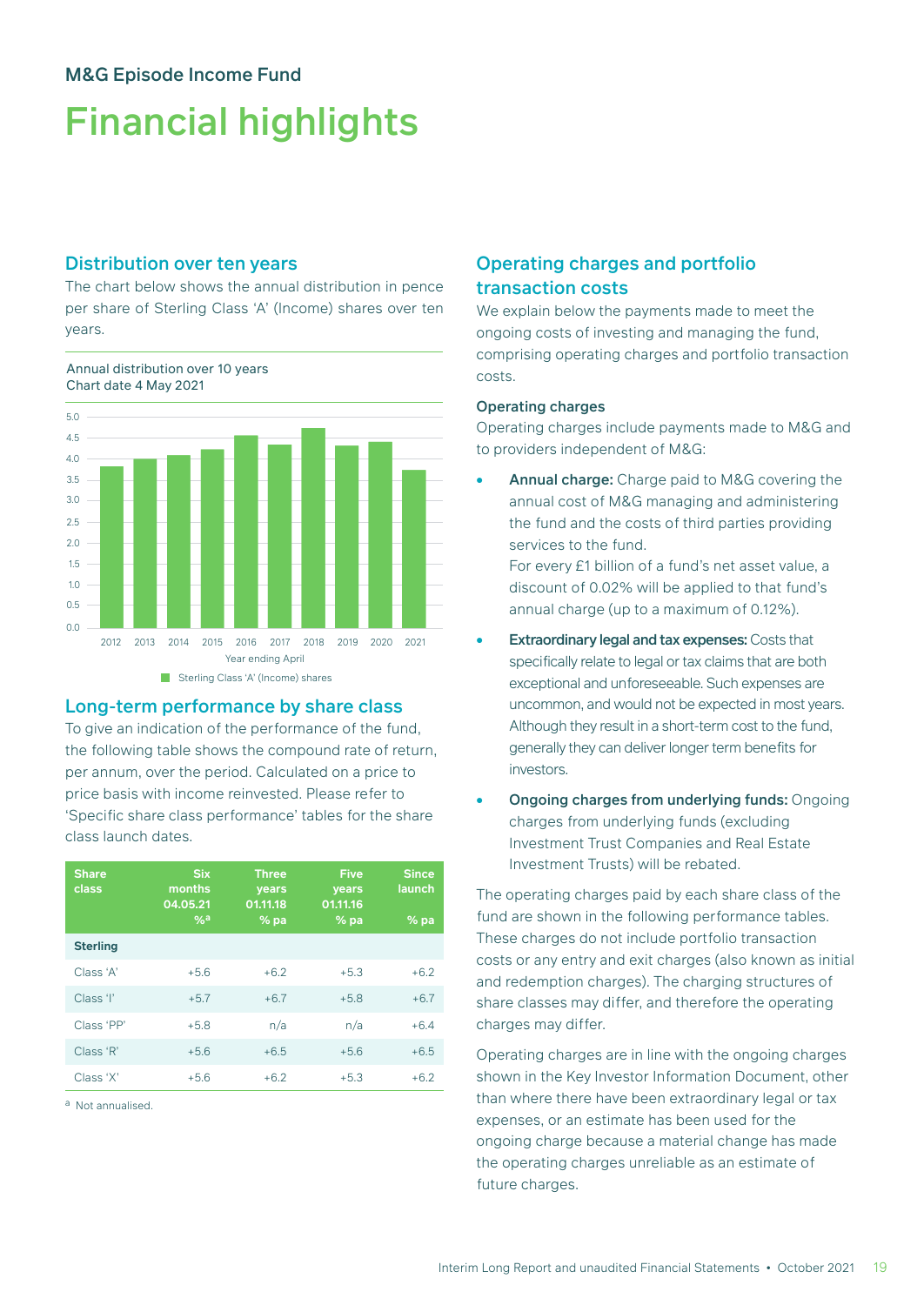# Financial highlights

#### Portfolio transaction costs

Portfolio transaction costs are incurred by funds when buying and selling investments. These costs vary depending on the types of investment, their market capitalisation, country of exchange and method of execution. They are made up of direct and indirect portfolio transaction costs:

- **Direct portfolio transaction costs: Broker** execution commission and taxes.
- Indirect portfolio transaction costs: 'Dealing spread' – the difference between the buying and selling prices of the fund's investments; some types of investment, such as fixed interest securities, have no direct transaction costs and only the dealing spread is paid.

Investments are bought or sold by a fund when changes are made to the investment portfolio and in response to net flows of money into or out of the fund from investors buying and selling shares in the fund.

To protect existing investors, portfolio transaction costs incurred as a result of investors buying and selling shares in the fund are recovered from those investors through a 'dilution adjustment' to the price they pay or receive. The table below shows direct portfolio transaction costs paid by the fund before and after that part of the dilution adjustment relating to direct portfolio transaction costs. To give an indication of the indirect portfolio dealing costs the table also shows the average portfolio dealing spread.

Further information on this process is in the Prospectus, which is available free of charge on request either from our website at www.mandg.co.uk/prospectuses or by calling M&G Customer Relations.

### Portfolio transaction costs

| <b>Direct</b><br>portfolio                       | <b>Six months to</b><br>31.10.21 | <b>Year to</b><br>30.04.21 | <b>Year to</b><br>30.04.20 | Average <sup>a</sup> |
|--------------------------------------------------|----------------------------------|----------------------------|----------------------------|----------------------|
| transaction<br>costsb                            | $\%$                             | %                          | ℅                          | $\%$                 |
| <b>Broker commission</b>                         | 0.01                             | 0.01                       | 0.01                       | 0.01                 |
| <b>Taxes</b>                                     | 0.01                             | 0.00                       | 0.01                       | 0.01                 |
| Costs before dilution<br>adjustments             | 0.02                             | 0.01                       | 0.02                       | 0.02                 |
| Dilution adjustmentsc                            | (0.01)                           | (0.01)                     | 0.00                       | (0.01)               |
| Total direct portfolio<br>transaction costs      | 0.01                             | 0.00                       | 0.02                       | 0.01                 |
| as at<br>Indirect portfolio<br>transaction costs | 31.10.21<br>℅                    | 30.04.21<br>%              | 30.04.20<br>℅              | Averagea<br>%        |
| Average portfolio<br>dealing spread              | O 24                             | 0.21                       | 0.47                       | O 31                 |

a Average of first three columns.

b As a percentage of average net asset value.

c In respect of direct portfolio transaction costs. Please see the section above this table for an explanation of dilution adjustments.

## **Specific share class performance**

The following tables show the performance of each share class. All 'Performance and charges' percentages represent an annual rate except for the 'Return after operating charges' which is calculated as a percentage of the opening net asset value per share (NAV). 'Dilution adjustments' are only in respect of direct portfolio transaction costs.

The closing NAV per share shown may diverge from the highest and lowest share prices (used for dealing purposes) as at the balance sheet date due to accounting and valuation adjustments.

Historic yields for the current period are calculated as at 12 November 2021.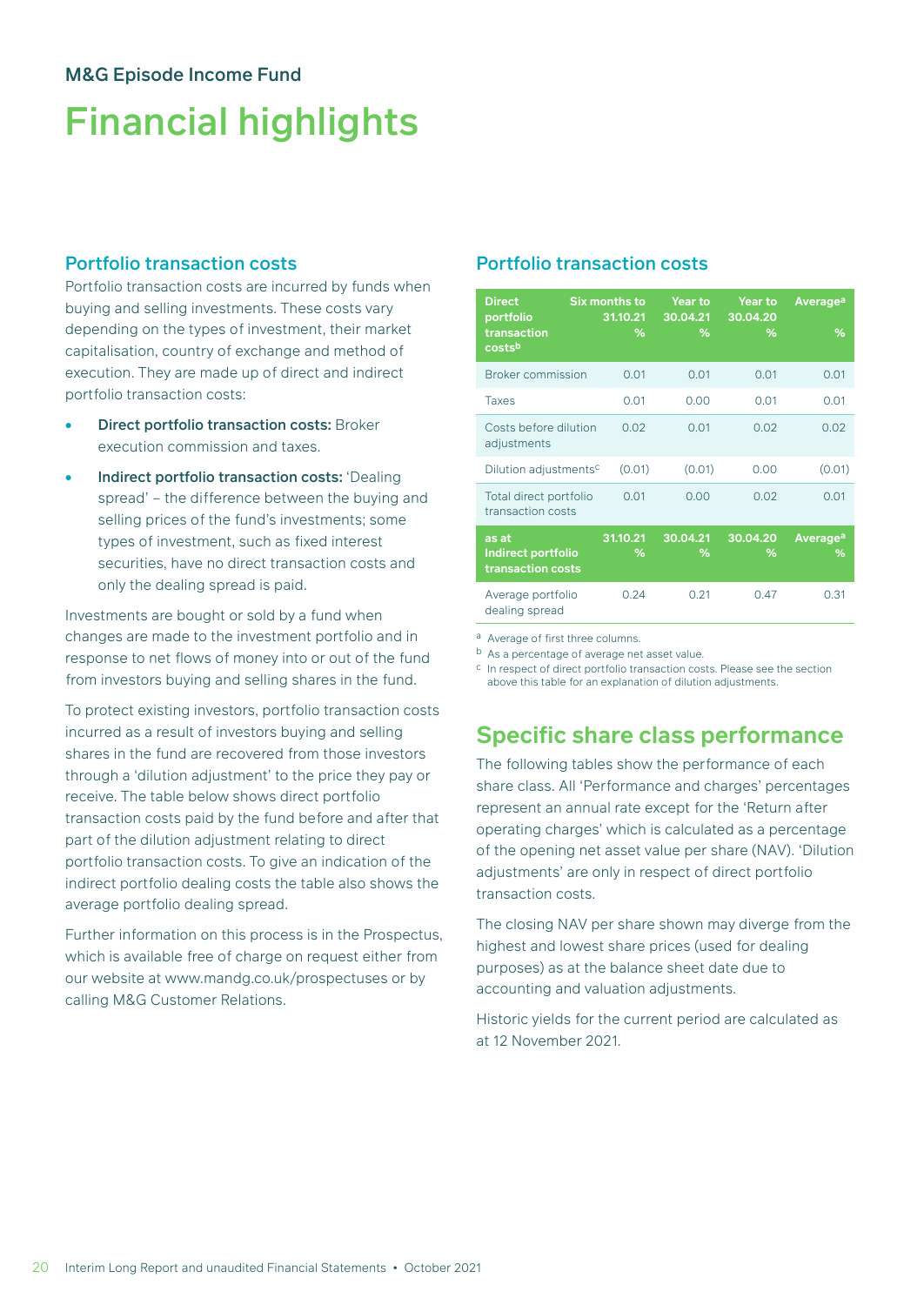# Financial highlights

## Sterling Class 'A' Income share

### performance

The share class was launched on 11 November 2010.

| <b>Change in NAV per</b><br>share      | <b>Six months</b><br>to 31.10.21<br>UK <sub>p</sub> | <b>Year to</b><br>30.04.21<br>UK <sub>p</sub> | <b>Year to</b><br>30.04.20<br>UK <sub>p</sub> |
|----------------------------------------|-----------------------------------------------------|-----------------------------------------------|-----------------------------------------------|
| <b>Opening NAV</b>                     | 125.78                                              | 112.88                                        | 123.28                                        |
| Return before operating<br>charges     | 7.12                                                | 18.16                                         | (4.27)                                        |
| Operating charges                      | (0.68)                                              | (1.50)                                        | (1.72)                                        |
| Return after operating<br>charges      | 6.44                                                | 16.66                                         | (5.99)                                        |
| <b>Distributions</b>                   | (1.86)                                              | (3.76)                                        | (4.41)                                        |
| <b>Closing NAV</b>                     | 130.36                                              | 125.78                                        | 112.88                                        |
| <b>Direct transaction costs</b>        | UK <sub>p</sub>                                     | UK <sub>p</sub>                               | UK <sub>p</sub>                               |
| Costs before dilution<br>adjustments   | 0.01                                                | 0.02                                          | 0.03                                          |
| Dilution adjustments <sup>a</sup>      | 0.00                                                | (0.01)                                        | (0.01)                                        |
| Total direct transaction costs         | 0.01                                                | 0.01                                          | 0.02                                          |
| <b>Performance and charges</b>         | %                                                   | %                                             | %                                             |
| Direct portfolio transaction<br>costsb | 0.01                                                | 0.00                                          | 0.02                                          |
| Operating charges <sup>c</sup>         | 1.05                                                | 1.26                                          | 1.37                                          |
| Return after charges                   | $+5.12$                                             | $+14.76$                                      | $-4.86$                                       |
| Historic yield                         | 2.90                                                | 2.98                                          | 4.01                                          |
| <b>Other information</b>               |                                                     |                                               |                                               |
| Closing NAV (£'000)                    | 59,881                                              | 58,225                                        | 54,876                                        |
| Closing NAV (%)                        | 8.39                                                | 7.80                                          | 6.57                                          |
| Number of shares                       | 45,936,648                                          | 46,291,230                                    | 48,614,880                                    |
| Highest share price (UK p)             | 131.23                                              | 127.28                                        | 132.63                                        |
| Lowest share price (UK p)              | 124.08                                              | 109.19                                        | 102.91                                        |

### Sterling Class 'A' Accumulation share performance

The share class was launched on 11 November 2010.

| <b>Change in NAV per</b><br>share      | <b>Six months</b><br>to 31.10.21<br>UK <sub>p</sub> | <b>Year to</b><br>30.04.21<br>UK <sub>p</sub> | <b>Year to</b><br>30.04.20<br>UK p |
|----------------------------------------|-----------------------------------------------------|-----------------------------------------------|------------------------------------|
| <b>Opening NAV</b>                     | 183.62                                              | 159.71                                        | 168.33                             |
| Return before operating<br>charges     | 10.43                                               | 26.07                                         | (6.26)                             |
| Operating charges                      | (0.99)                                              | (2.16)                                        | (2.36)                             |
| Return after operating<br>charges      | 9.44                                                | 23.91                                         | (8.62)                             |
| <b>Distributions</b>                   | (2.09)                                              | (3.26)                                        | (3.77)                             |
| Retained distributions                 | 2.09                                                | 3.26                                          | 3.77                               |
| <b>Closing NAV</b>                     | 193.06                                              | 183.62                                        | 159.71                             |
| <b>Direct transaction costs</b>        | UK <sub>p</sub>                                     | UK <sub>p</sub>                               | UK <sub>p</sub>                    |
| Costs before dilution<br>adjustments   | 0.02                                                | 0.03                                          | 0.04                               |
| Dilution adjustments <sup>a</sup>      | (0.01)                                              | (0.01)                                        | (0.01)                             |
| Total direct transaction costs         | 0.01                                                | 0.02                                          | 0.03                               |
| <b>Performance and charges</b>         | %                                                   | %                                             | %                                  |
| Direct portfolio transaction<br>costsb | 0.01                                                | 0.00                                          | 0.02                               |
| Operating charges <sup>c</sup>         | 1.05                                                | 1.27                                          | 1.37                               |
| Return after charges                   | $+5.14$                                             | $+14.97$                                      | $-5.12$                            |
| Historic yield                         | 1.84                                                | 1.76                                          | 2.42                               |
| <b>Other information</b>               |                                                     |                                               |                                    |
| Closing NAV (£'000)                    | 16,620                                              | 16,477                                        | 25,161                             |
| Closing NAV (%)                        | 2.32                                                | 2.21                                          | 3.01                               |
| Number of shares                       | 8,608,404                                           | 8,973,658                                     | 15,754,223                         |
| Highest share price (UK p)             | 193.70                                              | 185.13                                        | 185.68                             |
| Lowest share price (UK p)              | 181.09                                              | 154.49                                        | 144.45                             |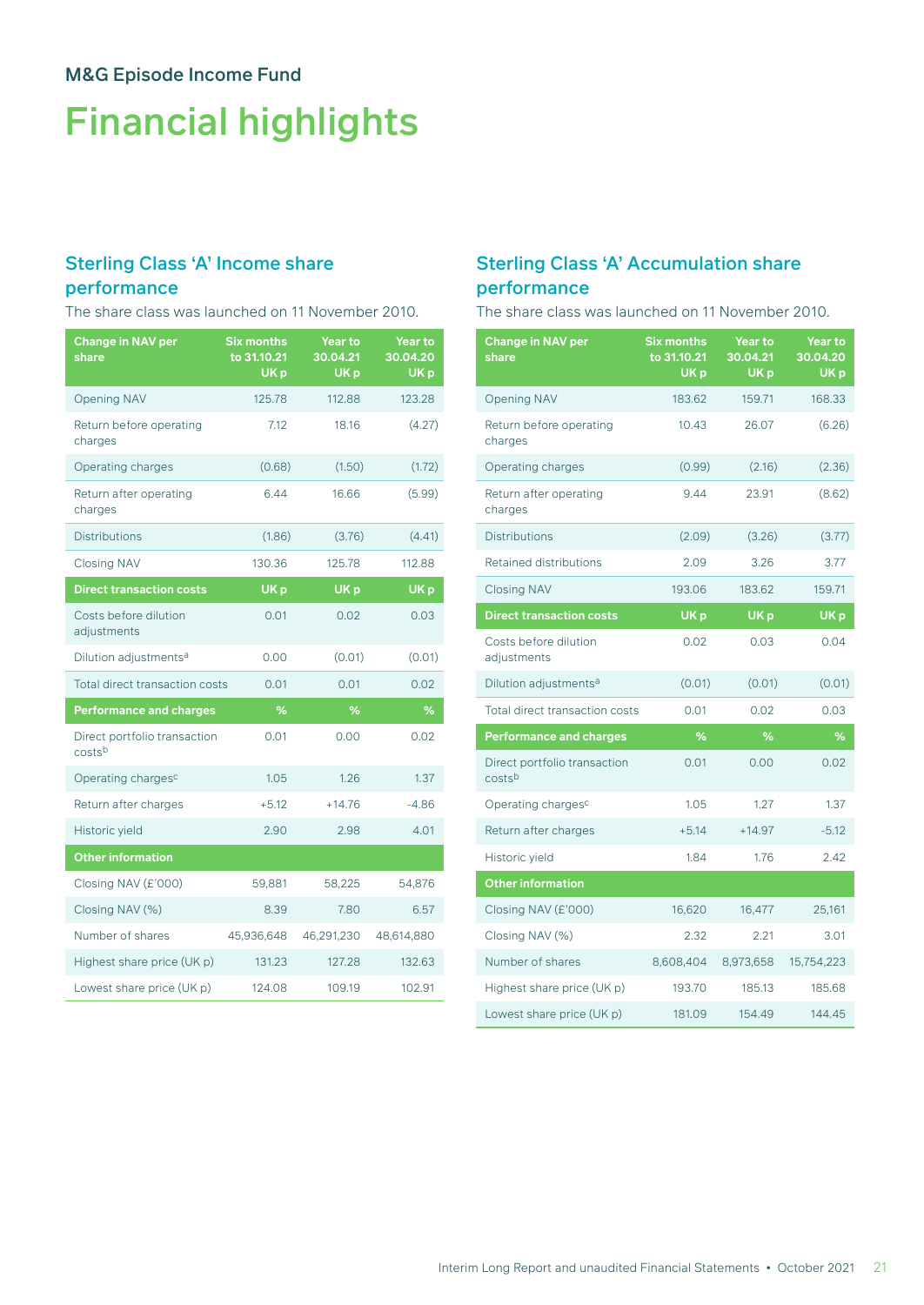# Financial highlights

# Sterling Class 'I' Income share

### performance

The share class was launched on 3 August 2012.

| <b>Change in NAV per</b><br>share      | <b>Six months</b><br>to 31.10.21<br>UK <sub>p</sub> | <b>Year to</b><br>30.04.21<br>UK <sub>p</sub> | <b>Year to</b><br>30.04.20<br>UK <sub>p</sub> |
|----------------------------------------|-----------------------------------------------------|-----------------------------------------------|-----------------------------------------------|
| <b>Opening NAV</b>                     | 1,266.70                                            | 1,131.37                                      | 1,228.57                                      |
| Return before operating<br>charges     | 71.13                                               | 181.26                                        | (44.48)                                       |
| Operating charges                      | (4.23)                                              | (9.30)                                        | (10.05)                                       |
| Return after operating<br>charges      | 66.90                                               | 171.96                                        | (54.53)                                       |
| <b>Distributions</b>                   | (18.51)                                             | (36.63)                                       | (42.67)                                       |
| <b>Closing NAV</b>                     | 1,315.09                                            | 1,266.70                                      | 1,131.37                                      |
| <b>Direct transaction costs</b>        | UK <sub>p</sub>                                     | UK <sub>p</sub>                               | UK <sub>p</sub>                               |
| Costs before dilution<br>adjustments   | 0.13                                                | 0.18                                          | 0.28                                          |
| Dilution adjustments <sup>a</sup>      | (0.04)                                              | (0.10)                                        | (0.06)                                        |
| Total direct transaction costs         | 0.09                                                | 0.08                                          | 0.22                                          |
| <b>Performance and charges</b>         | %                                                   | %                                             | %                                             |
| Direct portfolio transaction<br>costsb | 0.01                                                | 0.00                                          | 0.02                                          |
| Operating charges <sup>c</sup>         | 0.65                                                | 0.79                                          | 0.80                                          |
| Return after charges                   | $+5.28$                                             | $+15.20$                                      | $-4.44$                                       |
| Historic yield                         | 2.81                                                | 2.88                                          | 3.87                                          |
| <b>Other information</b>               |                                                     |                                               |                                               |
| Closing NAV (£'000)                    | 228,211                                             | 266,562                                       | 328,119                                       |
| Closing NAV (%)                        | 31.97                                               | 35.70                                         | 39.30                                         |
| Number of shares                       | 17,353,250                                          | 21,043,802                                    | 29,001,978                                    |
| Highest share price (UK p)             | 1,323.06                                            | 1,281.01                                      | 1,326.49                                      |
| Lowest share price (UK p)              | 1,249.75                                            | 1,094.57                                      | 1,030.07                                      |

### Sterling Class 'I' Accumulation share performance

The share class was launched on 3 August 2012.

| <b>Change in NAV per</b><br>share      | <b>Six months</b><br>to 31.10.21<br>UK <sub>p</sub> | Year to<br>30.04.21<br>UK <sub>p</sub> | Year to<br>30.04.20<br>UK <sub>p</sub> |
|----------------------------------------|-----------------------------------------------------|----------------------------------------|----------------------------------------|
| <b>Opening NAV</b>                     | 1,715.39                                            | 1,486.29                               | 1,559.52                               |
| Return before operating<br>charges     | 96.63                                               | 241.47                                 | (60.29)                                |
| Operating charges                      | (5.76)                                              | (12.37)                                | (12.94)                                |
| Return after operating<br>charges      | 90.87                                               | 229.10                                 | (73.23)                                |
| <b>Distributions</b>                   | (22.13)                                             | (36.55)                                | (42.30)                                |
| <b>Retained distributions</b>          | 22.13                                               | 36.55                                  | 42.30                                  |
| <b>Closing NAV</b>                     | 1,806.26                                            | 1,715.39                               | 1,486.29                               |
| <b>Direct transaction costs</b>        | UK <sub>p</sub>                                     | UK <sub>p</sub>                        | UK <sub>p</sub>                        |
| Costs before dilution<br>adjustments   | 0.18                                                | 0.24                                   | 0.37                                   |
| Dilution adjustments <sup>a</sup>      | (0.06)                                              | (0.14)                                 | (0.07)                                 |
| Total direct transaction costs         | 0.12                                                | 0.10                                   | 0.30                                   |
| <b>Performance and charges</b>         | %                                                   | %                                      | %                                      |
| Direct portfolio transaction<br>costsb | 0.01                                                | 0.00                                   | 0.02                                   |
| Operating charges <sup>c</sup>         | 0.65                                                | 0.78                                   | 0.80                                   |
| Return after charges                   | $+5.30$                                             | $+15.41$                               | $-4.70$                                |
| Historic yield                         | 2.16                                                | 2.12                                   | 2.92                                   |
| <b>Other information</b>               |                                                     |                                        |                                        |
| Closing NAV (£'000)                    | 349,276                                             | 348,501                                | 390,200                                |
| Closing NAV (%)                        | 48.94                                               | 46.68                                  | 46.73                                  |
| Number of shares                       | 19,336,912                                          | 20,316,109                             | 26,253,233                             |
| Highest share price (UK p)             | 1,812.46                                            | 1.729.23                               | 1,726.46                               |
| Lowest share price (UK p)              | 1,692.06                                            | 1,438.01                               | 1,343.71                               |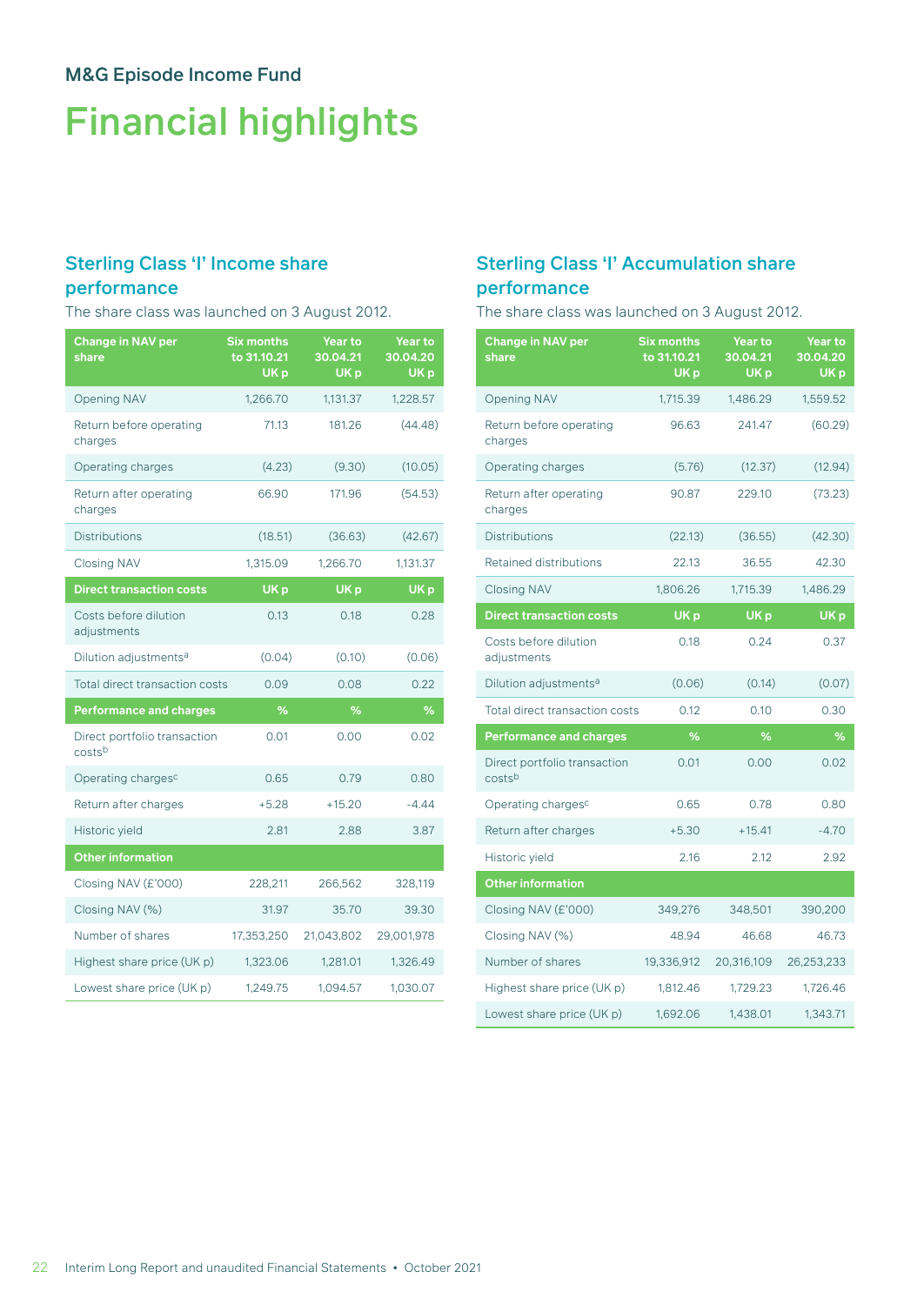# Financial highlights

## Sterling Class 'PP' Income share

### performance

The share class was launched on 5 August 2019.

| <b>Change in NAV per</b><br>share      | <b>Six months</b><br>to 31.10.21<br>UK <sub>p</sub> | Year to<br>30.04.21<br>UK <sub>p</sub> | Year to<br>30.04.20<br>UK <sub>p</sub> |
|----------------------------------------|-----------------------------------------------------|----------------------------------------|----------------------------------------|
| <b>Opening NAV</b>                     | 100.96                                              | 89.97                                  | 100.00                                 |
| Return before operating<br>charges     | 5.66                                                | 14.40                                  | (7.12)                                 |
| Operating charges                      | (0.28)                                              | (0.53)                                 | (0.42)                                 |
| Return after operating<br>charges      | 5.38                                                | 13.87                                  | (7.54)                                 |
| <b>Distributions</b>                   | (1.47)                                              | (2.88)                                 | (2.49)                                 |
| <b>Closing NAV</b>                     | 104.87                                              | 100.96                                 | 89.97                                  |
| <b>Direct transaction costs</b>        | UK <sub>p</sub>                                     | UK <sub>p</sub>                        | UK <sub>p</sub>                        |
| Costs before dilution<br>adjustments   | 0.01                                                | 0.01                                   | 0.02                                   |
| Dilution adjustments <sup>a</sup>      | 0.00                                                | (0.01)                                 | 0.00                                   |
| Total direct transaction costs         | 0.01                                                | 0.00                                   | 0.02                                   |
| <b>Performance and charges</b>         | %                                                   | %                                      | %                                      |
| Direct portfolio transaction<br>costsb | 0.01                                                | 0.00                                   | 0.02                                   |
| Operating charges                      | 0.55                                                | 0.56                                   | 0.56                                   |
| Return after charges                   | $+5.33$                                             | $+15.42$                               | $-7.54$                                |
| Historic yield                         | 2.78                                                | 2.84                                   | 3.86                                   |
| <b>Other information</b>               |                                                     |                                        |                                        |
| Closing NAV (£'000)                    | 16,740                                              | 11,865                                 | 15,288                                 |
| Closing NAV (%)                        | 2.35                                                | 1.59                                   | 1.83                                   |
| Number of shares                       | 15,962,706                                          | 11,753,057                             | 16,991,625                             |
| Highest share price (UK p)             | 105.48                                              | 102.09                                 | 105.41                                 |
| Lowest share price (UK p)              | 99.60                                               | 87.05                                  | 81.89                                  |

### Sterling Class 'PP' Accumulation share performance

The share class was launched on 8 April 2019.

| <b>Change in NAV per</b><br>share      | <b>Six months</b><br>to 31.10.21<br>UK <sub>p</sub> | <b>Year to</b><br>30.04.21<br>UK <sub>p</sub> | <b>Year to</b><br>30.04.20<br>UK <sub>p</sub> |
|----------------------------------------|-----------------------------------------------------|-----------------------------------------------|-----------------------------------------------|
| <b>Opening NAV</b>                     | 110.69                                              | 95.74                                         | 100.25                                        |
| Return before operating<br>charges     | 6.24                                                | 15.53                                         | (3.93)                                        |
| Operating charges                      | (0.31)                                              | (0.58)                                        | (0.58)                                        |
| Return after operating<br>charges      | 5.93                                                | 14.95                                         | (4.51)                                        |
| <b>Distributions</b>                   | (1.49)                                              | (2.54)                                        | (2.93)                                        |
| <b>Retained distributions</b>          | 1.49                                                | 2.54                                          | 2.93                                          |
| <b>Closing NAV</b>                     | 116.62                                              | 110.69                                        | 95.74                                         |
| <b>Direct transaction costs</b>        | UK <sub>p</sub>                                     | UK <sub>p</sub>                               | UK <sub>p</sub>                               |
| Costs before dilution<br>adjustments   | 0.01                                                | 0.02                                          | 0.02                                          |
| Dilution adjustments <sup>a</sup>      | 0.00                                                | (0.01)                                        | 0.00                                          |
| <b>Total direct transaction costs</b>  | 0.01                                                | 0.01                                          | 0.02                                          |
| <b>Performance and charges</b>         | %                                                   | %                                             | %                                             |
| Direct portfolio transaction<br>costsb | 0.01                                                | 0.00                                          | 0.02                                          |
| Operating charges <sup>c</sup>         | 0.55                                                | 0.56                                          | 0.55                                          |
| Return after charges                   | $+5.36$                                             | $+15.62$                                      | $-4.50$                                       |
| Historic yield                         | 2.27                                                | 2.28                                          | 3.14                                          |
| <b>Other information</b>               |                                                     |                                               |                                               |
| Closing NAV (£'000)                    | 22,780                                              | 25,149                                        | 3,345                                         |
| Closing NAV (%)                        | 3.19                                                | 3.37                                          | 0.40                                          |
| Number of shares                       | 19,533,618                                          | 22,719,190                                    | 3,493,940                                     |
| Highest share price (UK p)             | 117.01                                              | 111.58                                        | 111.16                                        |
| Lowest share price (UK p)              | 109.19                                              | 92.63                                         | 86.53                                         |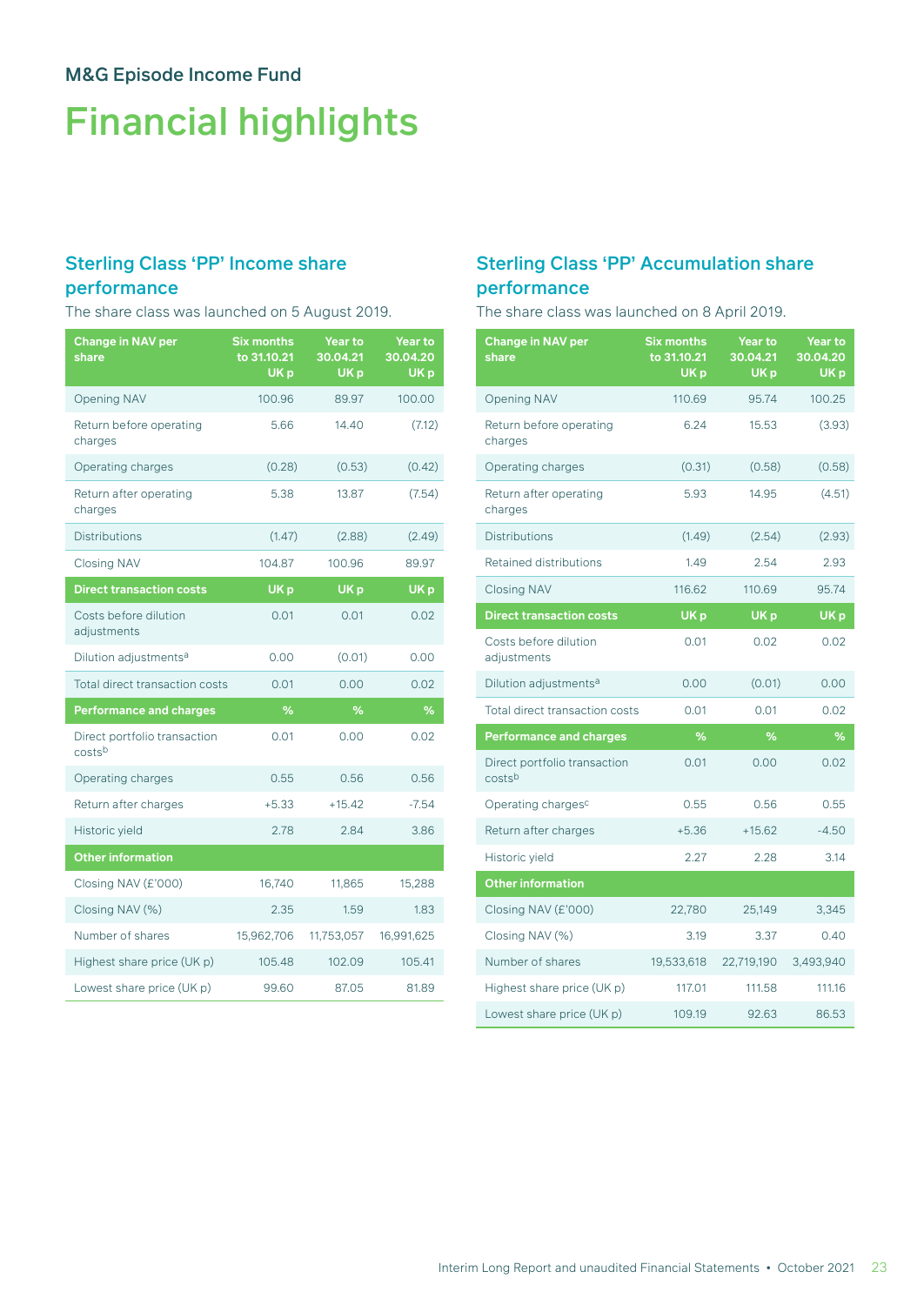# Financial highlights

# Sterling Class 'R' Income share

### performance

The share class was launched on 3 August 2012.

| <b>Change in NAV per</b><br>share      | <b>Six months</b><br>to 31.10.21<br>UK <sub>p</sub> | <b>Year to</b><br>30.04.21<br>UK <sub>p</sub> | Year to<br>30.04.20<br>UK <sub>p</sub> |
|----------------------------------------|-----------------------------------------------------|-----------------------------------------------|----------------------------------------|
| <b>Opening NAV</b>                     | 124.19                                              | 111.20                                        | 121.06                                 |
| Return before operating<br>charges     | 7.04                                                | 17.86                                         | (4.30)                                 |
| Operating charges                      | (0.57)                                              | (1.21)                                        | (1.30)                                 |
| Return after operating<br>charges      | 6.47                                                | 16.65                                         | (5.60)                                 |
| <b>Distributions</b>                   | (1.83)                                              | (3.66)                                        | (4.26)                                 |
| <b>Closing NAV</b>                     | 128.83                                              | 124.19                                        | 111.20                                 |
| <b>Direct transaction costs</b>        | UK <sub>p</sub>                                     | UK <sub>p</sub>                               | UK <sub>p</sub>                        |
| Costs before dilution<br>adjustments   | 0.01                                                | 0.02                                          | 0.03                                   |
| Dilution adjustments <sup>a</sup>      | 0.00                                                | (0.01)                                        | (0.01)                                 |
| Total direct transaction costs         | 0.01                                                | 0.01                                          | 0.02                                   |
| <b>Performance and charges</b>         | %                                                   | %                                             | %                                      |
| Direct portfolio transaction<br>costsb | 0.01                                                | 0.00                                          | 0.02                                   |
| Operating charges <sup>c</sup>         | 0.90                                                | 1.03                                          | 1.05                                   |
| Return after charges                   | $+5.21$                                             | $+14.97$                                      | $-4.63$                                |
| Historic yield                         | 2.86                                                | 2.94                                          | 3.93                                   |
| <b>Other information</b>               |                                                     |                                               |                                        |
| Closing NAV (£'000)                    | 6,456                                               | 6,431                                         | 5,554                                  |
| Closing NAV (%)                        | 0.90                                                | 0.86                                          | 0.67                                   |
| Number of shares                       | 5,011,236                                           | 5,177,918                                     | 4,994,224                              |
| Highest share price (UK p)             | 129.62                                              | 125.63                                        | 130.50                                 |
| Lowest share price (UK p)              | 122.52                                              | 107.57                                        | 101.28                                 |

### Sterling Class 'R' Accumulation share performance

The share class was launched on 3 August 2012.

| <b>Change in NAV per</b><br>share      | <b>Six months</b><br>to 31.10.21<br>UK p | Year to<br>30.04.21<br>UK <sub>p</sub> | Year to<br>30.04.20<br>UK <sub>p</sub> |
|----------------------------------------|------------------------------------------|----------------------------------------|----------------------------------------|
| <b>Opening NAV</b>                     | 168.67                                   | 146.43                                 | 153.96                                 |
| Return before operating<br>charges     | 9.63                                     | 23.85                                  | (5.86)                                 |
| Operating charges                      | (0.78)                                   | (1.61)                                 | (1.67)                                 |
| Return after operating<br>charges      | 8.85                                     | 22.24                                  | (7.53)                                 |
| <b>Distributions</b>                   | (2.09)                                   | (3.28)                                 | (3.85)                                 |
| <b>Retained distributions</b>          | 2.09                                     | 3.28                                   | 3.85                                   |
| <b>Closing NAV</b>                     | 177.52                                   | 168.67                                 | 146.43                                 |
| <b>Direct transaction costs</b>        | UK <sub>p</sub>                          | UK <sub>p</sub>                        | UK <sub>p</sub>                        |
| Costs before dilution<br>adjustments   | 0.02                                     | 0.02                                   | 0.04                                   |
| Dilution adjustments <sup>a</sup>      | (0.01)                                   | (0.01)                                 | (0.01)                                 |
| Total direct transaction costs         | 0.01                                     | 0.01                                   | 0.03                                   |
| <b>Performance and charges</b>         | %                                        | %                                      | %                                      |
| Direct portfolio transaction<br>costsb | 0.01                                     | 0.00                                   | 0.02                                   |
| Operating charges <sup>c</sup>         | 0.90                                     | 1.03                                   | 1.05                                   |
| Return after charges                   | $+5.25$                                  | $+15.19$                               | $-4.89$                                |
| Historic yield                         | 1.98                                     | 1.93                                   | 2.70                                   |
| <b>Other information</b>               |                                          |                                        |                                        |
| Closing NAV (£'000)                    | 4,265                                    | 3,961                                  | 3,532                                  |
| Closing NAV (%)                        | 0.60                                     | 0.53                                   | 0.42                                   |
| Number of shares                       | 2,402,594                                | 2,348,268                              | 2,411,784                              |
| Highest share price (UK p)             | 178.04                                   | 170.04                                 | 170.17                                 |
| Lowest share price (UK p)              | 166.36                                   | 141.66                                 | 132.42                                 |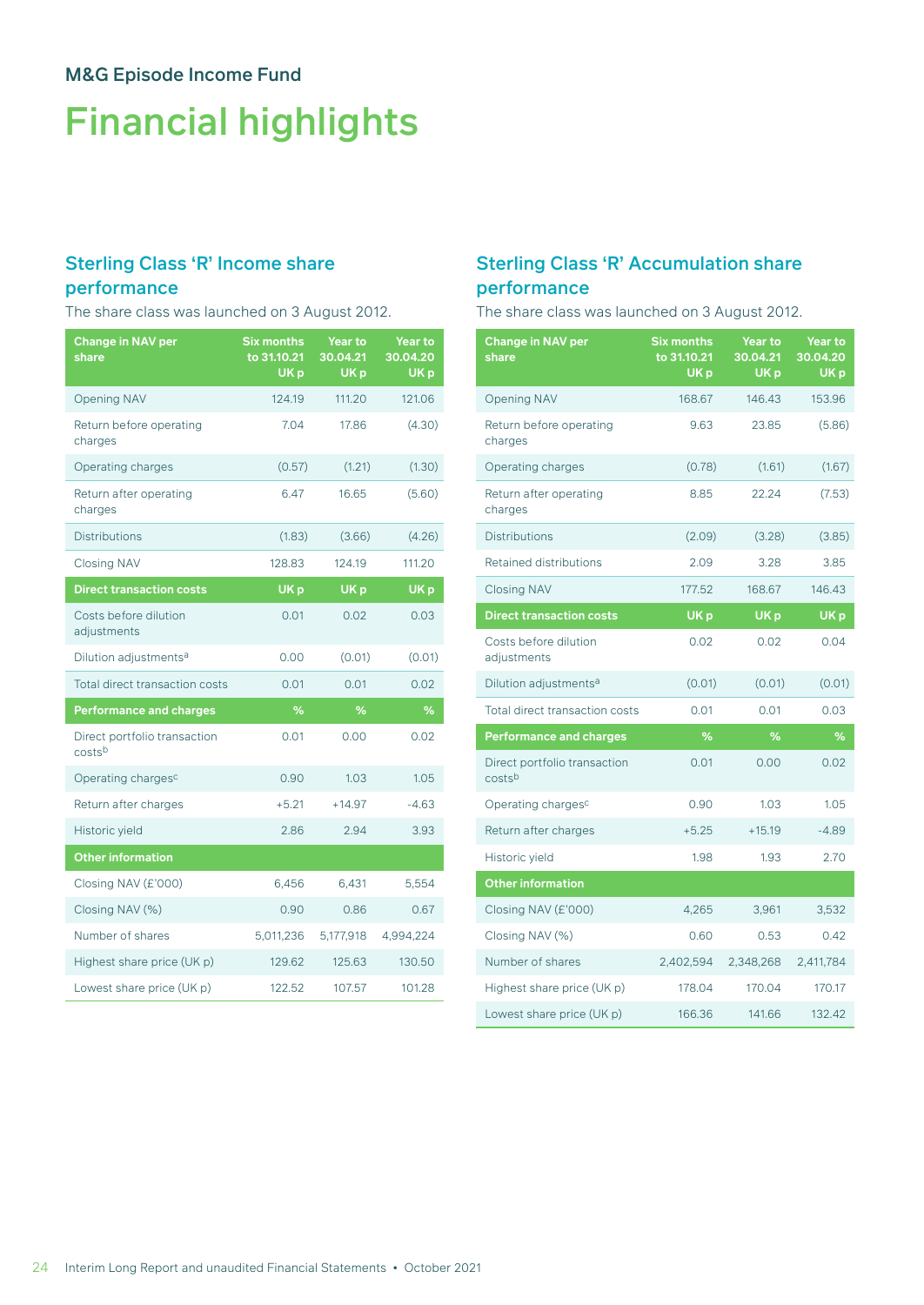# Financial highlights

## Sterling Class 'X' Income share

### performance

The share class was launched on 11 November 2010.

| <b>Change in NAV per</b><br>share      | <b>Six months</b><br>to 31.10.21<br>UK <sub>p</sub> | Year to<br>30.04.21<br>UK <sub>p</sub> | <b>Year to</b><br>30.04.20<br>UK <sub>p</sub> |
|----------------------------------------|-----------------------------------------------------|----------------------------------------|-----------------------------------------------|
| <b>Opening NAV</b>                     | 125.85                                              | 112.95                                 | 123.35                                        |
| Return before operating<br>charges     | 7.15                                                | 18.17                                  | (4.27)                                        |
| Operating charges                      | (0.68)                                              | (1.50)                                 | (1.71)                                        |
| Return after operating<br>charges      | 6.47                                                | 16.67                                  | (5.98)                                        |
| <b>Distributions</b>                   | (1.86)                                              | (3.77)                                 | (4.42)                                        |
| <b>Closing NAV</b>                     | 130.46                                              | 125.85                                 | 112.95                                        |
| <b>Direct transaction costs</b>        | UK <sub>p</sub>                                     | UK <sub>p</sub>                        | UK <sub>p</sub>                               |
| Costs before dilution<br>adjustments   | 0.01                                                | 0.02                                   | 0.03                                          |
| Dilution adjustments <sup>a</sup>      | 0.00                                                | (0.01)                                 | (0.01)                                        |
| Total direct transaction costs         | 0.01                                                | 0.01                                   | 0.02                                          |
| <b>Performance and charges</b>         | ℅                                                   | ℅                                      | %                                             |
| Direct portfolio transaction<br>costsb | 0.01                                                | 0.00                                   | 0.02                                          |
| Operating charges <sup>c</sup>         | 1.05                                                | 1.26                                   | 1.37                                          |
| Return after charges                   | $+5.14$                                             | $+14.76$                               | $-4.85$                                       |
| Historic yield                         | 2.90                                                | 2.98                                   | 4.01                                          |
| <b>Other information</b>               |                                                     |                                        |                                               |
| Closing NAV (£'000)                    | 8,177                                               | 8,135                                  | 7,759                                         |
| Closing NAV (%)                        | 1.15                                                | 1.09                                   | 0.93                                          |
| Number of shares                       | 6,267,470                                           | 6,464,015                              | 6,869,538                                     |
| Highest share price (UK p)             | 131.30                                              | 127.36                                 | 132.70                                        |
| Lowest share price (UK p)              | 124.14                                              | 109.24                                 | 102.97                                        |

### Sterling Class 'X' Accumulation share performance

The share class was launched on 11 November 2010.

| <b>Change in NAV per</b><br>share      | <b>Six months</b><br>to 31.10.21<br>UK <sub>p</sub> | <b>Year to</b><br>30.04.21<br>UK <sub>p</sub> |                 |  |  |  |  | <b>Year to</b><br>30.04.20<br>UK <sub>p</sub> |  |
|----------------------------------------|-----------------------------------------------------|-----------------------------------------------|-----------------|--|--|--|--|-----------------------------------------------|--|
| <b>Opening NAV</b>                     | 183.70                                              | 159.77                                        | 168.40          |  |  |  |  |                                               |  |
| Return before operating<br>charges     | 10.60                                               | 26.08                                         | (6.26)          |  |  |  |  |                                               |  |
| Operating charges                      | (0.99)                                              | (2.15)                                        | (2.37)          |  |  |  |  |                                               |  |
| Return after operating<br>charges      | 9.61                                                | 23.93                                         | (8.63)          |  |  |  |  |                                               |  |
| <b>Distributions</b>                   | (2.25)                                              | (3.27)                                        | (3.78)          |  |  |  |  |                                               |  |
| Retained distributions                 | 2.25                                                | 3.27                                          | 3.78            |  |  |  |  |                                               |  |
| <b>Closing NAV</b>                     | 193.31                                              | 183.70                                        | 159.77          |  |  |  |  |                                               |  |
| <b>Direct transaction costs</b>        | UK <sub>p</sub>                                     | UK <sub>p</sub>                               | UK <sub>p</sub> |  |  |  |  |                                               |  |
| Costs before dilution<br>adjustments   | 0.02                                                | 0.03                                          | 0.04            |  |  |  |  |                                               |  |
| Dilution adjustments <sup>a</sup>      | (0.01)                                              | (0.01)                                        | (0.01)          |  |  |  |  |                                               |  |
| Total direct transaction costs         | 0.01                                                | 0.02                                          | 0.03            |  |  |  |  |                                               |  |
| <b>Performance and charges</b>         | %                                                   | %                                             | %               |  |  |  |  |                                               |  |
| Direct portfolio transaction<br>costsb | 0.01                                                | 0.00                                          | 0.02            |  |  |  |  |                                               |  |
| Operating charges <sup>c</sup>         | 1.05                                                | 1.26                                          | 1.37            |  |  |  |  |                                               |  |
| Return after charges                   | $+5.23$                                             | $+14.98$                                      | $-5.12$         |  |  |  |  |                                               |  |
| Historic yield                         | 1.84                                                | 1.77                                          | 2.42            |  |  |  |  |                                               |  |
| <b>Other information</b>               |                                                     |                                               |                 |  |  |  |  |                                               |  |
| Closing NAV (£'000)                    | 1,333                                               | 1,262                                         | 1,206           |  |  |  |  |                                               |  |
| Closing NAV (%)                        | 0.19                                                | 0.17                                          | 0.14            |  |  |  |  |                                               |  |
| Number of shares                       | 689,723                                             | 686,836                                       | 754,848         |  |  |  |  |                                               |  |
| Highest share price (UK p)             | 193.78                                              | 185.20                                        | 185.75          |  |  |  |  |                                               |  |
| Lowest share price (UK p)              | 181.17                                              | 154.55                                        | 144.51          |  |  |  |  |                                               |  |

a In respect of direct portfolio transaction costs.

b As a percentage of average net asset value.

 $\,^{\rm c}$  Where there is a change in the charging structure, you may see variances between the comparative and current year figures.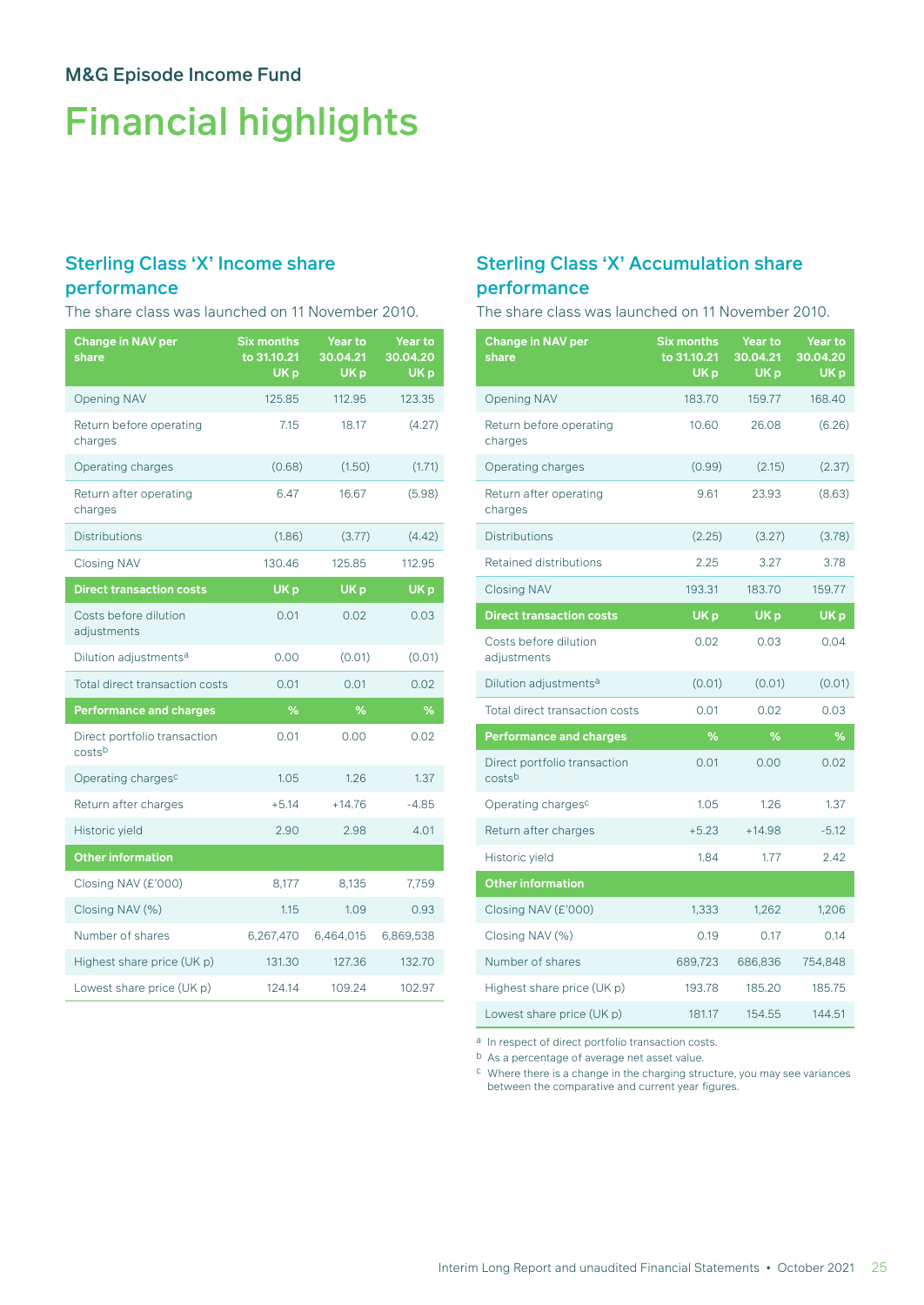# Financial statements and notes

# **Financial statements**

### Statement of total return

|                                                                                 | 2021     |         | 2020    |           |
|---------------------------------------------------------------------------------|----------|---------|---------|-----------|
| for the six months to 31 October                                                | £'000    | £'000   | £'000   | £'000     |
| <b>Income</b>                                                                   |          |         |         |           |
| Net capital gains/(losses)                                                      |          | 29,005  |         | 8,589     |
| Revenue                                                                         | 13,143   |         | 14,871  |           |
| <b>Expenses</b>                                                                 | (2, 553) |         | (3,482) |           |
| Net revenue/(expense) before taxation                                           | 10,590   |         | 11,389  |           |
| <b>Taxation</b>                                                                 | (1,617)  |         | (1,687) |           |
| Net revenue/(expense) after taxation                                            |          | 8,973   |         | 9,702     |
| <b>Total return before distributions</b>                                        |          | 37,978  |         | 18,291    |
| <b>Distributions</b>                                                            |          | (9,720) |         | (10, 978) |
| Change in net assets attributable to shareholders from<br>investment activities |          | 28,258  |         | 7,313     |

### Statement of change in net assets attributable to shareholders

|                                                                                             | 2021     |          | 2020       |            |
|---------------------------------------------------------------------------------------------|----------|----------|------------|------------|
| for the six months to 31 October                                                            | £'000    | £'000    | £'000      | £'000      |
| Opening net assets attributable to shareholders                                             |          | 746,568  |            | 835,040    |
| Amounts received on issue of shares                                                         | 7,108    |          | 19,858     |            |
| Amounts paid on cancellation of shares                                                      | (73,206) |          | (121, 345) |            |
|                                                                                             |          | (66,098) |            | (101, 487) |
| Dilution adjustments                                                                        |          | 106      |            | 201        |
| Change in net assets attributable to shareholders from<br>investment activities (see above) |          | 28,258   |            | 7,313      |
| Retained distributions on Accumulation shares                                               |          | 4,902    |            | 5,015      |
| Unclaimed distributions                                                                     |          | 3        |            | 7          |
| Closing net assets attributable to shareholders                                             |          | 713,739  |            | 746,089    |

The opening net assets attributable to shareholders for 2021 differs to the closing position in 2020 by the change in net assets attributable to shareholders for the second half of the comparative financial year.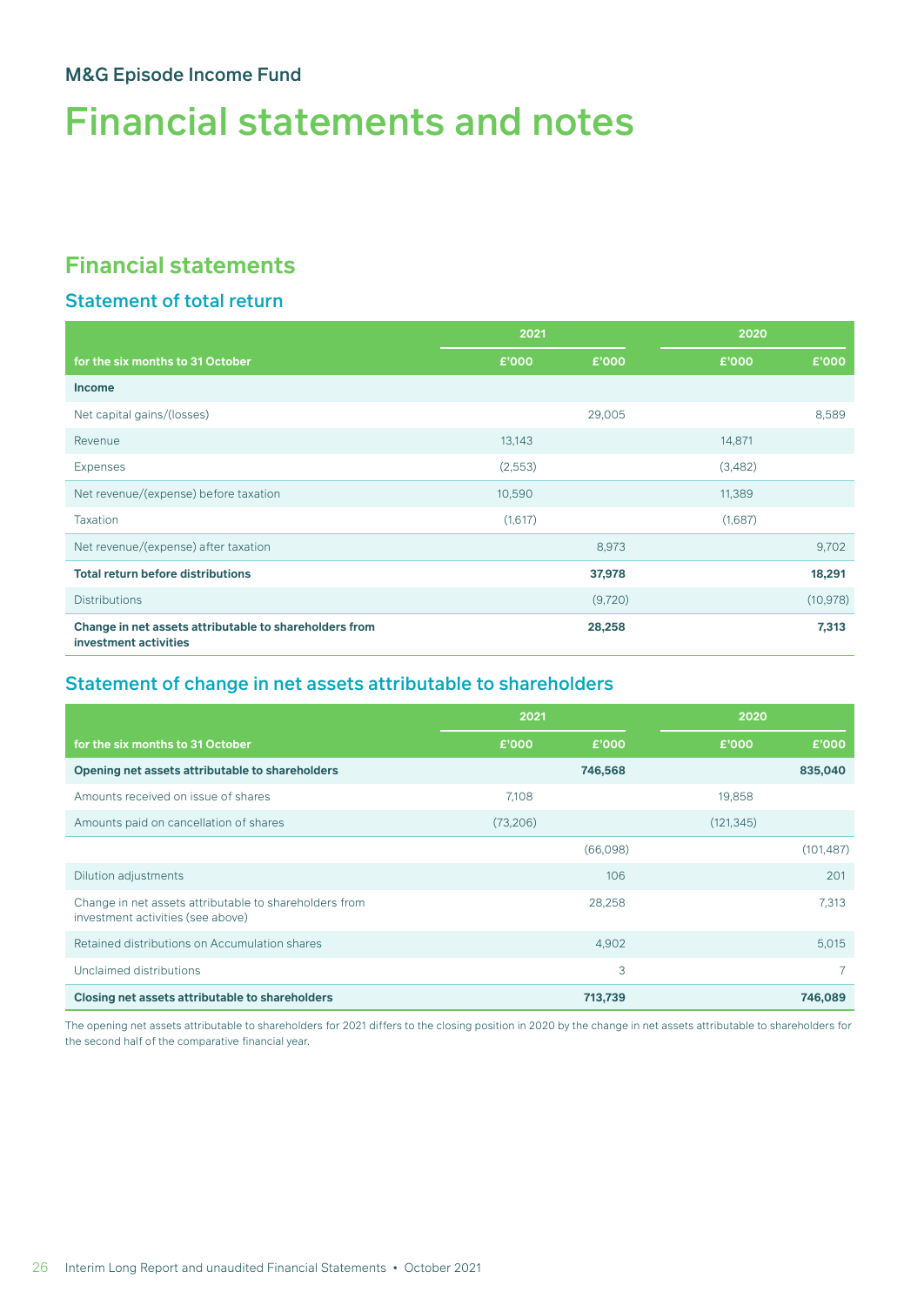# Financial statements and notes

## **Financial statements**

### Balance sheet

| as at                                   | 31 October 2021<br>£'000 | 30 April 2021<br>£'000 |
|-----------------------------------------|--------------------------|------------------------|
| <b>Assets</b>                           |                          |                        |
| <b>Fixed assets</b>                     |                          |                        |
| Investments                             | 679,446                  | 732,640                |
| <b>Current assets</b>                   |                          |                        |
| <b>Debtors</b>                          | 6,662                    | 6,831                  |
| Cash and bank balances                  | 29,573                   | 10,389                 |
| <b>Total assets</b>                     | 715,681                  | 749,860                |
| <b>Liabilities</b>                      |                          |                        |
| Investment liabilities                  | (85)                     | (705)                  |
| <b>Creditors</b>                        |                          |                        |
| Distribution payable                    | (799)                    | (1,162)                |
| Other creditors                         | (1,058)                  | (1, 425)               |
| <b>Total liabilities</b>                | (1, 942)                 | (3,292)                |
| Net assets attributable to shareholders | 713,739                  | 746,568                |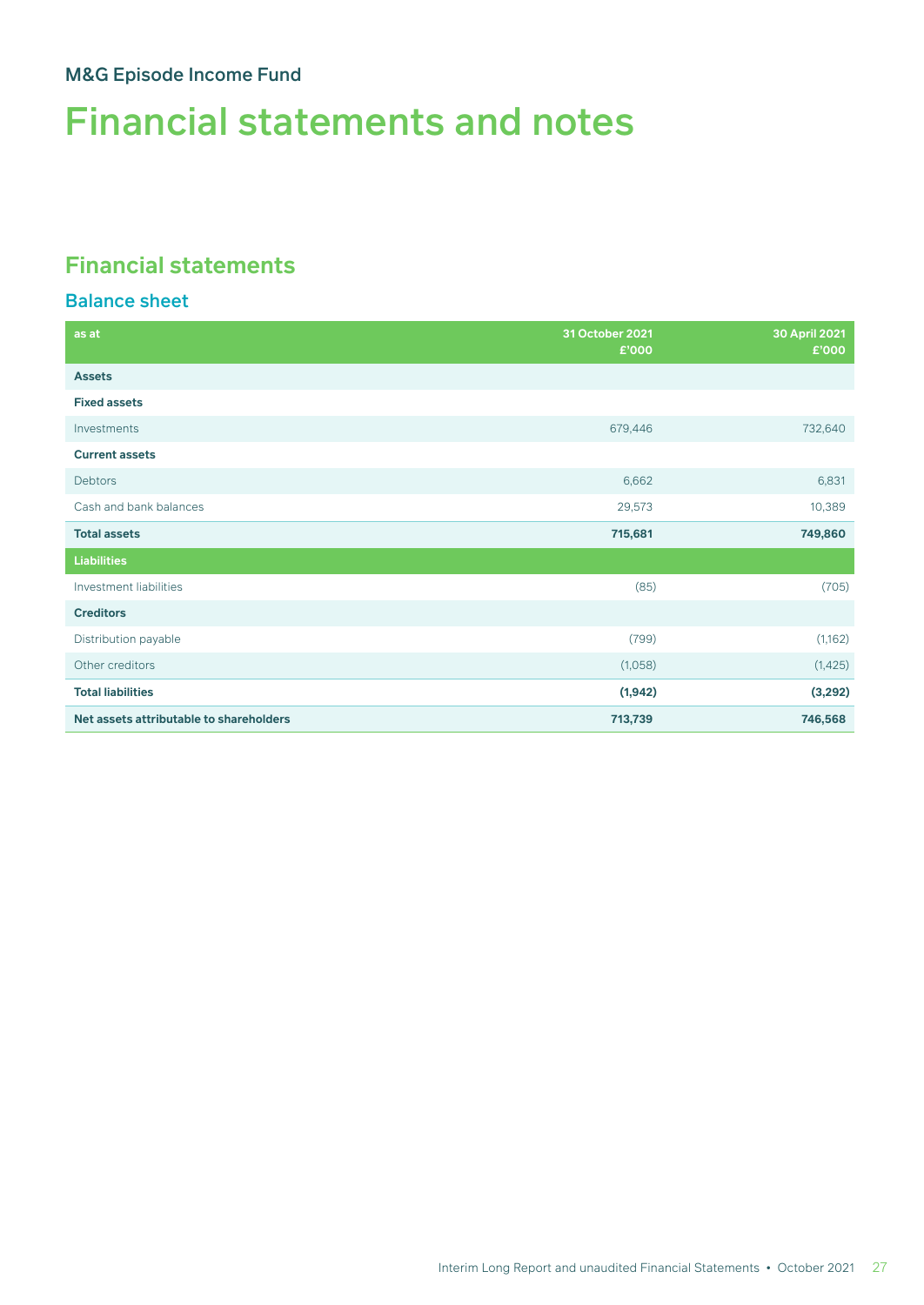# Financial statements and notes

## **Notes to the financial statements**

#### Accounting policies

The financial statements have been prepared in accordance with the 'Accounting policies' set out on page 4.

#### Distribution policy

In order to conduct a controlled dividend flow to shareholders, interim distributions will be at the fund manager's discretion, up to the maximum of the distributable income available for the period.

In determining the amount available for distribution to Income shares, the annual charge is offset against capital, increasing the amount available for distribution whilst restraining capital performance to an equivalent extent.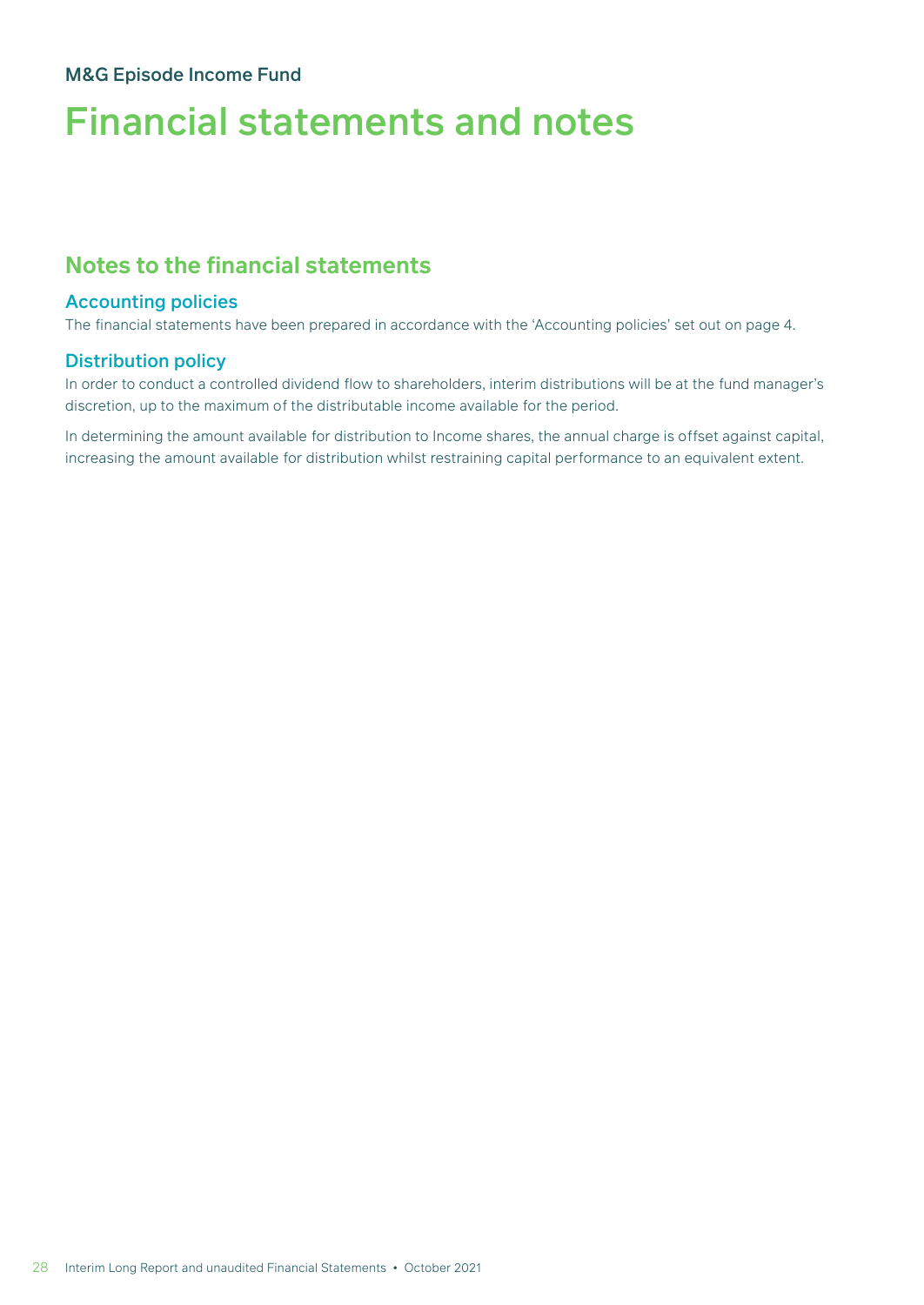# <span id="page-30-0"></span>**Investment objective up to 19 July 2021**

The fund aims to achieve a total return (the combination of income and capital growth) of at least 4% per annum above the 3-month GBP LIBOR rate, before any charges are taken, in any market conditions and over any three year period. LIBOR is the rate at which banks borrow money from each other.

The fund aims to achieve this while seeking to minimise the degree to which the value of the fund fluctuates over time (volatility), while also seeking to limit monthly losses. Managing the fund in this way reduces its ability to achieve returns significantly above 3-month GBP LIBOR plus 4%.

There is no guarantee that the fund will achieve a positive return over three years, or any other period, and investors may not get back the original amount they invested.

## **Investment objective from 20 July 2021**

The fund aims to achieve a total return (the combination of income and capital growth) of at least 2-4%, per annum above the Sterling Overnight Index Average (SONIA), before any charges are taken, in any market conditions and over any three year period.

The fund aims to achieve this while seeking to minimise the degree to which the value of the fund fluctuates over time (volatility), while also seeking to limit monthly losses. Managing the fund in this way reduces its ability to achieve returns significantly above SONIA plus 2-4%.

There is no guarantee that the fund will achieve a positive return over three years, or any other period, and investors may not get back the original amount they invested.

# **Investment policy**

The fund has a highly flexible investment approach with the freedom to invest in different types of investment

assets from anywhere in the world. The fund manager's approach combines in-depth research to determine the value of assets over the medium to long term, together with analysis of market reactions to events, to identify investment opportunities.

The fund may at any one time invest in the following asset classes: fixed income securities (including, but not limited to, corporate bonds and government and public securities) company shares, currencies, cash, near cash and deposits. The fund will mostly gain exposure to these assets by investing through derivatives, but may also invest directly, or by investing through other funds. Derivatives are financial contracts whose value is derived from an underlying asset. In cases where the fund manager believes that investment opportunities are limited to a few areas, or where available investment opportunities would add too much risk, the fund may hold a high level of cash. At any one time the geographical range of the fund may be more focused rather than globally diversified.

The fund may also invest in other transferable securities and warrants (allowing the fund manager to buy stocks for a fixed price until a certain date) which may be from anywhere in the world and denominated in any currency.

The fund may take short positions (holding derivatives with the aim of delivering a positive return when the assets they are linked to fall in value) in markets, currencies, securities, and groups of securities. The fund also has the flexibility to gain exposure to investments exceeding the net asset value of the fund in order to increase potential returns in both rising and falling markets.

Derivatives can be used to meet the fund's investment objective and for efficient portfolio management.

## **Investment approach**

The fund manager adopts a flexible approach to the allocation of capital between asset classes in response to changes in economic conditions and the valuation of assets, guided by a robust valuation framework. The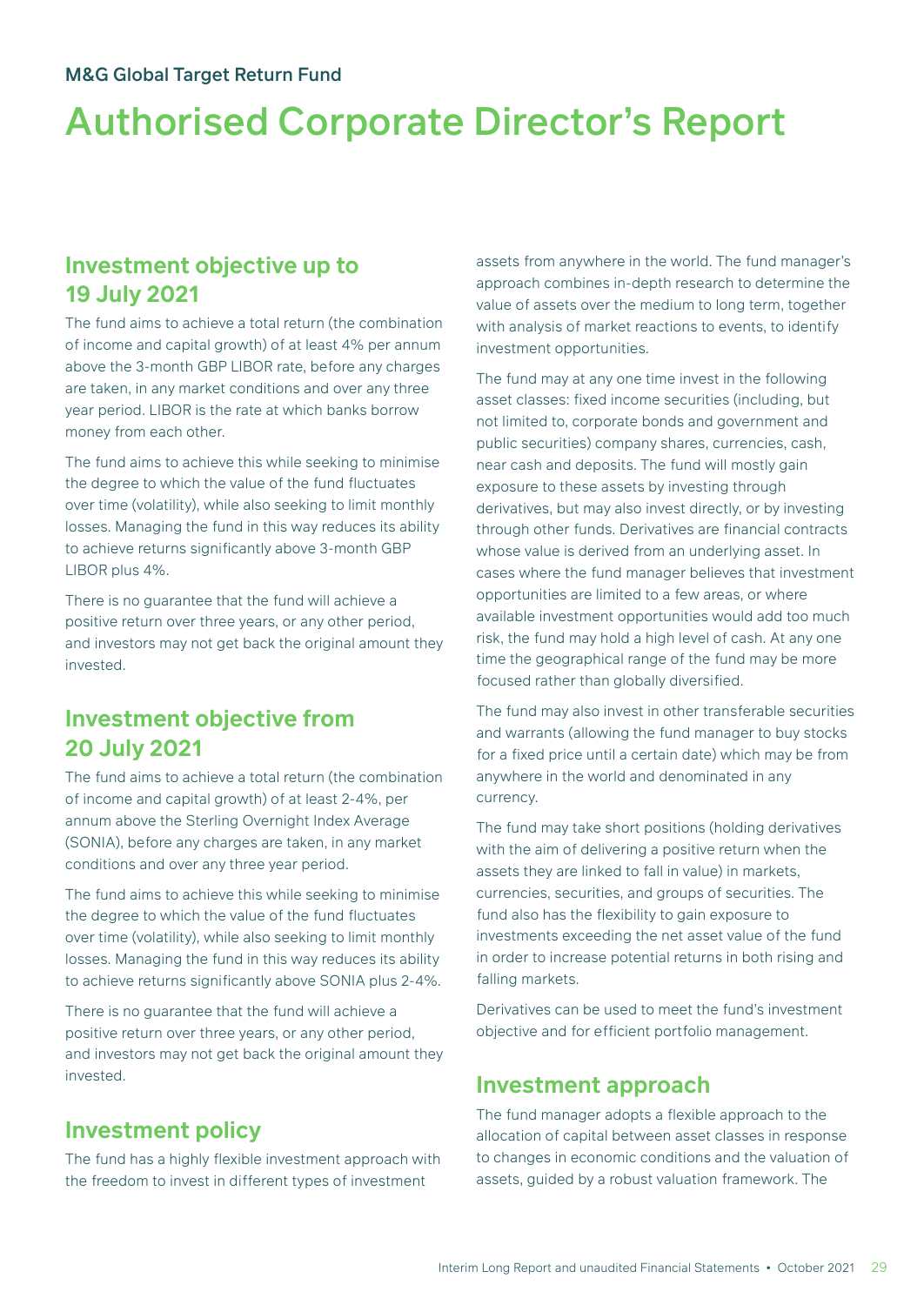# Authorised Corporate Director's Report

fund manager seeks to respond to opportunities created by asset prices moving away from a reasonable sense of 'fair' value due to investors reacting emotionally to events. The blend of investments held in the fund is actively adjusted depending on where the fund manager sees the most value and to manage risks in order to limit monthly losses. The fund manager will seek to manage risk by combining diversified and relatively uncorrelated assets (which are assets affected by market conditions in different ways) and by employing derivative strategies to help protect or profit from falling markets. In cases where the fund manager believes that investment opportunities are limited to a few areas, or where the available investment opportunities would add too much risk to the fund, the fund may hold high levels of cash.

The fund manager believes that this approach has the potential to limit monthly losses to less than 3% in normal to stressed times and less than 6% in highly stressed times. The fund manager believes the fund has the potential to deliver an annualised volatility (the degree to which the value of the fund fluctuates over any 12-month period) of between 3% and 7%. The fund manager will ensure the fund's 1-month 99% VaR remains below 6%.

## **Benchmark up to 19 July 2021**

Benchmark: 3-month GBP LIBOR + 4%.

The benchmark is a target which the fund seeks to achieve. The rate has been chosen as the fund's benchmark as it is an achievable performance target and best reflects the scope of the fund's investment policy. The benchmark is used solely to measure the fund's performance objective and does not constrain the fund's portfolio construction.

The fund is actively managed. The fund manager has complete freedom in choosing which assets to buy, hold and sell in the fund.

For unhedged share classes, the rate is shown in the share class currency.

## **Benchmark from 20 July 2021**

Benchmark: SONIA + 2-4%

The benchmark is a target which the fund seeks to achieve. The rate has been chosen as the fund's benchmark as it is an achievable performance target and best reflects the scope of the fund's investment policy. The benchmark is used solely to measure the fund's performance objective and does not constrain the fund's portfolio construction.

The fund is actively managed. The fund manager has complete freedom in choosing which assets to buy, hold and sell in the fund.

For unhedged share classes, the rate is shown in the share class currency.

## **Risk profile**

The fund invests globally in a broad range of assets, including company shares (equities), fixed income securities (bonds), currencies and other assets such as REITs, infrastructure-related securities, convertible bonds and asset-backed securities. The fund is, therefore, subject to the price volatility of global financial and currency markets.

The fund adopts a flexible approach to the allocation of capital between asset classes in response to changes in economic conditions and the valuation of assets.

Investments are mainly implemented through exchange traded derivatives and over the counter securities, physical assets and cash or cash equivalents.

The fund can be positioned to benefit from a rise or fall in the value of any asset class (such as company shares or bonds) at overall fund level. This means if asset prices move in the opposite direction to that expected, the fund can incur a loss.

Due to the fund's defensive nature and strong focus on risk management, the fund manager observes defined thresholds related to risk measures including volatility, monthly losses and value at risk.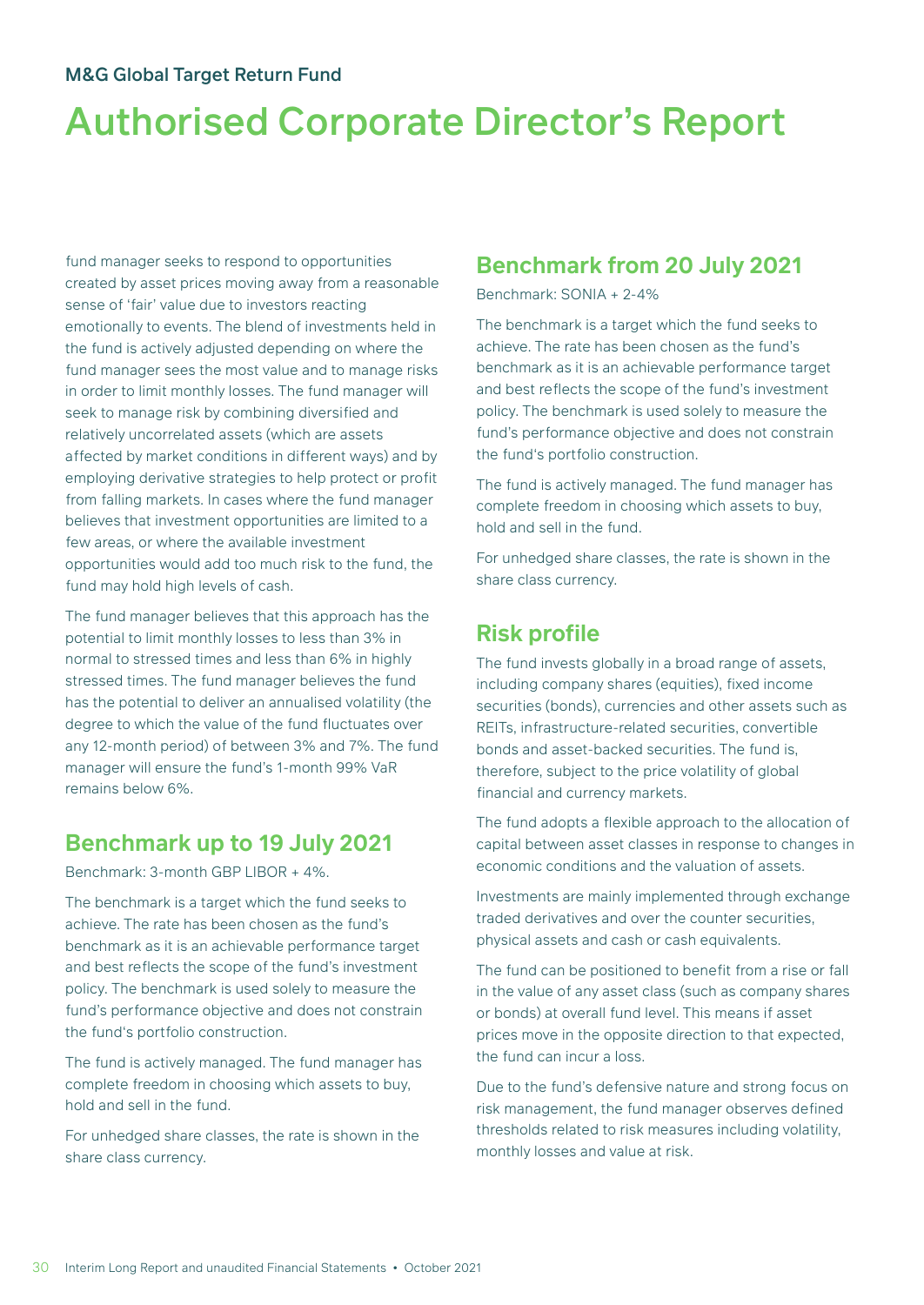# Authorised Corporate Director's Report

The following table shows the risk number associated with the fund and is based on Sterling Class 'A' shares.



#### The above number:

- is based on the rate at which the value of the fund has moved up and down in the past and is based on historical data so may not be a reliable indicator of the future risk profile of the fund.
- is not guaranteed and may change over time and the lowest risk number does not mean risk free.
- has not changed during this period.

### **Investment review**

As at 1 November 2021, for the six months ended 31 October 2021

#### Performance against objective

The fund aims to provide a combination of capital growth and income of at least the Sterling Overnight Index Average (SONIA) plus 2-4% per annum (pa) before charges over any three-year period and in any market condition. Prior to 20 July 2021, the fund's benchmark was 3-month GBP LIBOR plus 4% pa.

The fund's historical benchmark performance is calculated using a weighted average of the two benchmarks according to the length of time each was applicable during the review period.

The benchmark figure from 20 July 2021 onwards is calculated using SONIA plus 2% pa, which represents the lower threshold for the current benchmark.

Between 4 May 2021 (the start of the review period) and 1 November 2021, the M&G Global Target Return Fund delivered a positive total return (the combination of capital growth and income) that was in line with its benchmark. Historical benchmark returns stood at 1.4% in cumulative terms over the six-month period.

Over three years, the fund has delivered a lower return than its objective. Historical benchmark returns stood at 4.3% pa over three years (before charges).

For the performance of each share class, please refer to the 'Long-term performance by share class' table in the 'Financial highlights' section of this report.

#### Performance review

The six-month review period saw stockmarkets climb to all-time highs, despite headwinds for the global economy, including supply chain disruptions, labour supply shortages and uncertainty in China's real estate sector, notably at property developer Evergrande. At the same time, bond markets experienced volatility, as central banks began to signal or implement tighter monetary policies. Several emerging markets raised interest rates, while shortly after the end of the review period, in early November, the US Federal Reserve announced it would begin tapering its monthly asset purchases.

Against this backdrop, the fund delivered a positive return, driven by contributions from the portfolio's allocations to a diverse range of asset classes and geographies. The fund also benefited from the dynamic scaling of portfolio positions in response to changes in market conditions and asset prices, which forms a core part of the investment strategy.

Equities delivered a positive contribution overall, with notable contributions from the M&G (Lux) European Strategic Value Fund and M&G Global Listed Infrastructure Fund, as well as exposure to the FTSE All World index, the Indonesian stockmarket and a small basket of Chinese stocks. However, exposure to the Hong Kong stockmarket detracted.

In government bonds, the fund benefited from the active management of the portfolio's exposure to the US yield curve, with long positions in long-dated US Treasuries (USTs) and a short position in five-year USTs contributing to performance, as the US yield curve flattened during the period. (Long positions aim to benefit from a rise in an asset price while a short position aims to benefit from a fall in the price.) A flattening yield curve indicates the narrowing difference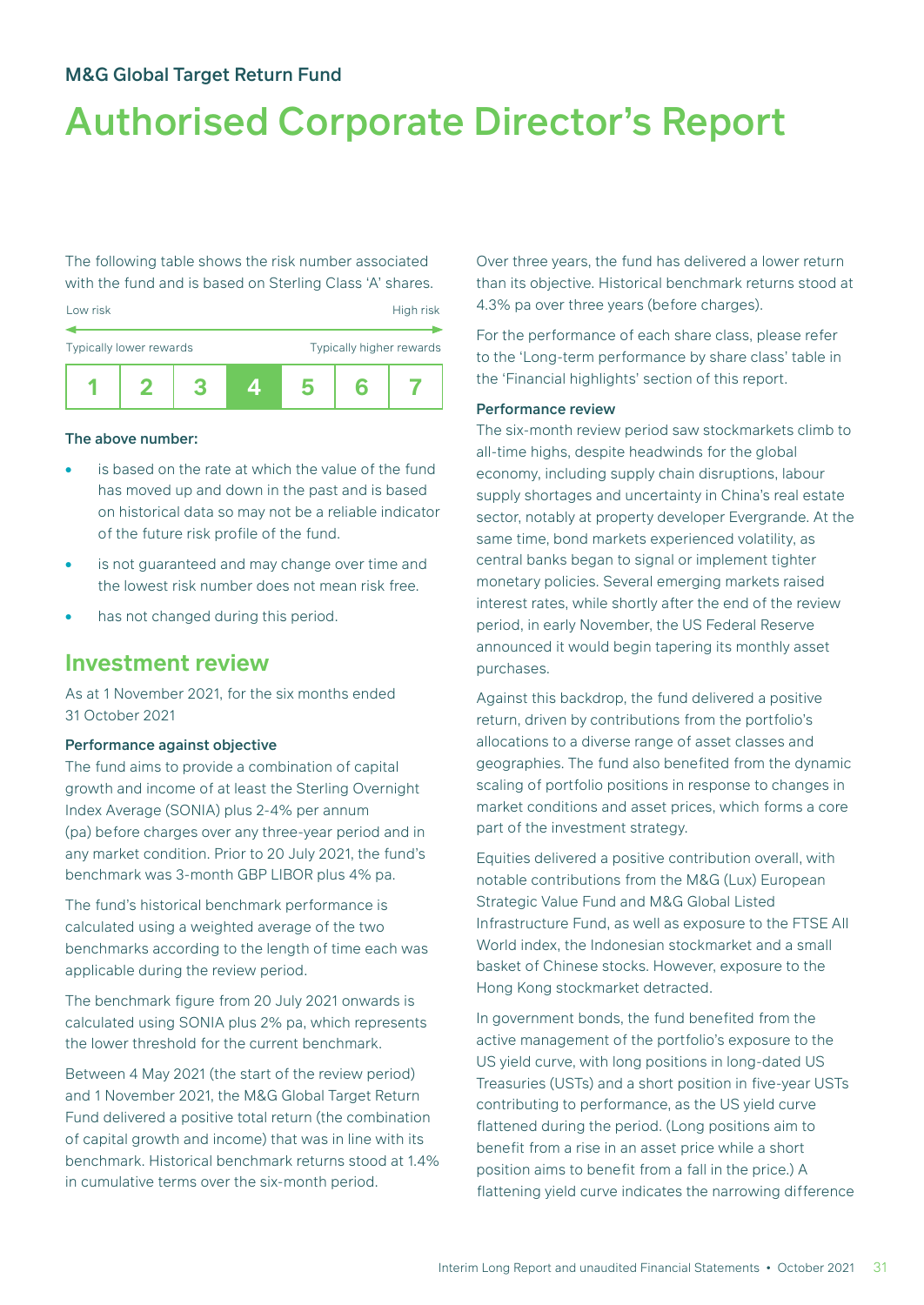# Authorised Corporate Director's Report

between short-term and long-term rates for bonds of the same credit quality.

Emerging market government bonds detracted from performance overall, with Brazil, Chile, Czechia and Thailand all delivering negative returns. This was partially offset by positive returns from Indonesia, Israel, South Africa and Turkey.

Allocations to other asset classes, held for diversification, also delivered positive returns. In credit, there were positive returns from the fund's basket of corporate bonds and a position in the M&G (Lux) Global Corporate Bond Fund. Alternatives, which include renewable energy and infrastructure trusts, also delivered positive returns. Meanwhile, a basket of asset-backed securities made a slightly positive contribution.

#### Investment activities

We positioned the portfolio defensively during the review period, while continuing to make full use of the fund's flexibility by dynamically scaling our allocations to asset classes and individual positions.

We were highly active in managing our exposure to the US yield curve throughout the review period, with a view to diversifying our government bond positioning in an uncertain environment for interest rates and inflation. At the start of the period, we held long positions in both 10-year and 30-year USTs, which we felt offered relatively attractive yields compared to other defensive assets and had the potential to protect the portfolio against any negative shocks in equity markets. A short position in five-year USTs was also in place, having been added in March, as the potential risks of growing inflationary pressures did not appear fully priced in at the shorter end of the curve.

In June, we closed our 10-year UST position, having benefited from a period when yields fell. In September, we then removed our remaining long UST exposure by closing the 30-year position, as its prospective diversification properties had become less clear, given the combination of challenges to economic growth and inflation.

Elsewhere in developed market government bonds, we initiated a UK swap curve trade in late October in response to market movements, which had resulted in the unusual situation of long-term interest rate expectations being below medium-term interest rate expectations, despite a very low prevailing interest rate. We implemented this by opening a position in the UK five-year swap to receive the fixed rate and a position in the UK 50-year swap paying the fixed rate. The position offers a positive yield if interest rate expectations do not change and stands to benefit if market expectations for interest rates over the long term become higher than those in the near term.

In corporate bonds, having significantly reduced our exposure by the end of 2020, we closed other positions during the review period, given the extent to which credit spreads had tightened. (A credit spread is the difference between the yield of a corporate bond and a government bond of the same life span.) We implemented this by closing a basket of global corporate bonds in June and the position in the M&G (Lux) Global Corporate Bond Fund in September.

We slightly increased emerging market bond exposure during the period, adding a local currency position in Chile and increasing local currency exposure to Mexico. Elsewhere in currencies, we closed a long US dollar position in October after a period of US dollar strength, reducing our short exposure to the euro.

#### **Outlook**

Against the current macroeconomic backdrop, we believe it remains prudent to position the portfolio with a view to protecting capital and providing sufficient scope to respond, should market volatility intensify in the coming period. In our view, the flexibility of the investment mandate, which offers us the ability to take short positions in assets that we believe present a material risk of falling in value, should help us to provide additional layers of protection for investors. Alongside this, our freedom to invest in a wide range of asset classes and geographies around the world should continue to help us provide attractive levels of portfolio diversification, which we believe is as important as ever in the current investment environment.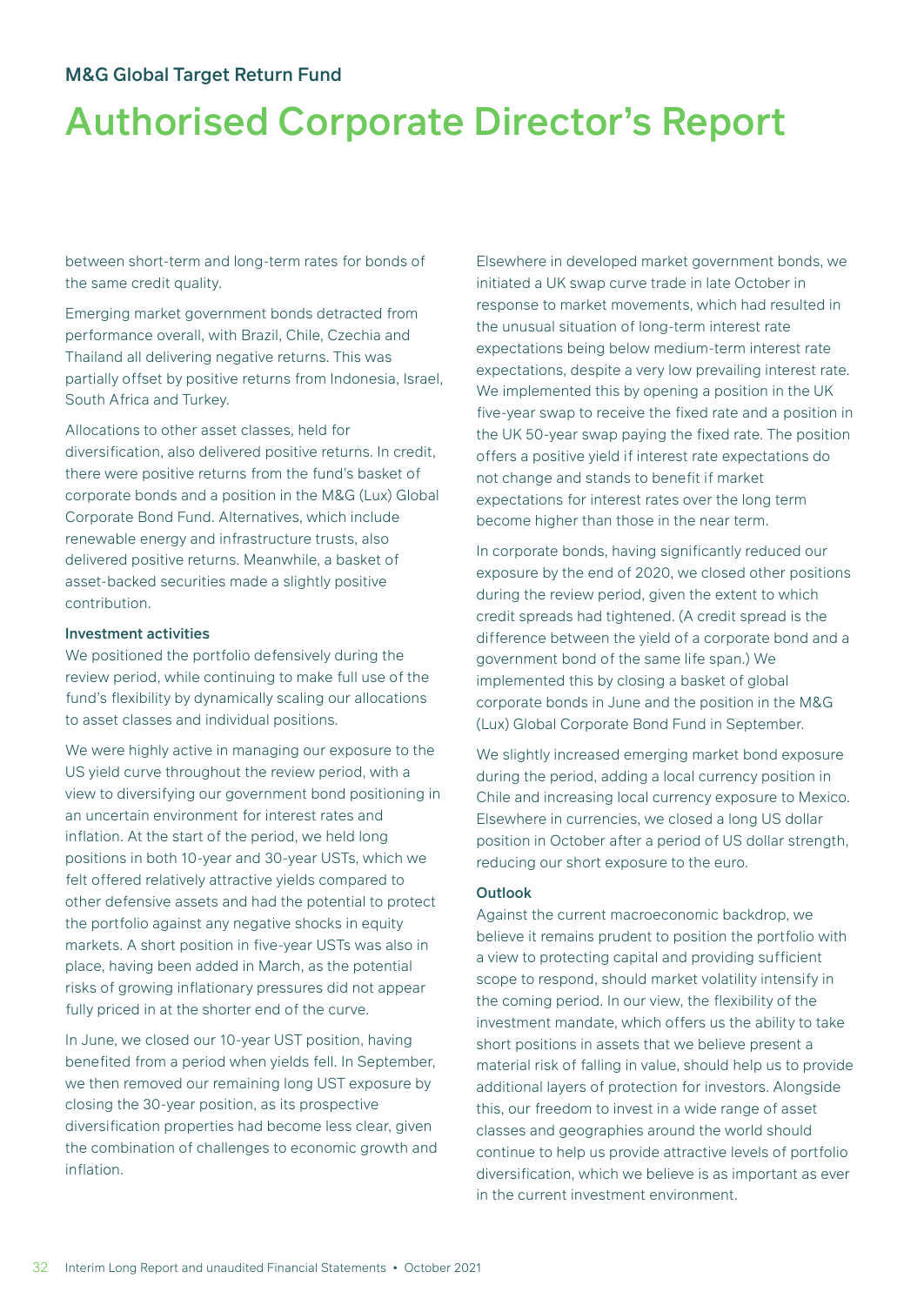# Authorised Corporate Director's Report

The table below reflects the fund's exposure as at 31 October 2021. The long exposure shown comprises physical and derivative positions, held in the view that the underlying securities will rise in value. Short exposure comprises derivative positions, held in the view that the underlying securities will fall in value. Net exposure is the difference between the fund's long and short exposure. Please note, where securities do not perform as expected, a capital loss will be incurred by the fund.

| <b>Asset breakdown</b>             | Long<br>exposure | <b>Short</b><br>exposure | <b>Net</b><br>exposure |
|------------------------------------|------------------|--------------------------|------------------------|
|                                    | %                | %                        | %                      |
| <b>Equities</b>                    | 13.36            | 0.00                     | 13.36                  |
| <b>UK</b>                          | 1.14             | 0.00                     | 1.14                   |
| Europe                             | 3.41             | 0.00                     | 3.41                   |
| North<br>America                   | 2.02             | 0.00                     | 2.02                   |
| Japan                              | 1.01             | 0.00                     | 1.01                   |
| Asia Pacific ex Japan              | 5.78             | 0.00                     | 5.78                   |
| Other                              | 0.00             | 0.00                     | 0.00                   |
| <b>Equity options (nominal)</b>    | 0.00             | 0.00                     | 0.00                   |
| <b>Government bonds</b>            | 67.80            | $-36.62$                 | 31.18                  |
| UK                                 | 43.90            | $-4.94$                  | 38.96                  |
| Europe                             | 0.00             | 0.00                     | 0.00                   |
| US                                 | 0.00             | $-31.68$                 | $-31.68$               |
| Japan                              | 0.00             | 0.00                     | 0.00                   |
| Asia Pacific ex Japan              | 6.10             | 0.00                     | 6.10                   |
| Other                              | 17.80            | 0.00                     | 17.80                  |
| <b>Corporate bonds</b>             | 10.54            | 0.00                     | 10.54                  |
| Investment grade                   | 10.54            | 0.00                     | 10.54                  |
| High yield                         | 0.00             | 0.00                     | 0.00                   |
| <b>Bond options (nominal)</b>      | 0.00             | 0.00                     | 0.00                   |
| <b>Credit default swaps</b>        | 0.00             | 0.00                     | 0.00                   |
| <b>Other</b>                       | 4.27             | 0.00                     | 4.27                   |
| Convertible bonds                  | 0.00             | 0.00                     | 0.00                   |
| Property funds /<br>infrastructure | 4.27             | 0.00                     | 4.27                   |
| Private Ioans                      | 0.00             | 0.00                     | 0.00                   |
| Other                              | 0.00             | 0.00                     | 0.00                   |

Source: M&G

Equity options (nominal): The total value of all the equity options held in the fund expressed as a percentage of net asset value (NAV). Bond options (nominal): The total value of all the bond options held in the fund expressed as a percentage of net asset value (NAV). Private loans: A loan provided by a non-bank lender, generally at a specific interest rate and for a predetermined length of time.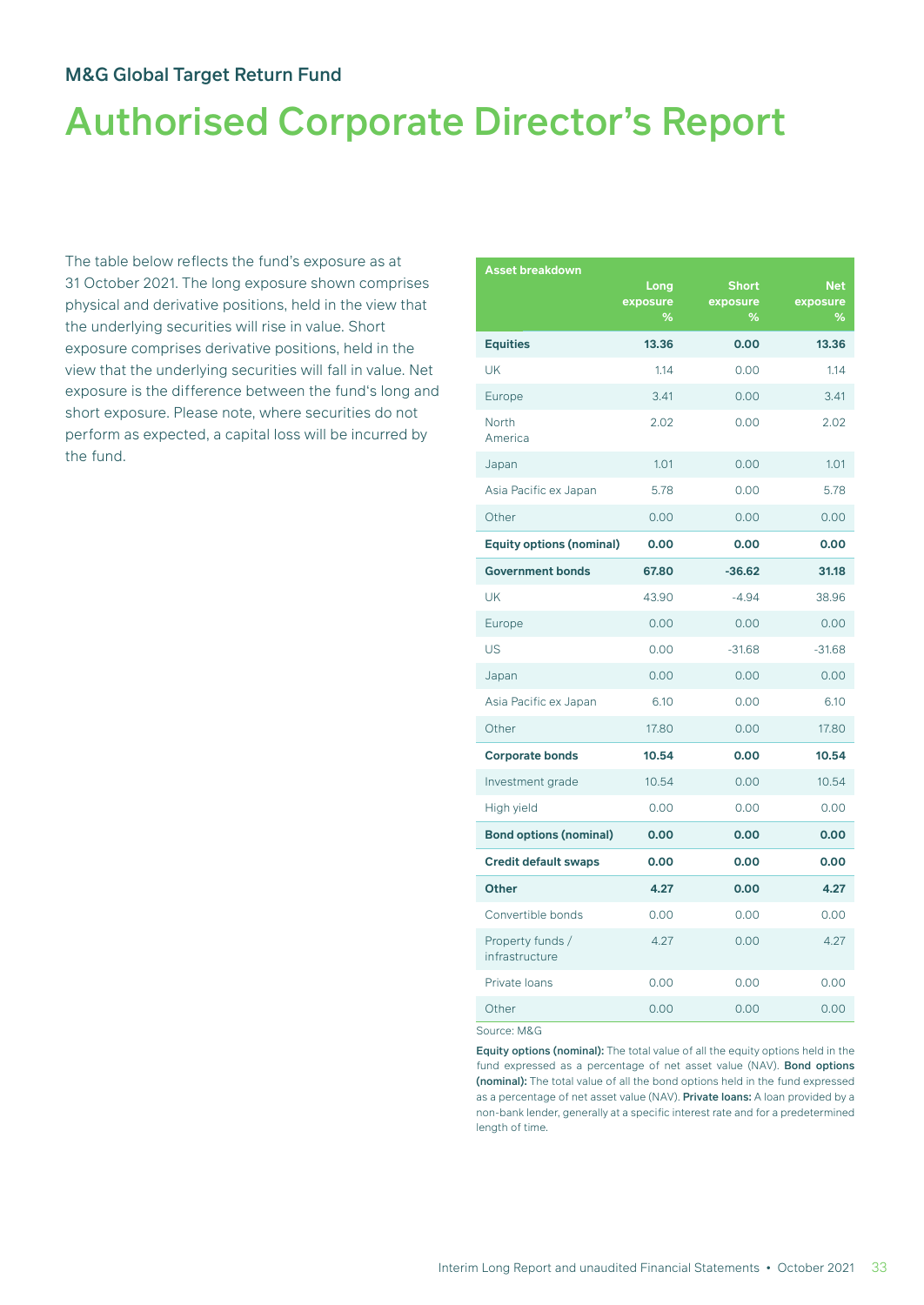#### Tristan Hanson

#### Fund manager

An employee of M&G FA Limited which is an associate of M&G Securities Limited.

Please note that the views expressed in this Report should not be taken as a recommendation or advice on how the fund or any holding mentioned in the Report is likely to perform. If you wish to obtain financial advice as to whether an investment is suitable for your needs, you should consult a Financial Adviser.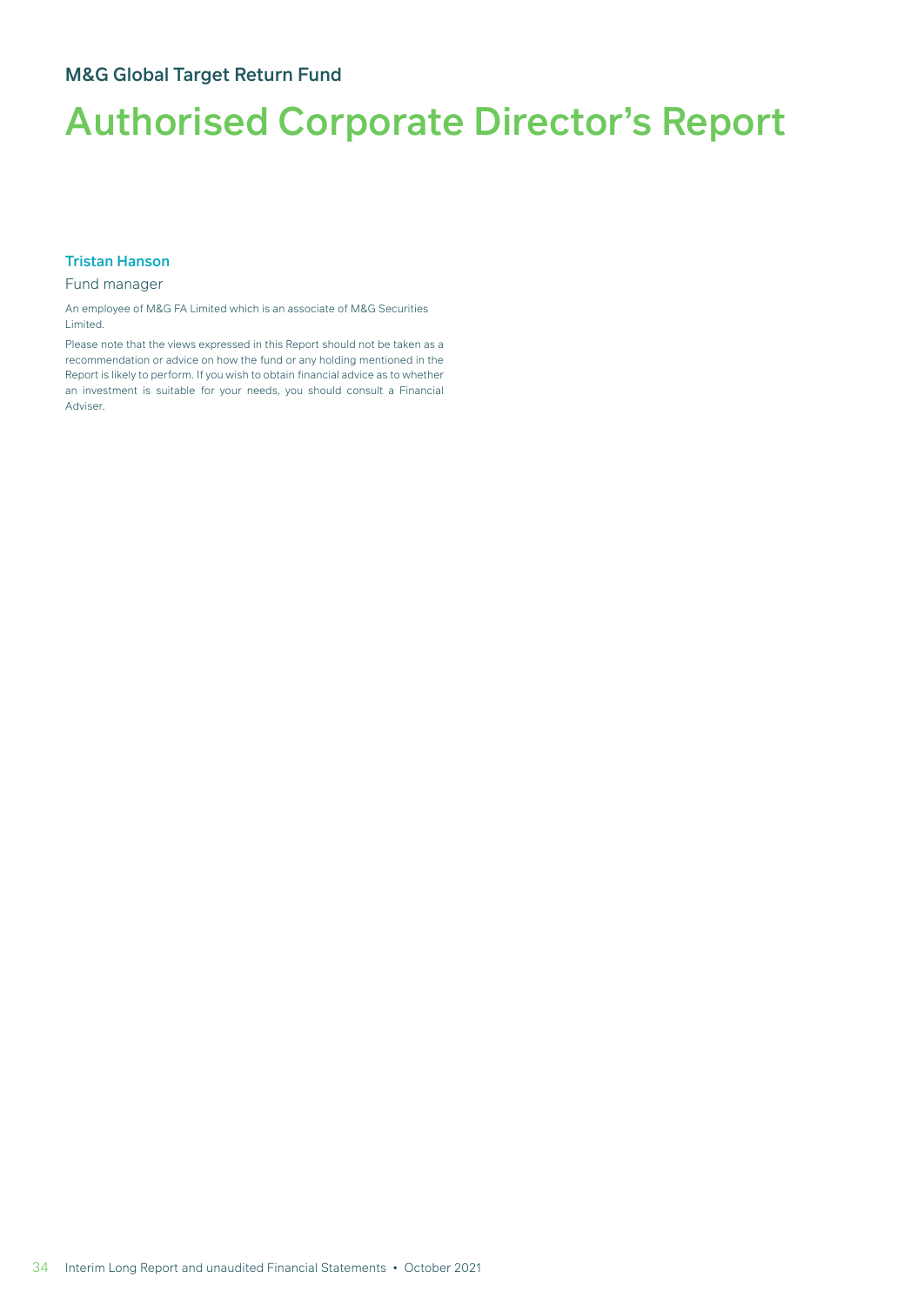# Investments

#### Portfolio statement

| <b>Holding</b> |                                                                                           | as at 31.10.21<br>£'000 | as at 31.10.21<br>% | as at 30.04.21<br>% |
|----------------|-------------------------------------------------------------------------------------------|-------------------------|---------------------|---------------------|
|                | <b>Equities</b>                                                                           | 4,497                   | 6.49                | 8.47                |
|                | <b>Software &amp; computer services</b>                                                   | 639                     | 0.92                | 0.86                |
|                | 1,162,100 NetLink NBN                                                                     | 639                     | 0.92                |                     |
|                | <b>Banks</b>                                                                              | 1,620                   | 2.34                | 2.44                |
|                | 643,000 China Construction Bank                                                           | 317                     | 0.46                |                     |
|                | 628,000 Chongqing Rural Commercial Bank                                                   | 164                     | 0.24                |                     |
|                | 15,454 Hana Financial                                                                     | 431                     | 0.62                |                     |
|                | 82,800 Kasikornbank                                                                       | 255                     | 0.37                |                     |
|                | 12,903 KB Financial                                                                       | 453                     | 0.65                |                     |
|                | <b>Equity investment instruments</b>                                                      | $\mathbf{o}$            | 0.00                | 1.29 <sup>c</sup>   |
|                | <b>Real estate investment &amp; services</b>                                              | 183                     | 0.26                | 0.29                |
|                | 19,000 Sun Hung Kai Properties                                                            | 183                     | 0.26                |                     |
|                | <b>Industrial transportation</b>                                                          | 337                     | 0.49                | 0.48                |
|                | 559,090 COSCO SHIPPING Ports                                                              | 337                     | 0.49                |                     |
|                | <b>Electricity</b>                                                                        | $\mathbf 0$             | 0.00                | 0.29                |
|                | Oil equipment, services & distribution                                                    | 183                     | 0.26                | 0.26                |
|                | 668,000 Sinopec Kantons                                                                   | 183                     | 0.26                |                     |
|                | <b>Closed end investments</b>                                                             | 1,535                   | 2.22                | 2.56 <sup>c</sup>   |
|                | 745,155 Greencoat Renewables <sup>a</sup>                                                 | 702                     | 1.02                |                     |
|                | 585,429 Greencoat UK Wind                                                                 | 833                     | 1.20                |                     |
|                | <b>Equity derivatives</b>                                                                 | (63)                    | (0.09)              | 0.08                |
|                | <b>Equity futures contracts</b>                                                           | (63)                    | (0.09)              | 0.08                |
|                | 11 FTSE 100 Index Dec 2021                                                                | 18                      | 0.03                |                     |
|                | 31 Hang Seng China Enterprise Index Nov 2021                                              | (48)                    | (0.07)              |                     |
|                | 29 STOXX Europe 600 Index Dec 2021                                                        | (33)                    | (0.05)              |                     |
|                | <b>Equity portfolios</b>                                                                  | 5,320                   | 7.68                | 7.04                |
|                | 4,575 Invesco Financials S&P US Select Sector ETF                                         | 991                     | 1.43                |                     |
|                | 168,430 M&G (Lux) European Strategic Value Fund Euro Class 'Cl'<br>(Accumulation)b        | 1,686                   | 2.43                |                     |
|                | 584,745 M&G Global Listed Infrastructure Fund Sterling Class 'l'<br>(Income) <sup>b</sup> | 776                     | 1.12                |                     |
|                | 1,155,711 M&G Japan Fundb                                                                 | 704                     | 1.02                |                     |
|                | 9,383 Vanguard FTSE All-World ETF                                                         | 790                     | 1.14                |                     |
|                | 34,182 Xtrackers MSCI Indonesia Swap ETF                                                  | 373                     | 0.54                |                     |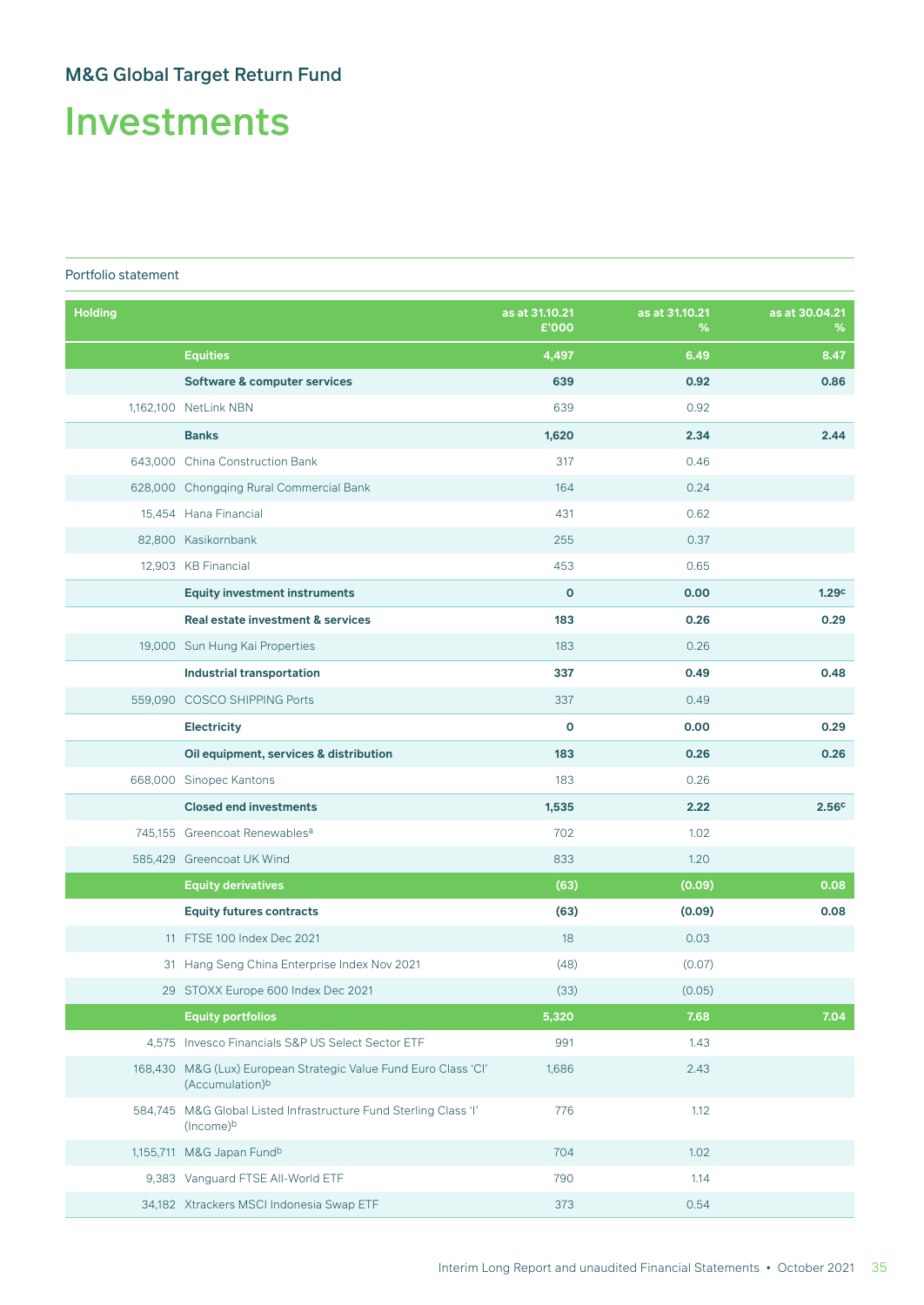Investments

| <b>Holding</b> |                                                                                | as at 31.10.21<br>£'000 | as at 31.10.21<br>% | as at 30.04.21<br>% |
|----------------|--------------------------------------------------------------------------------|-------------------------|---------------------|---------------------|
|                | <b>Fixed income</b>                                                            | 56,842                  | 82.03               | 78.65               |
|                | <b>Debt securities</b>                                                         | 56,458                  | 81.48               | 77.05               |
|                | 'AAA' credit rated bonds                                                       | 9,665                   | 13.95               | 14.11               |
|                | £151,158 Bowbell No. 2 FRN 0.88% 16/04/2056                                    | 152                     | 0.22                |                     |
|                | £241,777 CMF 2020-1 FRN 0.649% 16/01/2057                                      | 242                     | 0.35                |                     |
|                | £877,000 Coventry Building Society FRN 0.568% 15/01/2025                       | 886                     | 1.28                |                     |
|                | £250,272 Darrowby No. 5 FRN 0.58% 20/12/2057                                   | 252                     | 0.36                |                     |
|                | £775,000 European Bank for Reconstruction & Development FRN<br>0.3% 27/02/2023 | 776                     | 1.12                |                     |
|                | INR72,600,000 European Bank for Reconstruction & Development 5%<br>15/01/2026  | 678                     | 0.98                |                     |
|                | £1,650,000 Export Development Canada FRN 0.377% 17/01/2025                     | 1,658                   | 2.39                |                     |
|                | £482,810 Finsbury Square 2020-1 FRN 0.85% 16/03/2070                           | 485                     | 0.70                |                     |
|                | £878,000 Holmes Master Issuer FRN 0.62% 15/10/2054                             | 881                     | 1.27                |                     |
|                | INR73,000,000 International Finance 6.3% 25/11/2024                            | 720                     | 1.04                |                     |
|                | £232,050 Lanark Master Issuer FRN 0.62% 22/12/2069                             | 233                     | 0.34                |                     |
|                | £876,000 Leeds Building Society FRN 0.588% 15/01/2025                          | 886                     | 1.28                |                     |
|                | £876,000 Permanent Master Issuer FRN 0.63% 15/07/2058                          | 879                     | 1.27                |                     |
|                | £612,000 Royal Bank of Canada FRN 0.517% 30/01/2025                            | 617                     | 0.89                |                     |
|                | £318,123 Tower Bridge Funding No. 4 FRN 1.32% 20/12/2062                       | 320                     | 0.46                |                     |
|                | 'AA' credit rated bonds                                                        | 31,869                  | 45.99               | 39.27               |
|                | CZK45,600,000 Czech Republic Government Bond 1.2% 13/03/2031                   | 1,313                   | 1.90                |                     |
|                | £3,060,000 UK Treasury 0% 29/11/2021                                           | 3,060                   | 4.42                |                     |
|                | £3,480,000 UK Treasury 0% 06/12/2021                                           | 3,480                   | 5.02                |                     |
|                | £3,800,000 UK Treasury 0% 20/12/2021                                           | 3,799                   | 5.48                |                     |
|                | £6,350,000 UK Treasury 0% 29/12/2021                                           | 6,349                   | 9.16                |                     |
|                | £5,600,000 UK Treasury 0% 17/01/2022                                           | 5,598                   | 8.08                |                     |
|                | £2,500,000 UK Treasury 0% 31/01/2022                                           | 2,499                   | 3.61                |                     |
|                | £1,750,000 UK Treasury 0% 21/02/2022                                           | 1,749                   | 2.52                |                     |
|                | £2,345,000 UK Treasury 0% 11/04/2022                                           | 2,343                   | 3.38                |                     |
|                | £1,680,000 UK Treasury 0% 19/04/2022                                           | 1,679                   | 2.42                |                     |
|                | 'A' credit rated bonds                                                         | 1,442                   | 2.08                | 2.19                |
|                | CLP1,765,000,000 Chile (Republic of) 4.7% 01/09/2030                           | 1,442                   | 2.08                |                     |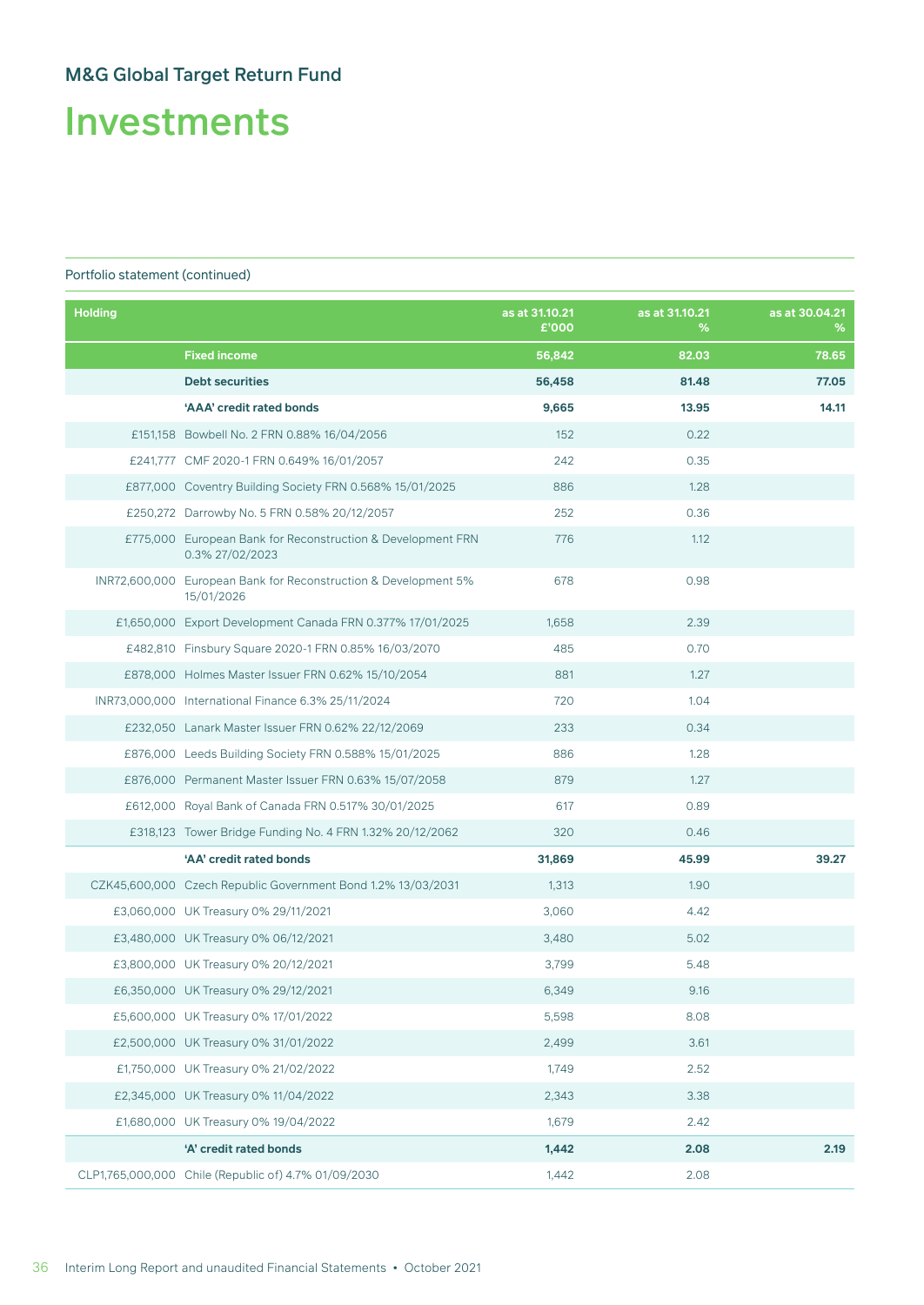Investments

| <b>Holding</b> |                                                               | as at 31.10.21<br>£'000 | as at 31.10.21<br>℅ | as at 30.04.21<br>℅ |
|----------------|---------------------------------------------------------------|-------------------------|---------------------|---------------------|
|                | <b>Fixed income (continued)</b>                               |                         |                     |                     |
|                | Debt securities (continued)                                   |                         |                     |                     |
|                | 'BBB' credit rated bonds                                      | 8,523                   | 12.30               | 13.79               |
|                | IDR25,251,000,000 Indonesia (Republic of) 8.25% 15/05/2036    | 1,455                   | 2.10                |                     |
|                | MYR8,150,000 Malaysia (Govt. of) 3.828% 05/07/2034            | 1,382                   | 2.00                |                     |
|                | €808,000 Mexico (United Mexican States) 1.45% 25/10/2033      | 633                     | 0.91                |                     |
|                | US\$1,008,000 Mexico (United Mexican States) 4.75% 27/04/2032 | 822                     | 1.19                |                     |
|                | US\$1,048,000 Mexico (United Mexican States) 5% 27/04/2051    | 855                     | 1.23                |                     |
|                | MXN37,420,000 Mexico (United Mexican States) 7.75% 29/05/2031 | 1,344                   | 1.94                |                     |
|                | MXN19,400,000 Mexico (United Mexican States) 8.5% 18/11/2038  | 722                     | 1.04                |                     |
|                | THB66,800,000 Thailand (Kingdom of) 1.585% 17/12/2035         | 1,310                   | 1.89                |                     |
|                | 'BB' credit rated bonds                                       | 4,299                   | 6.21                | 6.76                |
|                | BRL14,000,000 Brazil (Federal Republic of) 10% 01/01/2029     | 1,608                   | 2.32                |                     |
|                | ZAR68,254,000 South Africa (Republic of) 8.5% 31/01/2037      | 2,691                   | 3.89                |                     |
|                | 'B' credit rated bonds                                        | 660                     | 0.95                | 0.93                |
|                | US\$865,000 Turkey (Republic of) 7.625% 26/04/2029            | 660                     | 0.95                |                     |
|                | <b>Debt derivatives</b>                                       | 384                     | 0.55                | (0.35)              |
|                | Interest rate swaps                                           | $\mathbf 0$             | 0.00                | 0.00                |
|                | £3,490,000 Pay 0.555% Receive VAR Oct 2071                    | $\circ$                 | 0.00                |                     |
|                | £30,685,000 Pay VAR Receive 0.961% Oct 2026                   | $\overline{0}$          | 0.00                |                     |
|                | Interest rate futures                                         | 384                     | 0.55                | (0.35)              |
|                | (248) 10 Year US Treasury Note Dec 2021                       | 384                     | 0.55                |                     |
|                | <b>Fixed income portfolios</b>                                | $\mathbf 0$             | 0.00                | 1.95                |
|                | <b>Currency</b>                                               | 74                      | 0.11                | 0.11                |
|                | <b>Forward currency contracts</b>                             | 74                      | 0.11                | 0.11                |
|                | AU\$(2,294,640) Sold for £1,254,896 (expires 21.01.22)        | $\mathsf{O}$            | 0.00                |                     |
|                | CZK(42,744,970) Sold for £1,401,289 (expires 21.01.22)        | (2)                     | 0.00                |                     |
|                | €4,367,164 Bought for £3,687,601 (expires 21.01.22)           | 11                      | 0.02                |                     |
|                | €(11,655,049) Sold for £9,874,216 (expires 21.01.22)          | 3                       | 0.00                |                     |
|                | HK\$(18,162,039) Sold for £1,701,300 (expires 21.01.22)       | $\overline{7}$          | 0.01                |                     |
|                | INR66,630,000 Bought for \$882,073 (expires 21.01.22)         | $\mathsf O$             | 0.00                |                     |
|                | ¥(108,560,000) Sold for £696,276 (expires 21.01.22)           | 3                       | 0.00                |                     |
|                | MXN(26,035,609) Sold for £926,467 (expires 21.01.22)          | 15                      | 0.02                |                     |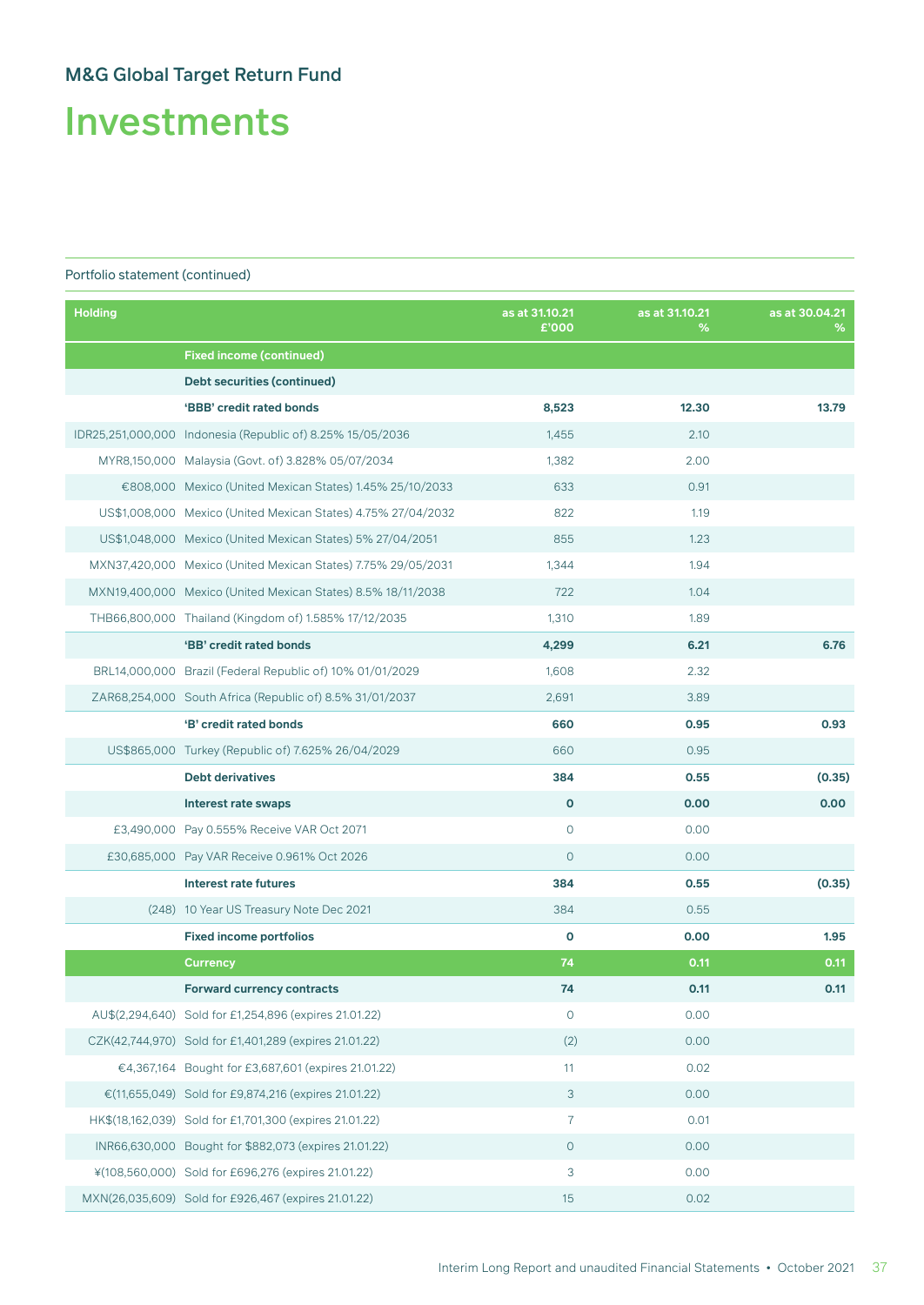# Investments

#### Portfolio statement (continued)

| <b>Holding</b>                 |                                                              | as at 31.10.21<br>£'000 | as at 31.10.21<br>% | as at 30.04.21<br>% |
|--------------------------------|--------------------------------------------------------------|-------------------------|---------------------|---------------------|
|                                | <b>Currency (continued)</b>                                  |                         |                     |                     |
|                                | <b>Forward currency contracts (continued)</b>                |                         |                     |                     |
|                                | RUB70,738,538 Bought for \$979,765 (expires 21.01.22)        | 3                       | 0.01                |                     |
|                                | SG\$(2,227,459) Sold for £1,201,976 (expires 21.01.22)       | 2                       | 0.00                |                     |
|                                | CHF(3,717,341) Sold for £2,952,653 (expires 21.01.22)        | (14)                    | (0.02)              |                     |
|                                | TRY18,023,206 Bought for £1,319,637 (expires 21.01.22)       | (10)                    | (0.01)              |                     |
|                                | US\$2,398,338 Bought for TWD66,505,919 (expires 21.01.22)    | 4                       | 0.01                |                     |
|                                | US\$558,035 Bought for BRL3,240,510 (expires 21.01.22)       | (4)                     | (0.01)              |                     |
|                                | US\$940,447 Bought for THB31,405,000 (expires 21.01.22)      | (4)                     | (0.01)              |                     |
|                                | US\$1,860,839 Bought for KRW2,193,054,538 (expires 21.01.22) | (9)                     | (0.01)              |                     |
|                                | US\$(10,204,196) Sold for £7,406,813 (expires 21.01.22)      | 6                       | 0.01                |                     |
|                                | ZAR(64,838,764) Sold for £3,114,786 (expires 21.01.22)       | 63                      | 0.09                |                     |
| <b>Total portfolio</b>         |                                                              | 66,670                  | 96.22               | 94.35               |
| Net other assets/(liabilities) |                                                              | 2,621                   | 3.78                | 5.65                |
|                                | Net assets attributable to shareholders                      | 69,291                  | 100.00              | 100.00              |

All securities are on an official stock exchange listing except where referenced.

a AIM quoted.

**b** Related party.

c The comparative sector weightings have been re-analysed to reflect changes to the sector classifications.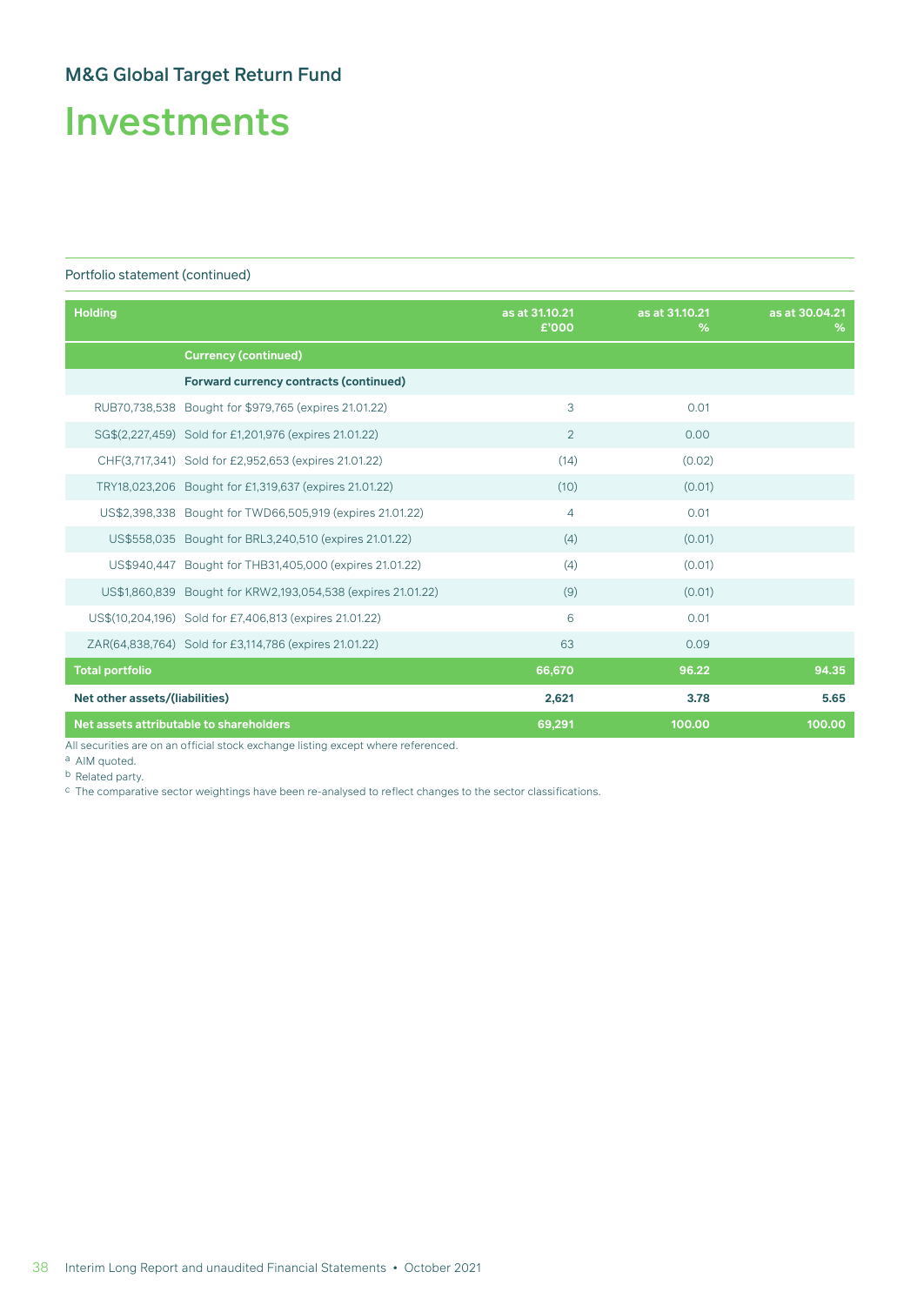# Investments

#### Portfolio transactions

| for the six months to 31 October | 2021<br>£'000 | 2020<br>£'000 |
|----------------------------------|---------------|---------------|
| Total purchases                  | 144.427       | 123.889       |
| <b>Total sales</b>               | 153.850       | 125,357       |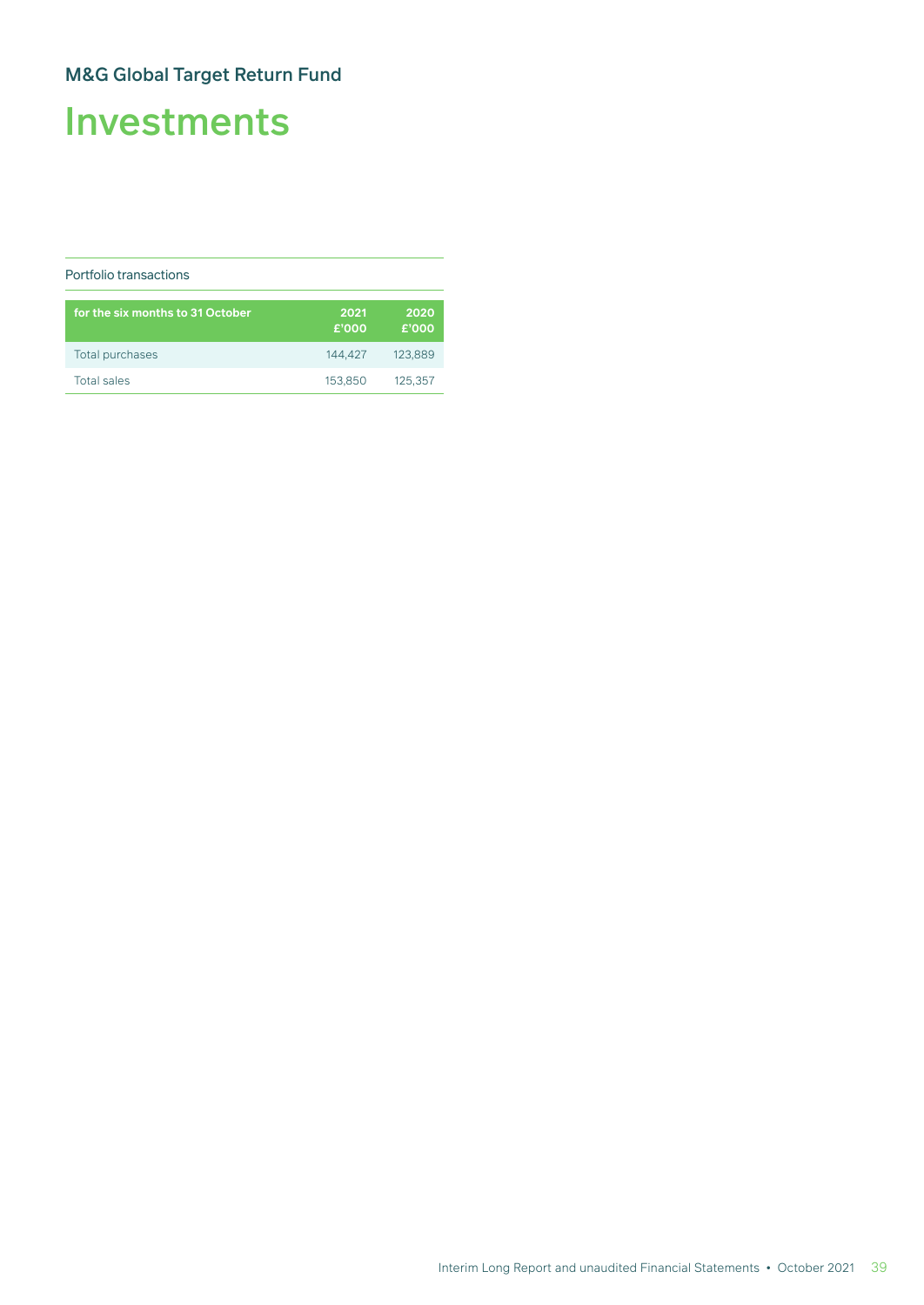# Financial highlights

## **Fund performance**

Please note past performance is not a guide to future performance and the value of investments, and the income from them, will fluctuate. This will cause the fund price to fall as well as rise and you may not get back the original amount you invested.

The following chart and tables reflect the key financial information of a representative share class, Sterling Class 'A' (Accumulation) shares. As different share classes have different attributes, for example charging structures and minimum investments, please be aware that their performance may be different. For more information on the different share classes in this fund please refer to the Prospectus for M&G Investment Funds (11), which is available free of charge either from our website at www.mandg.co.uk/prospectuses or by calling M&G Customer Relations.

### Fund level performance

| Fund net asset value as at | .31.10.21'   | 30.04.21 | 30.04.20 |
|----------------------------|--------------|----------|----------|
|                            | <b>£'000</b> | £'000    | £'000    |
| Fund net asset value (NAV) | 69.291       | 70.516   | 81.594   |

#### Performance since launch

To give an indication of how the fund has performed since launch, the chart below shows total return of Sterling Class 'A' (Accumulation) shares.



Source: Morningstar, Inc. and M&G

The past performance shown here is for the return before the ongoing charges figure is taken (gross of OCF) as well as returns after the ongoing charges figure is taken (net of OCF).

- \* Income reinvested
- \*\* Benchmark prior to 20 July 2021 was 3-month GBP LIBOR +4%. Thereafter it is SONIA +2-4%.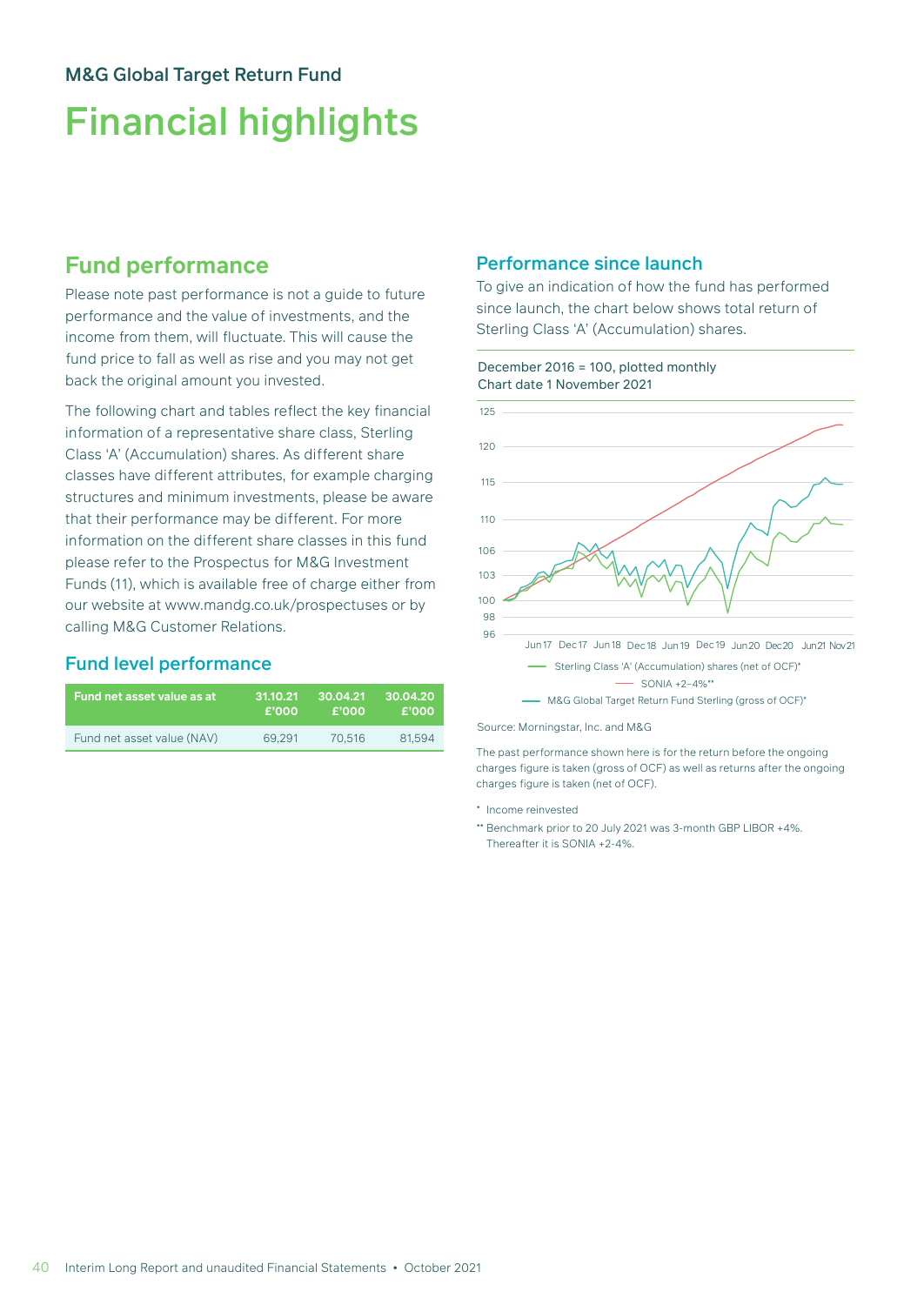# Financial highlights

#### Long-term performance by share class

To give an indication of the performance of the fund, the following table shows the compound rate of return, per annum, over the period. Calculated on a price to price basis with income reinvested. Please refer to 'Specific share class performance' tables for the share class launch dates.

| <b>Share</b><br>class | <b>Six</b><br>months<br>04.05.21<br>%a | <b>Three</b><br>years<br>01.11.18<br>$%$ pa | <b>Five</b><br>years<br>01.11.16<br>$%$ pa | <b>Since</b><br>launch<br>$%$ pa |
|-----------------------|----------------------------------------|---------------------------------------------|--------------------------------------------|----------------------------------|
| <b>Sterling</b>       |                                        |                                             |                                            |                                  |
| Class 'A'             | $+1.4$                                 | $+2.4$                                      | n/a                                        | $+1.9$                           |
| Class 'l'             | $+1.5$                                 | $+2.6$                                      | n/a                                        | $+2.0$                           |
| Class 'L'             | $+1.6$                                 | $+2.9$                                      | n/a                                        | $+2.2$                           |
| Class 'PP'            | $+1.5$                                 | n/a                                         | n/a                                        | $+2.6$                           |

a Not annualised.

#### Operating charges and portfolio transaction costs

We explain below the payments made to meet the ongoing costs of investing and managing the fund, comprising operating charges and portfolio transaction costs.

#### Operating charges

Operating charges include payments made to M&G and to providers independent of M&G:

Annual charge: Charge paid to M&G covering the annual cost of M&G managing and administering the fund and the costs of third parties providing services to the fund.

For every £1 billion of a fund's net asset value, a discount of 0.02% will be applied to that fund's annual charge (up to a maximum of 0.12%).

**Extraordinary legal and tax expenses: Costs that** specifically relate to legal or tax claims that are both exceptional and unforeseeable. Such expenses are uncommon, and would not be expected in most years. Although they result in a short-term cost to the fund, generally they can deliver longer term benefits for investors.

• Ongoing charges from underlying funds: Ongoing charges from underlying funds (excluding Investment Trust Companies and Real Estate Investment Trusts) will be rebated.

The operating charges paid by each share class of the fund are shown in the following performance tables. These charges do not include portfolio transaction costs or any entry and exit charges (also known as initial and redemption charges). The charging structures of share classes may differ, and therefore the operating charges may differ.

Operating charges are in line with the ongoing charges shown in the Key Investor Information Document, other than where there have been extraordinary legal or tax expenses, or an estimate has been used for the ongoing charge because a material change has made the operating charges unreliable as an estimate of future charges.

#### Portfolio transaction costs

Portfolio transaction costs are incurred by funds when buying and selling investments. These costs vary depending on the types of investment, their market capitalisation, country of exchange and method of execution. They are made up of direct and indirect portfolio transaction costs:

- **Direct portfolio transaction costs: Broker** execution commission and taxes.
- Indirect portfolio transaction costs: 'Dealing spread' – the difference between the buying and selling prices of the fund's investments; some types of investment, such as fixed interest securities, have no direct transaction costs and only the dealing spread is paid.

Investments are bought or sold by a fund when changes are made to the investment portfolio and in response to net flows of money into or out of the fund from investors buying and selling shares in the fund.

To protect existing investors, portfolio transaction costs incurred as a result of investors buying and selling shares in the fund are recovered from those investors through a 'dilution adjustment' to the price they pay or receive. The table below shows direct portfolio transaction costs paid by the fund before and after that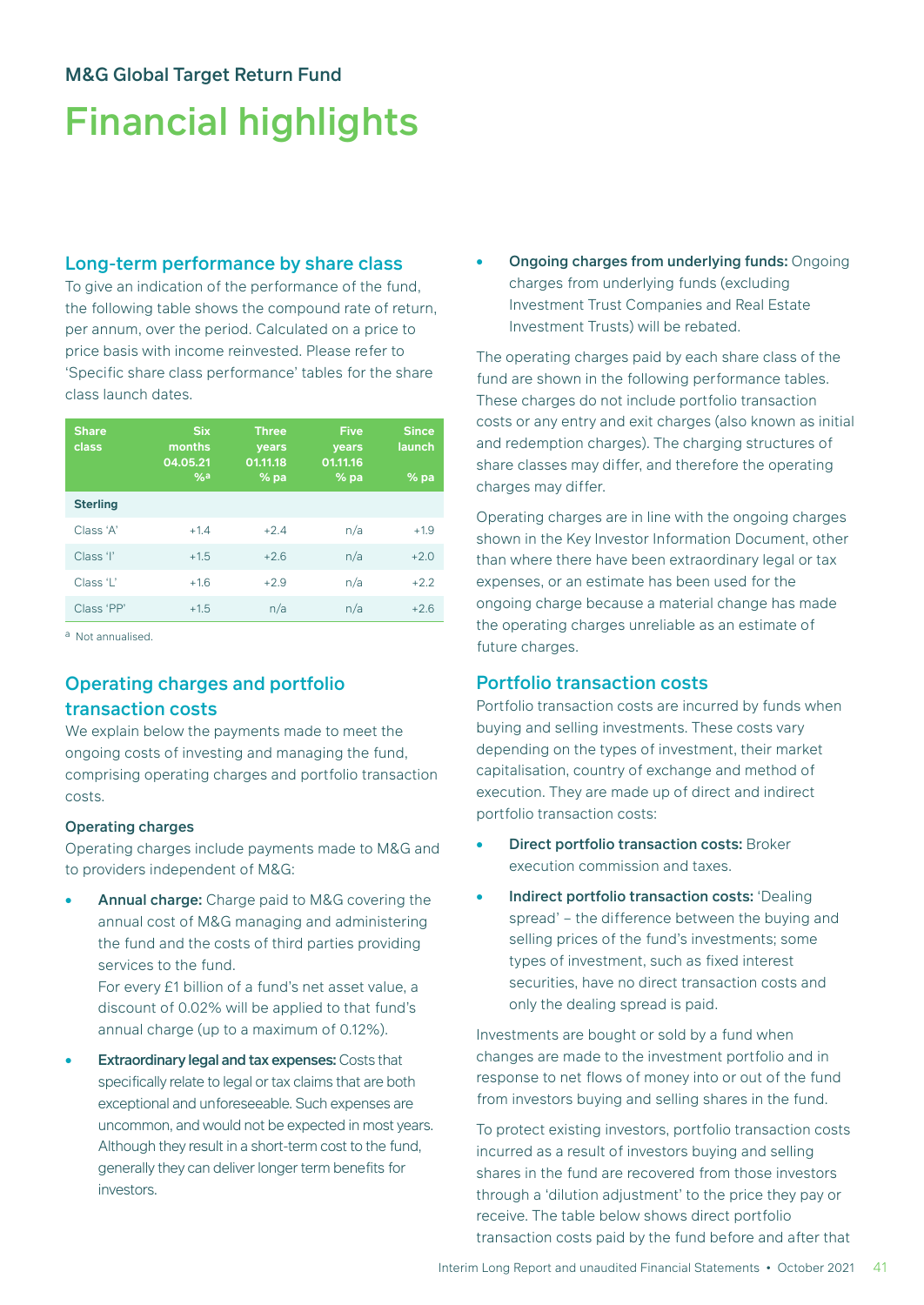# Financial highlights

part of the dilution adjustment relating to direct portfolio transaction costs. To give an indication of the indirect portfolio dealing costs the table also shows the average portfolio dealing spread.

Further information on this process is in the Prospectus, which is available free of charge on request either from our website at www.mandg.co.uk/prospectuses or by calling M&G Customer Relations.

#### Portfolio transaction costs

| <b>Direct</b><br>portfolio<br>transaction<br>costsb | Six months to<br>31.10.21<br>℅ | Year to<br>30.04.21<br>℅ | <b>Year to</b><br>30.04.20<br>℅ | Average <sup>a</sup><br>%       |
|-----------------------------------------------------|--------------------------------|--------------------------|---------------------------------|---------------------------------|
| <b>Broker commission</b>                            | 0.01                           | 0.00                     | 0.02                            | 0.01                            |
| Taxes                                               | 0.00                           | 0.01                     | 0.01                            | 0.01                            |
| Costs before dilution<br>adjustments                | 0.01                           | 0.01                     | 0.03                            | 0.02                            |
| Dilution adjustmentsc                               | 0.00                           | 0.00                     | 0.00                            | 0.00                            |
| Total direct portfolio<br>transaction costs         | 0.01                           | 0.01                     | 0.03                            | 0.02                            |
| as at<br>Indirect portfolio<br>transaction costs    | 31.10.21<br>℅                  | 30.04.21<br>℅            | 30.04.20<br>℅                   | <b>Average<sup>a</sup></b><br>% |
| Average portfolio<br>dealing spread                 | 0.17                           | 0.22                     | 0.30                            | 0.23                            |

a Average of first three columns.

b As a percentage of average net asset value.

c In respect of direct portfolio transaction costs. Please see the section above this table for an explanation of dilution adjustments.

## **Specific share class performance**

The following tables show the performance of each share class. All 'Performance and charges' percentages represent an annual rate except for the 'Return after operating charges' which is calculated as a percentage of the opening net asset value per share (NAV). 'Dilution adjustments' are only in respect of direct portfolio transaction costs.

The closing NAV per share shown may diverge from the highest and lowest share prices (used for dealing purposes) as at the balance sheet date due to accounting and valuation adjustments.

Historic yields for the current period are calculated as at 12 November 2021.

### Sterling Class 'A' Accumulation share performance

The share class was launched on 13 December 2016.

| <b>Change in NAV per</b><br>share      | <b>Six months</b><br>$to$ 31.10.21<br>UK <sub>p</sub> | <b>Year to</b><br>30.04.21<br>UK <sub>p</sub> | <b>Year to</b><br>30.04.20<br>UK <sub>p</sub> |
|----------------------------------------|-------------------------------------------------------|-----------------------------------------------|-----------------------------------------------|
| <b>Opening NAV</b>                     | 107.74                                                | 101.19                                        | 103.00                                        |
| Return before operating<br>charges     | 2.08                                                  | 7.45                                          | (0.93)                                        |
| Operating charges                      | (0.46)                                                | (0.90)                                        | (0.88)                                        |
| Return after operating<br>charges      | 1.62                                                  | 6.55                                          | (1.81)                                        |
| <b>Distributions</b>                   | n/a                                                   | (1.29)                                        | (0.82)                                        |
| <b>Retained distributions</b>          | n/a                                                   | 1.29                                          | 0.82                                          |
| <b>Closing NAV</b>                     | 109.36                                                | 107.74                                        | 101.19                                        |
| <b>Direct transaction costs</b>        | UK <sub>p</sub>                                       | UK <sub>p</sub>                               | UK <sub>p</sub>                               |
| Costs before dilution<br>adjustments   | 0.01                                                  | 0.01                                          | 0.03                                          |
| Dilution adjustments <sup>a</sup>      | 0.00                                                  | 0.00                                          | 0.00                                          |
| Total direct transaction costs         | 0.01                                                  | 0.01                                          | 0.03                                          |
| <b>Performance and charges</b>         | %                                                     | %                                             | %                                             |
| Direct portfolio transaction<br>costsb | 0.01                                                  | 0.01                                          | 0.03                                          |
| Operating charges <sup>c</sup>         | 0.85                                                  | 0.86                                          | 0.87                                          |
| Return after charges                   | $+1.50$                                               | $+6.47$                                       | $-1.76$                                       |
| Historic yield                         | 1.17                                                  | 1.21                                          | 0.83                                          |
| <b>Other information</b>               |                                                       |                                               |                                               |
| Closing NAV (£'000)                    | 935                                                   | 931                                           | 926                                           |
| Closing NAV (%)                        | 1.35                                                  | 1.31                                          | 1.14                                          |
| Number of shares                       | 855,123                                               | 863,599                                       | 915,439                                       |
| Highest share price (UK p)             | 110.40                                                | 108.74                                        | 104.24                                        |
| Lowest share price (UK p)              | 107.64                                                | 100.51                                        | 95.33                                         |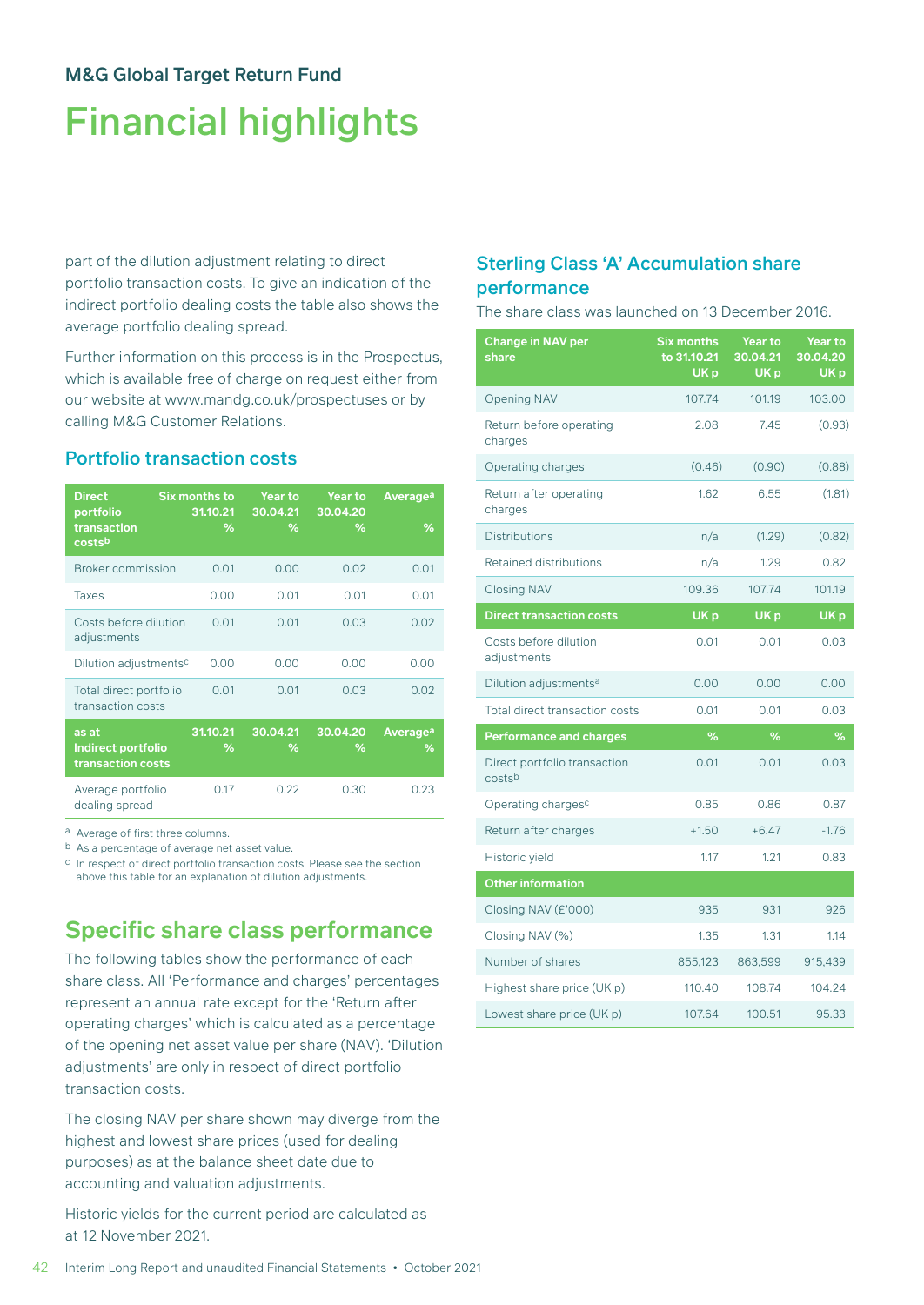# Financial highlights

### Sterling Class 'I' Accumulation share performance

The share class was launched on 13 December 2016.

| <b>Change in NAV per</b><br>share      | <b>Six months</b><br>to 31.10.21<br>UK <sub>p</sub> | <b>Year to</b><br>30.04.21<br>UK <sub>p</sub> | <b>Year to</b><br>30.04.20<br>UK <sub>p</sub> |
|----------------------------------------|-----------------------------------------------------|-----------------------------------------------|-----------------------------------------------|
| <b>Opening NAV</b>                     | 108.35                                              | 101.74                                        | 103.40                                        |
| Return before operating<br>charges     | 2.19                                                | 7.28                                          | (0.98)                                        |
| Operating charges                      | (0.28)                                              | (0.67)                                        | (0.68)                                        |
| Return after operating<br>charges      | 1.91                                                | 6.61                                          | (1.66)                                        |
| <b>Distributions</b>                   | n/a                                                 | (1.49)                                        | (0.99)                                        |
| Retained distributions                 | n/a                                                 | 1.49                                          | 0.99                                          |
| <b>Closing NAV</b>                     | 110.26                                              | 108.35                                        | 101.74                                        |
| <b>Direct transaction costs</b>        | UK <sub>p</sub>                                     | UK <sub>p</sub>                               | UK <sub>p</sub>                               |
| Costs before dilution<br>adjustments   | 0.01                                                | 0.01                                          | 0.03                                          |
| Dilution adjustments <sup>a</sup>      | 0.00                                                | 0.00                                          | 0.00                                          |
| <b>Total direct transaction costs</b>  | 0.01                                                | 0.01                                          | 0.03                                          |
| <b>Performance and charges</b>         | %                                                   | %                                             | %                                             |
| Direct portfolio transaction<br>costsb | 0.01                                                | 0.01                                          | 0.03                                          |
| Operating charges <sup>c</sup>         | 0.50                                                | 0.64                                          | 0.67                                          |
| Return after charges                   | $+1.76$                                             | $+6.50$                                       | $-1.61$                                       |
| Historic yield                         | 1.33                                                | 1.39                                          | 0.99                                          |
| <b>Other information</b>               |                                                     |                                               |                                               |
| Closing NAV (£'000)                    | 9,813                                               | 11,879                                        | 26,465                                        |
| Closing NAV (%)                        | 14.16                                               | 16.85                                         | 32.44                                         |
| Number of shares                       | 8,900,705                                           | 10,963,449                                    | 26,011,994                                    |
| Highest share price (UK p)             | 111.26                                              | 109.40                                        | 104.76                                        |
| Lowest share price (UK p)              | 108.38                                              | 101.06                                        | 95.84                                         |

### Sterling Class 'L' Accumulation share performance

The share class was launched on 24 February 2017.

| Change in NAV per<br>share             | <b>Six months</b><br>to 31.10.21<br>UK <sub>p</sub> | <b>Year to</b><br>30.04.21<br>UK <sub>p</sub> | <b>Year to</b><br>30.04.20<br>UK <sub>p</sub> |
|----------------------------------------|-----------------------------------------------------|-----------------------------------------------|-----------------------------------------------|
| <b>Opening NAV</b>                     | 108.90                                              | 101.78                                        | 103.19                                        |
| Return before operating<br>charges     | 2.04                                                | 7.39                                          | (1.04)                                        |
| Operating charges                      | (0.14)                                              | (0.27)                                        | (0.37)                                        |
| Return after operating<br>charges      | 1.90                                                | 7.12                                          | (1.41)                                        |
| <b>Distributions</b>                   | n/a                                                 | (1.81)                                        | (1.24)                                        |
| Retained distributions                 | n/a                                                 | 1.81                                          | 1.24                                          |
| <b>Closing NAV</b>                     | 110.80                                              | 108.90                                        | 101.78                                        |
| <b>Direct transaction costs</b>        | UK <sub>p</sub>                                     | UK <sub>p</sub>                               | UK <sub>p</sub>                               |
| Costs before dilution<br>adjustments   | 0.01                                                | 0.01                                          | 0.03                                          |
| Dilution adjustments <sup>a</sup>      | 0.00                                                | 0.00                                          | 0.00                                          |
| Total direct transaction costs         | 0.01                                                | 0.01                                          | 0.03                                          |
| <b>Performance and charges</b>         | %                                                   | %                                             | %                                             |
| Direct portfolio transaction<br>costsb | 0.01                                                | 0.01                                          | 0.03                                          |
| Operating charges <sup>c</sup>         | 0.25                                                | 0.26                                          | 0.37                                          |
| Return after charges                   | $+1.74$                                             | $+7.00$                                       | $-1.37$                                       |
| Historic yield                         | 1.62                                                | 1.67                                          | 1.23                                          |
| <b>Other information</b>               |                                                     |                                               |                                               |
| Closing NAV (£'000)                    | 58,481                                              | 57,644                                        | 54,138                                        |
| Closing NAV (%)                        | 84.40                                               | 81.75                                         | 66.35                                         |
| Number of shares                       | 52,781,378                                          | 52,930,804                                    | 53,188,689                                    |
| Highest share price (UK p)             | 111.77                                              | 109.76                                        | 104.69                                        |
| Lowest share price (UK p)              | 108.81                                              | 101.11                                        | 95.84                                         |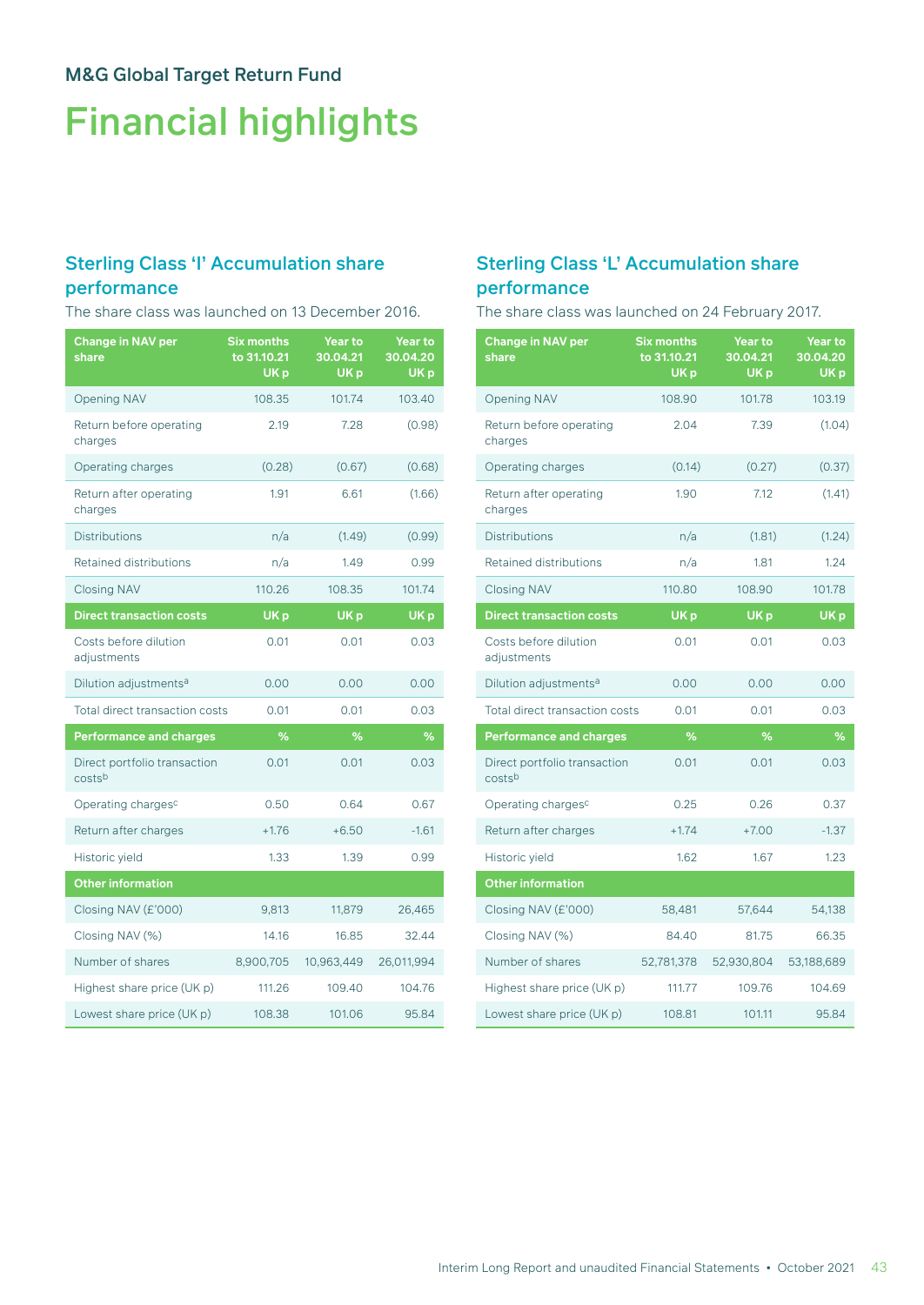# Financial highlights

# Sterling Class 'PP' Income share

#### performance

The share class was launched on 5 August 2019.

| <b>Change in NAV per</b><br>share      | <b>Six months</b><br>to 31.10.21<br>UK <sub>p</sub> | Year to<br>30.04.21<br>UK <sub>p</sub> | <b>Year to</b><br>30.04.20<br>UK <sub>p</sub> |
|----------------------------------------|-----------------------------------------------------|----------------------------------------|-----------------------------------------------|
| <b>Opening NAV</b>                     | 104.02                                              | 99.38                                  | 100.00                                        |
| Return before operating<br>charges     | 1.95                                                | 7.26                                   | 1.25                                          |
| Operating charges                      | (0.21)                                              | (0.54)                                 | (0.41)                                        |
| Return after operating<br>charges      | 1.74                                                | 6.72                                   | 0.84                                          |
| <b>Distributions</b>                   | n/a                                                 | (2.08)                                 | (1.46)                                        |
| <b>Closing NAV</b>                     | 105.76                                              | 104.02                                 | 99.38                                         |
| <b>Direct transaction costs</b>        | UK <sub>p</sub>                                     | UK <sub>p</sub>                        | UK <sub>p</sub>                               |
| Costs before dilution<br>adjustments   | 0.01                                                | 0.01                                   | 0.02                                          |
| Dilution adjustments <sup>a</sup>      | 0.00                                                | 0.00                                   | 0.00                                          |
| Total direct transaction costs         | 0.01                                                | 0.01                                   | 0.02                                          |
| <b>Performance and charges</b>         | %                                                   | %                                      | %                                             |
| Direct portfolio transaction<br>costsb | 0.01                                                | 0.01                                   | 0.03                                          |
| Operating charges                      | 0.40                                                | 0.53                                   | 0.56                                          |
| Return after charges                   | $+1.67$                                             | $+6.76$                                | $+0.84$                                       |
| Historic yield                         | 1.95                                                | 2.01                                   | 1.62                                          |
| <b>Other information</b>               |                                                     |                                        |                                               |
| Closing NAV (£'000)                    | 21                                                  | 21                                     | 20                                            |
| Closing NAV (%)                        | 0.03                                                | 0.03                                   | 0.02                                          |
| Number of shares                       | 20,000                                              | 20,000                                 | 20,000                                        |
| Highest share price (UK p)             | 106.71                                              | 106.97                                 | 103.80                                        |
| Lowest share price (UK p)              | 103.92                                              | 98.70                                  | 94.97                                         |

### Sterling Class 'PP' Accumulation share performance

The share class was launched on 8 April 2019.

| <b>Change in NAV per</b><br>share      | <b>Six months</b><br>to 31.10.21<br>UK <sub>p</sub> | <b>Year to</b><br>30.04.21<br>UK <sub>p</sub> | <b>Year to</b><br>30.04.20<br>UK <sub>p</sub> |
|----------------------------------------|-----------------------------------------------------|-----------------------------------------------|-----------------------------------------------|
| <b>Opening NAV</b>                     | 105.06                                              | 98.36                                         | 99.88                                         |
| Return before operating<br>charges     | 1.93                                                | 7.23                                          | (0.97)                                        |
| Operating charges                      | (0.21)                                              | (0.53)                                        | (0.55)                                        |
| Return after operating<br>charges      | 1.72                                                | 6.70                                          | (1.52)                                        |
| <b>Distributions</b>                   | n/a                                                 | (1.53)                                        | (1.04)                                        |
| Retained distributions                 | n/a                                                 | 1.53                                          | 1.04                                          |
| <b>Closing NAV</b>                     | 106.78                                              | 105.06                                        | 98.36                                         |
| <b>Direct transaction costs</b>        | UK <sub>p</sub>                                     | UK <sub>p</sub>                               | UK <sub>p</sub>                               |
| Costs before dilution<br>adjustments   | 0.01                                                | 0.01                                          | 0.02                                          |
| Dilution adjustments <sup>a</sup>      | 0.00                                                | 0.00                                          | 0.00                                          |
| <b>Total direct transaction costs</b>  | 0.01                                                | 0.01                                          | 0.02                                          |
| <b>Performance and charges</b>         | %                                                   | %                                             | %                                             |
| Direct portfolio transaction<br>costsb | 0.01                                                | 0.01                                          | 0.03                                          |
| Operating charges <sup>c</sup>         | 0.40                                                | 0.52                                          | 0.57                                          |
| Return after charges                   | $+1.64$                                             | $+6.81$                                       | $-1.52$                                       |
| Historic yield                         | 1.42                                                | 1.47                                          | 1.07                                          |
| <b>Other information</b>               |                                                     |                                               |                                               |
| Closing NAV (£'000)                    | 41                                                  | 41                                            | 20                                            |
| Closing NAV (%)                        | 0.06                                                | 0.06                                          | 0.02                                          |
| Number of shares                       | 38,317                                              | 39,396                                        | 20,000                                        |
| Highest share price (UK p)             | 107.74                                              | 105.88                                        | 101.25                                        |
| Lowest share price (UK p)              | 104.93                                              | 97.70                                         | 92.64                                         |

a In respect of direct portfolio transaction costs.

b As a percentage of average net asset value.

 $\,^{\rm c}$  Where there is a change in the charging structure, you may see variances between the comparative and current year figures.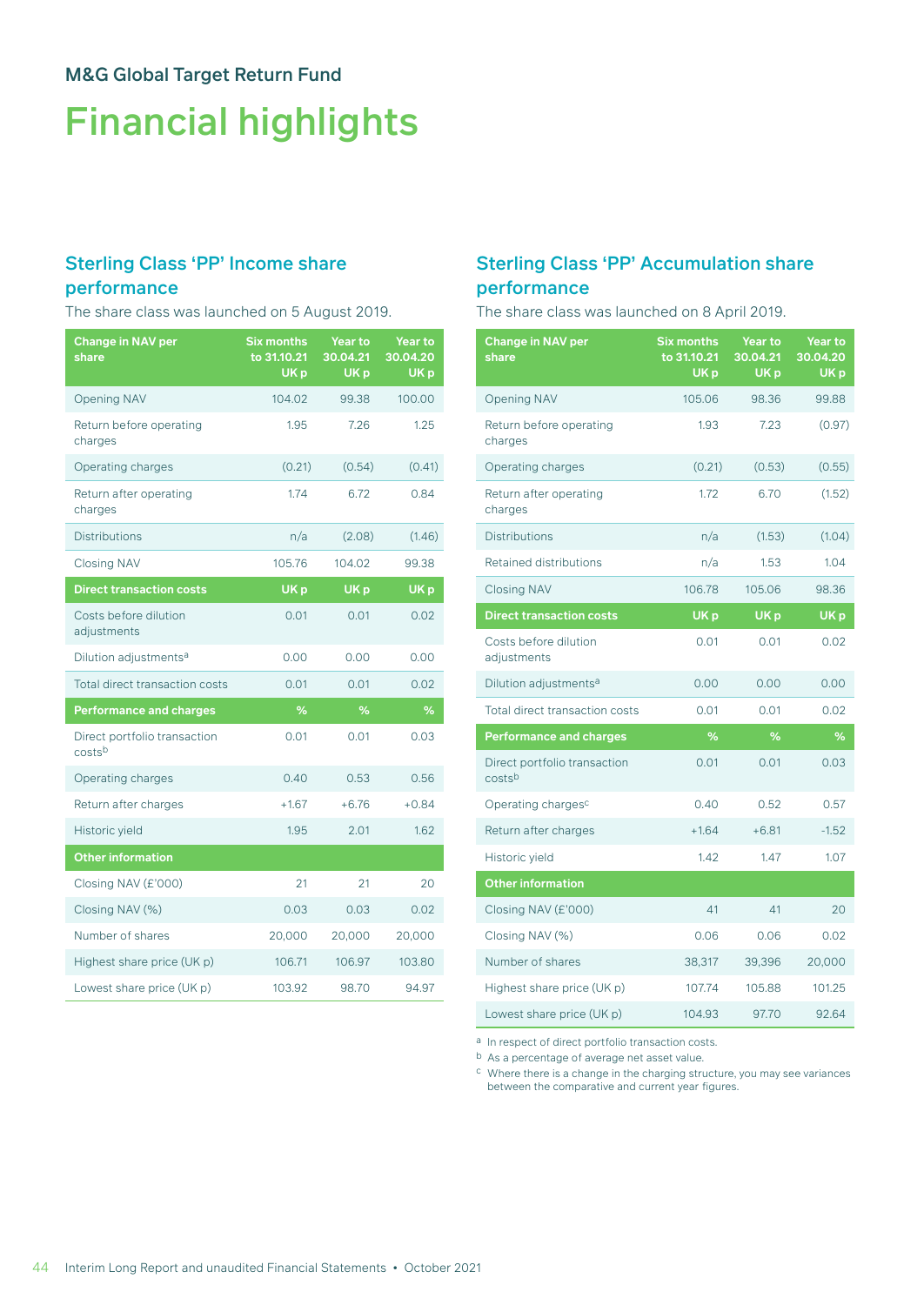# Financial statements and notes

# **Financial statements**

### Statement of total return

|                                                                                 | 2021  |       | 2020  |       |
|---------------------------------------------------------------------------------|-------|-------|-------|-------|
| for the six months to 31 October                                                | £'000 | £'000 | £'000 | £'000 |
| <b>Income</b>                                                                   |       |       |       |       |
| Net capital gains/(losses)                                                      |       | 661   |       | 1,781 |
| Revenue                                                                         | 766   |       | 1,046 |       |
| Expenses                                                                        | (105) |       | (151) |       |
| Net revenue/(expense) before taxation                                           | 661   |       | 895   |       |
| <b>Taxation</b>                                                                 | (91)  |       | (140) |       |
| Net revenue/(expense) after taxation                                            |       | 570   |       | 755   |
| <b>Total return before equalisation</b>                                         |       | 1,231 |       | 2,536 |
| Equalisation                                                                    |       | (16)  |       | (62)  |
| Change in net assets attributable to shareholders from<br>investment activities |       | 1,215 |       | 2,474 |

### Statement of change in net assets attributable to shareholders

|                                                                                             | 2021    |         | 2020      |           |
|---------------------------------------------------------------------------------------------|---------|---------|-----------|-----------|
| for the six months to 31 October                                                            | £'000   | £'000   | £'000     | £'000     |
| Opening net assets attributable to shareholders                                             |         | 70,516  |           | 81,594    |
| Amounts received on issue of shares                                                         | 1,051   |         | 1,944     |           |
| Amounts paid on cancellation of shares                                                      | (3,491) |         | (13, 855) |           |
|                                                                                             |         | (2,440) |           | (11, 911) |
| Dilution adjustments                                                                        |         | $\circ$ |           | 15        |
| Change in net assets attributable to shareholders from<br>investment activities (see above) |         | 1,215   |           | 2,474     |
| Closing net assets attributable to shareholders                                             |         | 69,291  |           | 72,172    |

The opening net assets attributable to shareholders for 2021 differs to the closing position in 2020 by the change in net assets attributable to shareholders for the second half of the comparative financial year.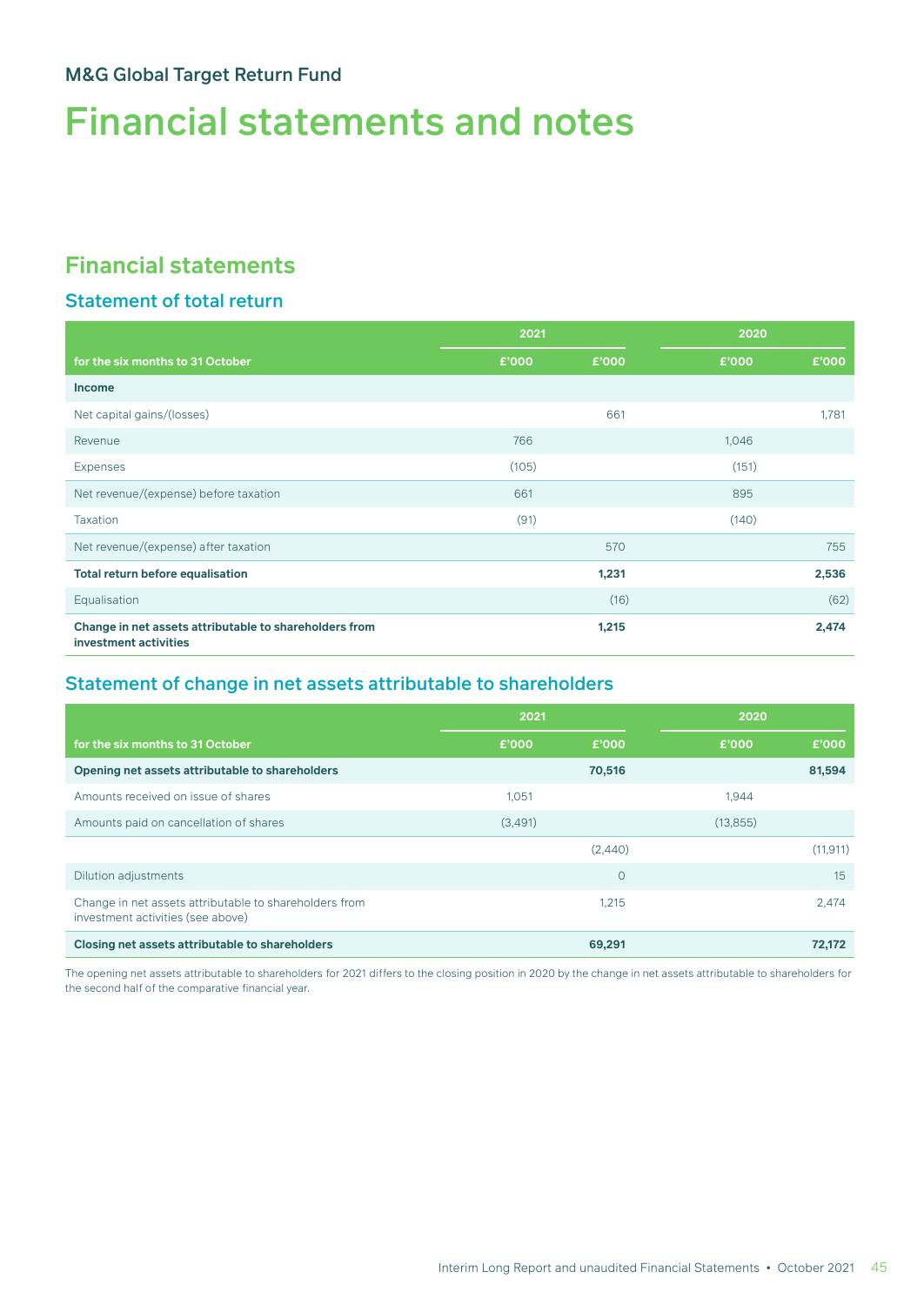# Financial statements and notes

## **Financial statements**

### Balance sheet

| as at                                                                    | 31 October 2021<br>£'000 | 30 April 2021<br>£'000 |
|--------------------------------------------------------------------------|--------------------------|------------------------|
| <b>Assets</b>                                                            |                          |                        |
| <b>Fixed assets</b>                                                      |                          |                        |
| Investments                                                              | 66,794                   | 67,096                 |
| <b>Current assets</b>                                                    |                          |                        |
| <b>Debtors</b>                                                           | 335                      | 340                    |
| Cash and bank balances                                                   | 3,813                    | 3,898                  |
| <b>Total assets</b>                                                      | 70,942                   | 71,334                 |
| <b>Liabilities</b>                                                       |                          |                        |
| Investment liabilities                                                   | (124)                    | (563)                  |
| <b>Creditors</b>                                                         |                          |                        |
| <b>Bank overdrafts</b>                                                   | (915)                    | $\overline{O}$         |
| Overdrawn positions at futures clearing houses and<br>collateral manager | (186)                    | $\circ$                |
| Other creditors                                                          | (426)                    | (255)                  |
| <b>Total liabilities</b>                                                 | (1,651)                  | (818)                  |
| Net assets attributable to shareholders                                  | 69,291                   | 70,516                 |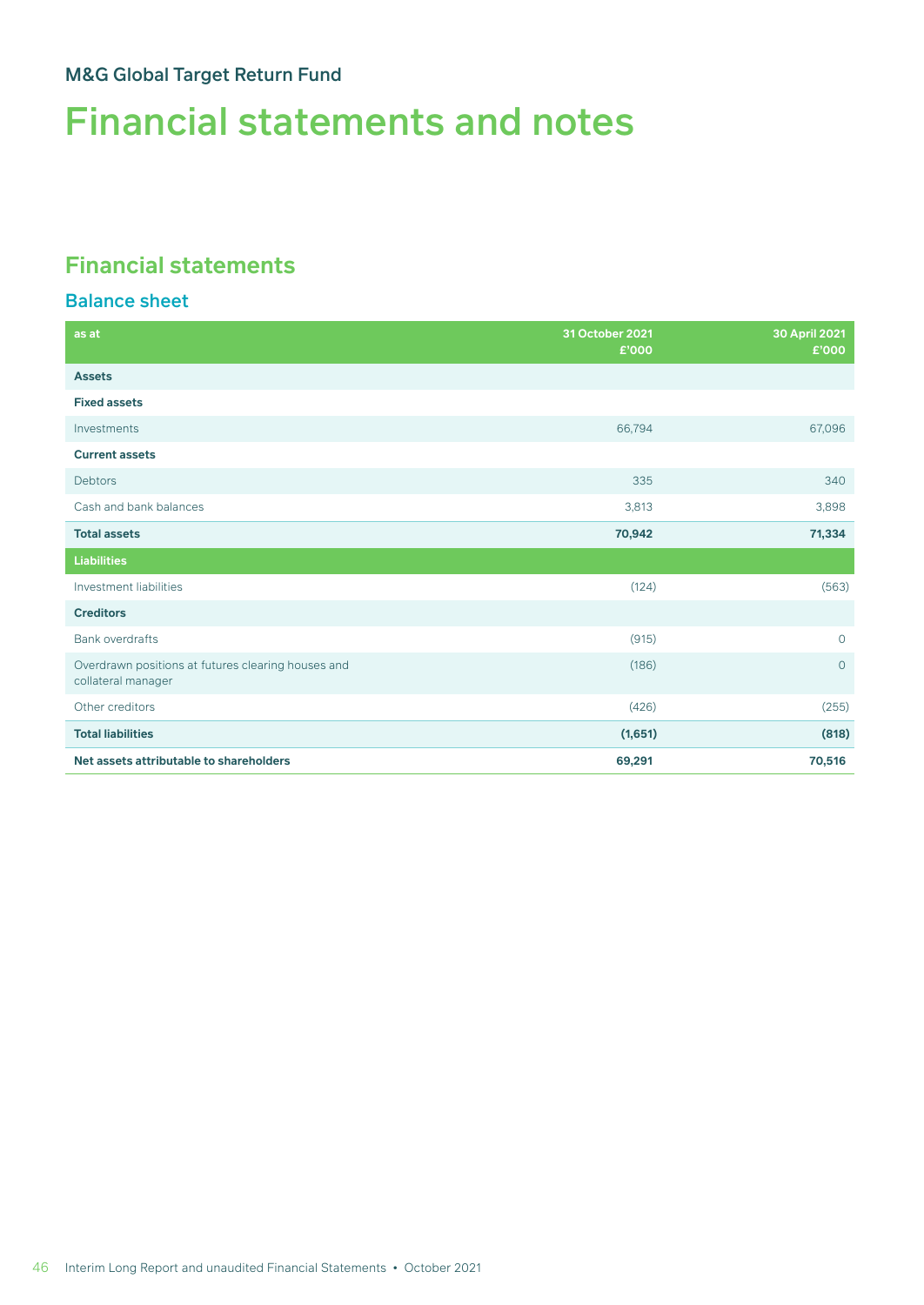# Financial statements and notes

## **Notes to the financial statements**

#### Accounting policies

The financial statements have been prepared in accordance with the 'Accounting policies' set out on page 4.

#### Distribution policy

In determining the amount available for distribution to Income shares, the annual charge is offset against capital, increasing the amount available for distribution whilst restraining capital performance to an equivalent extent.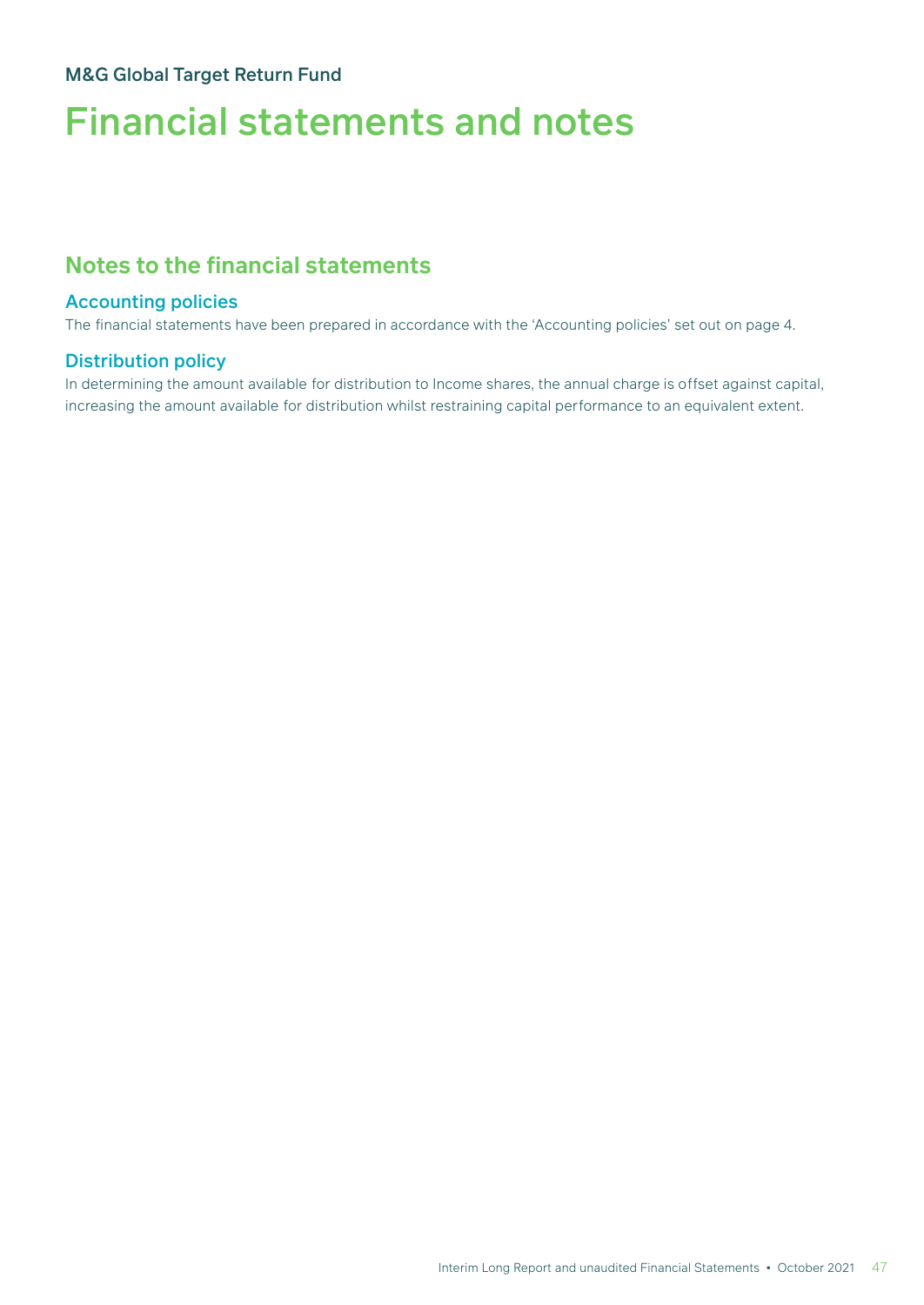<span id="page-49-0"></span>Accumulation shares A type of share where distributions are automatically reinvested and reflected in the value of the shares.

Accumulation units A type of unit where distributions are automatically reinvested and reflected in the value of the units.

Asset Anything having commercial or exchange value that is owned by a business, institution or individual.

Asset allocation Apportioning a portfolio's assets according to risk tolerance and investment goals.

Asset class Category of assets, such as cash, company shares, fixed income securities and their sub-categories, as well as tangible assets such as real estate.

Bond A loan in the form of a security, usually issued by a government or company, which normally pays a fixed rate of interest over a given time period, at the end of which the initial amount borrowed is repaid.

Bond issue A set of fixed income securities offered for sale to the public by a company or government. If the bonds are sold for the first time, it is called a 'new issue'.

Bottom-up selection Selecting stocks based on the attractiveness of a company.

**Bunds** Fixed income securities issued by the German government.

Capital Refers to the financial assets, or resources, that a company has to fund its business operations.

Capital growth Occurs when the current value of an investment is greater than the initial amount invested.

Capital return The term for the gain or loss derived from an investment over a particular period. Capital return includes capital gain or loss only and excludes income (in the form of interest or dividend payments).

Cash equivalents Deposits or investments with similar characteristics to cash.

Charity Authorised Investment Fund (CAIF) An investment entity that is both a registered charity and an authorised investment fund. The CAIF must comply with charity law as well as financial services laws and regulations, and is usually treated as a registered charity for tax purposes.

Comparative sector A group of funds with similar investment objectives and/or types of investment, as classified by bodies such as the Investment Association (IA) or Morningstar™. Sector definitions are mostly based on the main assets a fund should invest in, and may also have a geographic focus. Sectors can be the basis for comparing the different characteristics of similar funds, such as their performance or charging structure.

Consumer Prices Index (CPI) An index used to measure inflation, which is the rate of change in prices for a basket of goods and services. The contents of the basket are meant to be representative of products and services we typically spend our money on.

Convertible bonds Fixed income securities that can be exchanged for predetermined amounts of company shares at certain times during their life.

Corporate bonds Fixed income securities issued by a company. They are also known as bonds and can offer higher interest payments than bonds issued by governments as they are often considered more risky.

Coupon The interest paid by the government or company that has raised a loan by selling bonds.

Credit The borrowing capacity of an individual, company or government. More narrowly, the term is often used as a synonym for fixed income securities issued by companies.

Credit default swaps (CDS) Are a type of derivative, namely financial instruments whose value, and price, are dependent on one or more underlying assets. CDS are insurance-like contracts that allow investors to transfer the risk of a fixed income security defaulting to another investor.

Credit rating An independent assessment of a borrower's ability to repay its debts. A high rating indicates that the credit rating agency considers the issuer to be at low risk of default; likewise, a low rating indicates high risk of default. Standard & Poor's, Fitch and Moody's are the three most prominent credit rating agencies. Default means that a company or government is unable to meet interest payments or repay the initial investment amount at the end of a security's life.

Credit rating agency A company that analyses the financial strength of issuers of fixed income securities and attaches a rating to their debt. Examples include Standard & Poor's and Moody's.

Credit risk Risk that a financial obligation will not be paid and a loss will result for the lender.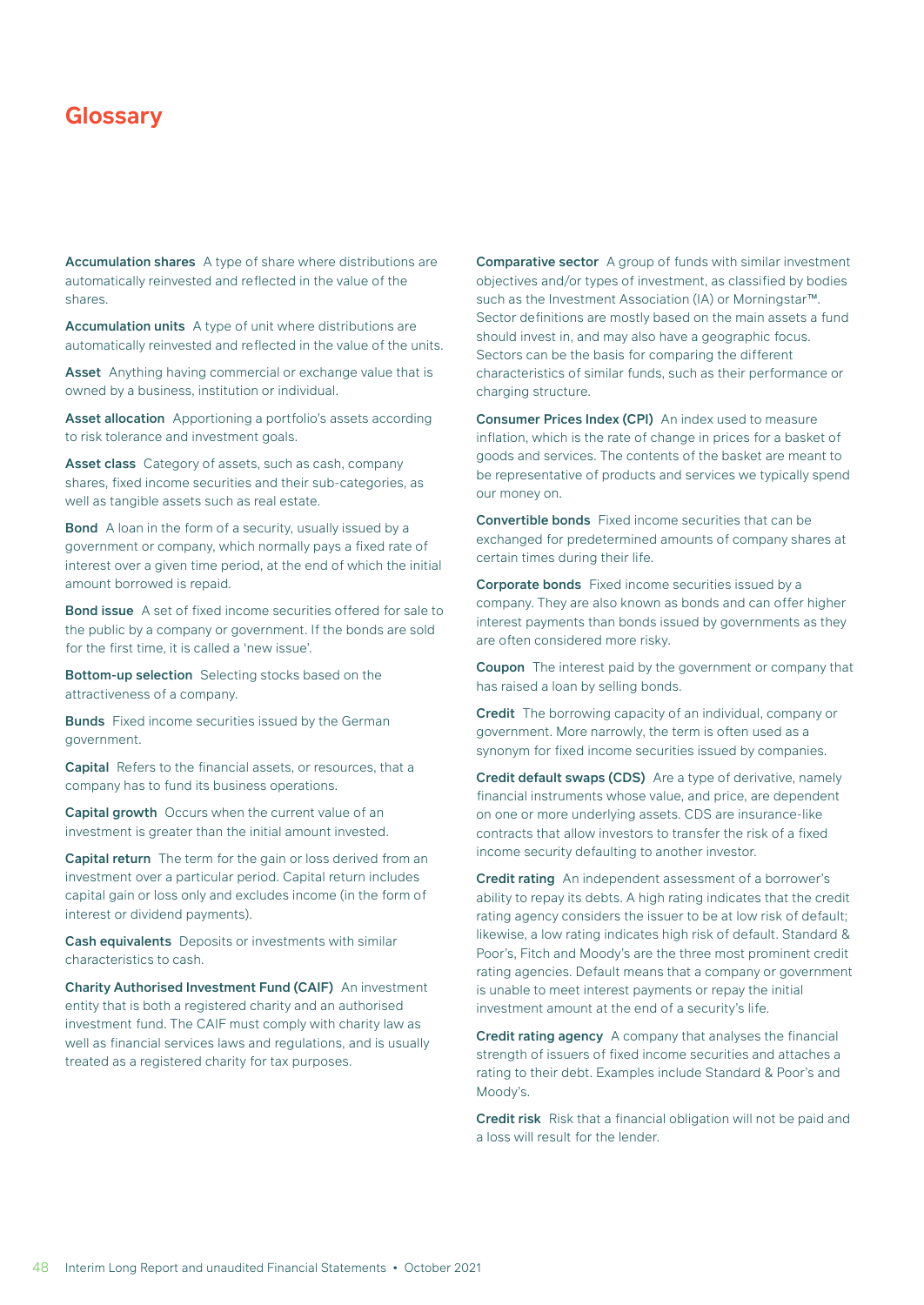Credit selection The process of evaluating a fixed income security, also called a bond, in order to ascertain the ability of the borrower to meet its debt obligations. This research seeks to identify the appropriate level of default risk associated with investing in that particular bond.

Credit spread The difference between the yield of a corporate bond, a fixed income security issued by a company, and a government bond of the same life span. Yield refers to the income received from an investment and is expressed as a percentage of the investment's current market value.

Default When a borrower does not maintain interest payments or repay the amount borrowed when due.

Defaulted bond When a bond issuer does not maintain interest payments or repay the amount borrowed when due.

Default risk Risk that a debtholder will not receive interest and full repayment of the loan when due.

Derivatives Financial instruments whose value, and price, are dependent on one or more underlying assets. Derivatives can be used to gain exposure to, or to help protect against, expected changes in the value of the underlying investments. Derivatives may be traded on a regulated exchange or traded over the counter.

Developed economy/market Well-established economies with a high degree of industrialisation, standard of living and security.

Dilution adjustments The dilution adjustment is used to protect ongoing investors against the transaction charges incurred in investing or divesting in respect of creations and cancellations. The dilution adjustment is made up of the direct and indirect transaction charges. In the financial statements the direct transaction charges as a percentage of average NAV will be disclosed. This percentage will take account of those direct transaction charges that have been recovered through the dilution adjustment leaving a percentage that just represents the costs incurred in portfolio management.

Distribution Distributions represent a share in the income of the fund and are paid out to Income shareholders or reinvested for Accumulation shareholders at set times of the year (monthly, quarterly, half-yearly or annually). They may either be in the form of interest distributions or dividend distributions.

Distribution yield Expresses the amount that is expected to be distributed by the fund over the next 12 months as a percentage of the share price as at a certain date. It is based on the expected gross income less the ongoing charges.

Diversification The practice of investing in a variety of assets. This is a risk management technique where, in a welldiversified portfolio, any loss from an individual holding should be offset by gains in other holdings, thereby lessening the impact on the overall portfolio.

Dividend Dividends represent a share in the profits of a company and are paid out to the company's shareholders at set times of the year.

**Duration** A measure of the sensitivity of a fixed income security, also called a bond, or bond fund to changes in interest rates. The longer a bond or bond fund's duration, the more sensitive it is to interest rate movements.

Duration risk The longer a fixed income security, also called a bond, or bond fund's duration, the more sensitive and therefore at risk it is to changes in interest rates.

Emerging economy or market Economies in the process of rapid growth and increasing industrialisation. Investments in emerging markets are generally considered to be riskier than those in developed markets.

Equities Shares of ownership in a company.

Exchange traded Usually refers to investments traded on an exchange, such as company shares on a stock exchange.

Ex-dividend, ex-distribution or XD date The date on which declared distributions officially belong to underlying investors.

Exposure The proportion of a fund invested in a particular share/fixed income security, sector/region, usually expressed as a percentage of the overall portfolio.

Fixed income security A loan in the form of a security, usually issued by a government or company, which normally pays a fixed rate of interest over a given time period, at the end of which the initial amount borrowed is repaid. Also referred to as a bond.

Floating rate notes (FRNs) Securities whose interest (income) payments are periodically adjusted depending on the change in a reference interest rate.

Foreign exchange The exchange of one currency for another, or the conversion of one currency into another currency. Foreign exchange also refers to the global market where currencies are traded virtually around the clock. The term foreign exchange is usually abbreviated as 'forex' and occasionally as 'FX'.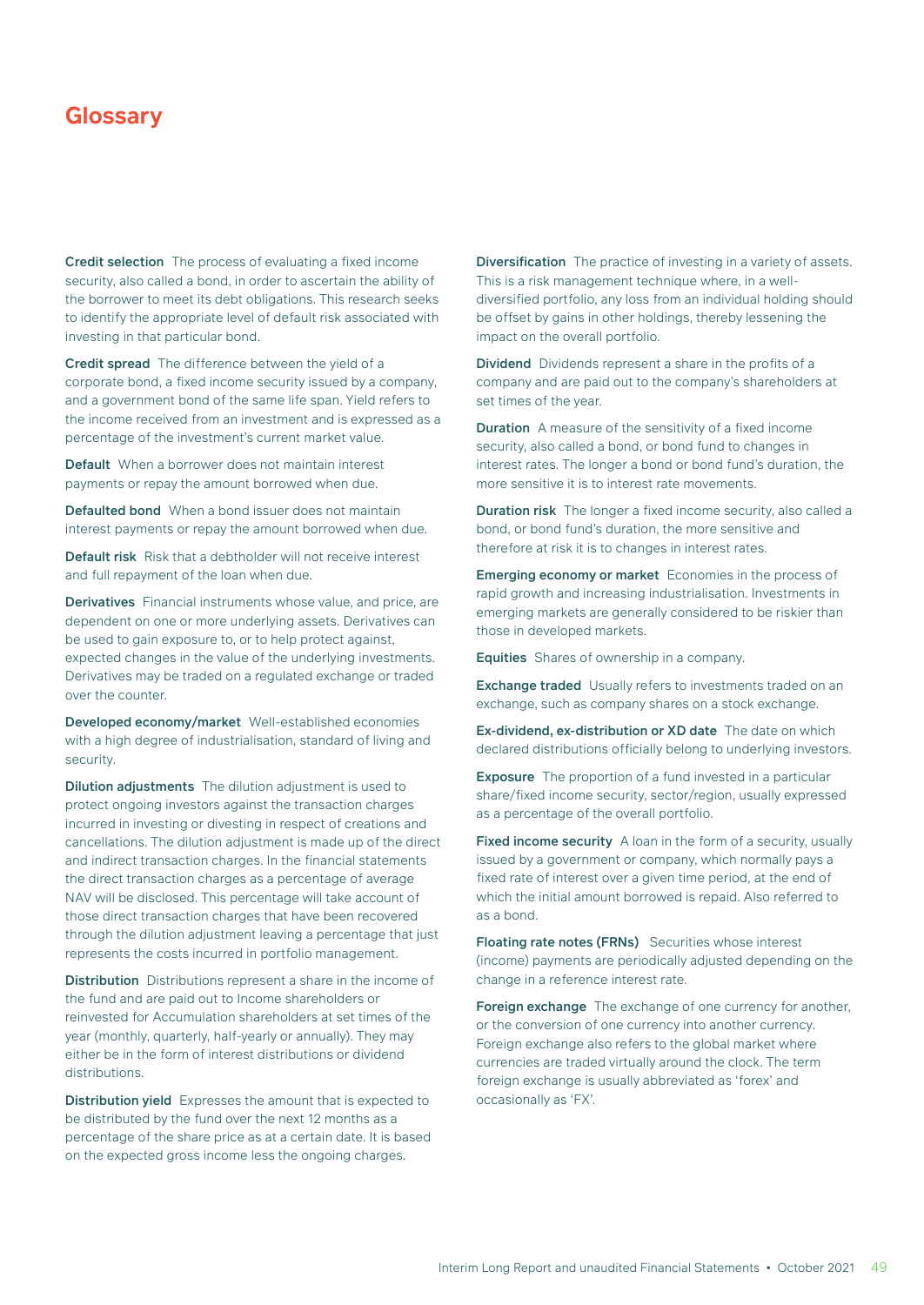Foreign exchange (FX) strategy Currencies can be an asset class in its own right, along with company shares, fixed income securities, property and cash. Foreign exchange strategy can therefore be a source of investment returns.

Forward contract A contract between two parties to buy or sell a particular commodity or financial instrument at a predetermined price at a future date. Examples include forward currency contracts.

Fundamentals (company) A basic principle, rule, law, or the like, that serves as the groundwork of a system. A company's fundamentals pertain specifically to that company, and are factors such as its business model, earnings, balance sheet and debt.

Fundamentals (economic) A basic principle, rule, law, or the like, that serves as the groundwork of a system. Economic fundamentals are factors such as inflation, employment, economic growth.

Futures A futures contract is a contract between two parties to buy or sell a particular commodity or financial instrument at a predetermined price at a future date. Futures are traded on a regulated exchange.

Gilts Fixed income securities issued by the UK government.

Government bonds Fixed income securities issued by governments, that normally pay a fixed rate of interest over a given time period, at the end of which the initial investment is repaid.

Hedging A method of reducing unnecessary or unintended risk.

High water mark (HWM) The highest level that a fund's NAV (net asset value) has reached at the end of any 12-month accounting period.

High yield bonds Fixed income securities issued by companies with a low credit rating from a recognised credit rating agency. They are considered to be at higher risk of default than better quality, ie higher-rated fixed income securities but have the potential for higher rewards. Default means that a company or government is unable to meet interest payments or repay the initial investment amount at the end of a security's life.

Historic yield The historic yield reflects distributions declared over the past 12 months as a percentage of the share price, as at the date shown.

Income yield Refers to the income received from an investment and is usually expressed annually as a percentage based on the investment's cost, its current market value or face value.

Index An index represents a particular market or a portion of it, serving as a performance indicator for that market.

Income shares A type of share where distributions are paid out as cash on the payment date.

Income units A type of unit where distributions are paid out as cash on the payment date.

Index tracking A fund management strategy that aims to match the returns from a particular index.

Index-linked bonds Fixed income securities where both the value of the loan and the interest payments are adjusted in line with inflation over the life of the security. Also referred to as inflation-linked bonds.

Inflation The rate of increase in the cost of living. Inflation is usually quoted as an annual percentage, comparing the average price this month with the same month a year earlier.

Inflation risk The risk that inflation will reduce the return of an investment in real terms.

Initial public offering (IPO) The first sale of shares by a private company to the public.

Interest rate risk The risk that a fixed income investment will lose value if interest rates rise.

Interest rate swap An agreement between two parties to swap a fixed interest payment with a variable interest payment over a specified period of time.

Investment Association (IA) The UK trade body that represents fund managers. It works with investment managers, liaising with government on matters of taxation and regulation, and also aims to help investors understand the industry and the investment options available to them.

Investment grade bonds Fixed income securities issued by a company with a medium or high credit rating from a recognised credit rating agency. They are considered to be at lower risk from default than those issued by companies with lower credit ratings. Default means that a company or government is unable to meet interest payments or repay the initial investment amount at the end of a security's life.

**Issuer** An entity that sells securities, such as fixed income securities and company shares.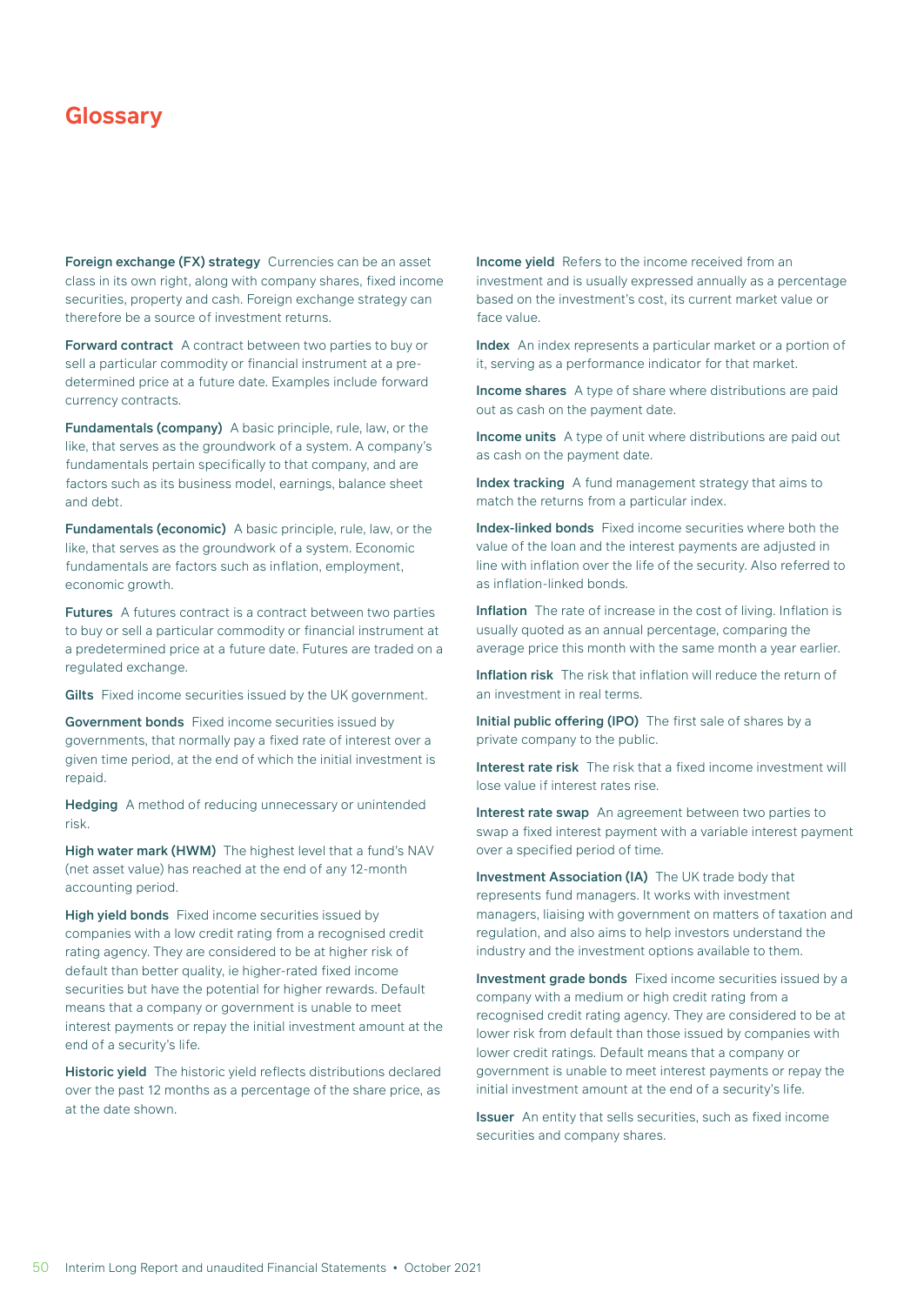Leverage When referring to a company, leverage is the level of a company's debt in relation to its assets. A company with significantly more debt than capital is considered to be leveraged. It can also refer to a fund that borrows money or uses derivatives to magnify an investment position.

Liquidity A company is considered highly liquid if it has plenty of cash at its disposal. A company's shares are considered highly liquid if they can be easily bought or sold since large amounts are regularly traded.

Long position Refers to ownership of a security held in the expectation that the security will rise in value.

Macroeconomic Refers to the performance and behaviour of an economy at the regional or national level. Macroeconomic factors such as economic output, unemployment, inflation and investment are key indicators of economic performance. Sometimes abbreviated to 'macro'.

Maturity The length of time until the initial investment amount of a fixed income security is due to be repaid to the holder of the security.

Modified duration A measure of the sensitivity of a fixed income security, called a bond, or bond fund to changes in interest rates. The longer a bond or bond fund's duration, the more sensitive it is to interest rate movements.

Monetary easing When central banks lower interest rates or buy securities on the open market to increase the money in circulation.

Monetary policy A central bank's regulation of money in circulation and interest rates.

Monetary tightening When central banks raise interest rates or sell securities on the open market to decrease the money in circulation.

Morningstar™ A provider of independent investment research, including performance statistics and independent fund ratings.

Near cash Deposits or investments with similar characteristics to cash.

Net asset value (NAV) A fund's net asset value is calculated by taking the current value of the fund's assets and subtracting its liabilities.

Ongoing Charge Figure The ongoing charge figure represents the operating costs investors can reasonably expect to pay under normal circumstances.

Open-ended investment company (OEIC) A type of managed fund, whose value is directly linked to the value of the fund's underlying investments.

**Options** Financial contracts that offer the right, but not the obligation, to buy or sell an asset at a given price on or before a given date in the future.

Over-the-counter (OTC) Whereby financial assets are traded directly between two parties. This is in contrast to exchange trading, which is carried out through exchanges set up specifically for the purpose of trading. OTC is also known as off-exchange trading.

Overweight If a fund is 'overweight' a stock, it holds a larger proportion of that stock than the comparable index or sector.

Payment date The date on which distributions will be paid by the fund to investors, usually the last business day of the month.

Physical assets An item of value that has tangible existence, for example, cash, equipment, inventory or real estate. Physical assets can also refer to securities, such as company shares or fixed income securities.

Portfolio transaction cost The cost of trading, such as brokerage, clearing, exchange fees and bid-offer spread as well as taxes such as stamp duty.

Preference shares Preference shares are a loan to a company that may be traded in the same way as ordinary shares, but generally have a higher yield and pay dividends on fixed dates. Preference shares have varying characteristics as to the treatment of the principal and the dividend payment, which includes ranking them above ordinary shares when it comes to dividend payments.

Principal The face value of a fixed income security, which is the amount due back to the investor by the borrower when the security reaches the end of its life.

Private placement An offer of sale of securities to a relatively small number of investors selected by the company, generally investment banks, mutual funds, insurance companies or pension funds.

Property Expense Ratio (PER) Property expenses are the operating expenses that relate to the management of the property assets in the portfolio. These include: insurance and rates, rent review and lease renewal costs and maintenance and repairs, but not improvements. They depend on the level of activity taking place within the fund. The Property Expense Ratio is the ratio of property expenses to the fund's net asset value.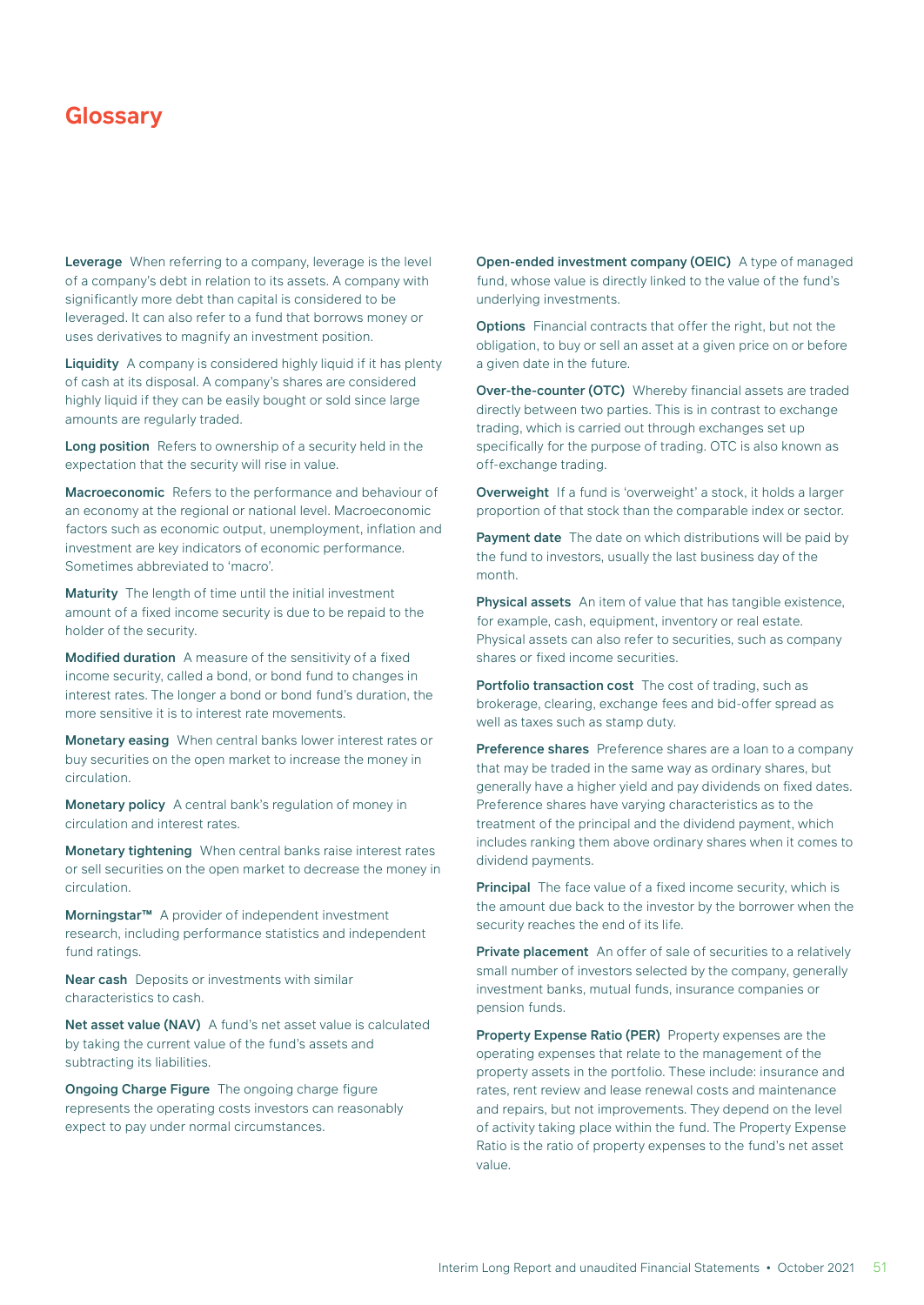Real yield The return of an investment, adjusted for changes in prices in an economy.

Retail Prices Index (RPI) A UK inflation index that measures the rate of change in prices for a basket of goods and services in the UK, including mortgage payments and council tax.

Risk The chance that an investment's return will be different to what is expected. Risk includes the possibility of losing some or all of the original investment.

Risk management The term used to describe the activities the fund manager undertakes to limit the risk of a loss in a fund.

Risk premium The difference between the return from a riskfree asset, such as a high-quality government bond or cash, and the return from an investment in any other asset. The risk premium can be considered the 'price' or 'pay-off' for taking on increased risk. A higher risk premium implies higher risk.

Risk-free asset An asset that notionally carries no risk of nonpayment by the borrower such as a high-quality fixed income security issued by a government or cash.

Risk/reward ratio A ratio comparing the expected returns of an investment with the amount of risk undertaken.

Safe-haven assets Refers to assets that investors perceive to be relatively safe from suffering a loss in times of market turmoil.

Security Financial term for a paper asset – usually a share in a company or a fixed income security also known as a bond.

Share class Each M&G fund has different share classes, such as A, R and I. Each has a different level of charges and minimum investment. Details on charges and minimum investments can be found in the Key Investor Information Documents.

Share class hedging Activities undertaken in respect of hedged shares to mitigate the impact on performance of exchange rate movements between the fund's currency exposure and the investor's chosen currency.

Short position A way for a fund manager to express his or her view that the market might fall in value.

Short selling This often refers to the practice whereby an investor sells an asset they do not own. The investor borrows the asset from someone who does own it and pays a fee. The investor must eventually return the borrowed asset by buying it in the open market. If the asset has fallen in price, the investor buys it for less than they sold it for, thus making a profit. The contrary may also occur.

Short-dated corporate bonds Fixed income securities issued by companies and repaid over relatively short periods.

Short-dated government bonds Fixed income securities issued by governments and repaid over relatively short periods.

Sovereign debt Debt of a government. Also referred to as government bonds.

Sub-investment grade bonds Fixed income securities issued by a company with a low rating from a recognised credit rating agency. They are considered to be at higher risk from default than those issued by companies with higher credit ratings. Default means that a company or government is unable to meet interest payments or repay the initial investment amount at the end of a security's life.

Suspended Temporarily halting the trading of a listed security on the stock exchange. It can be voluntary (requested by the issuing company) or imposed by regulators. Typically, trading suspensions are introduced ahead of important news announcements, following technical glitches, or due to regulatory concerns.

Swing pricing Swing pricing is a method of protecting longterm shareholders in the fund from bearing the costs of transactions carried out by shorter-term investors. When investors buy or sell shares in the fund, the fund manager has to buy or sell underlying securities to either invest the cash obtained from investors, or to provide them with cash in exchange for their shares. Swing pricing essentially adjusts the fund shares' daily price to take into account the costs of buying or selling the underlying securities held by the fund. This ensures that transaction costs such as brokerage fees and administrative charges are borne by those investors who trade shares in the fund, not by those who remain invested in the fund. (Also see dilution adjustment).

Top-down investing An investment approach that analyses economic factors, ie surveys the 'big picture', before selecting which companies to invest in. The top-down investor will look at which industries are likely to generate the best returns in certain economic conditions and limit the search to that area.

Total return The term for the gain or loss derived from an investment over a particular period. Total return includes income (in the form of interest or dividend payments) and capital gains.

Treasuries Fixed income securities issued by the US government.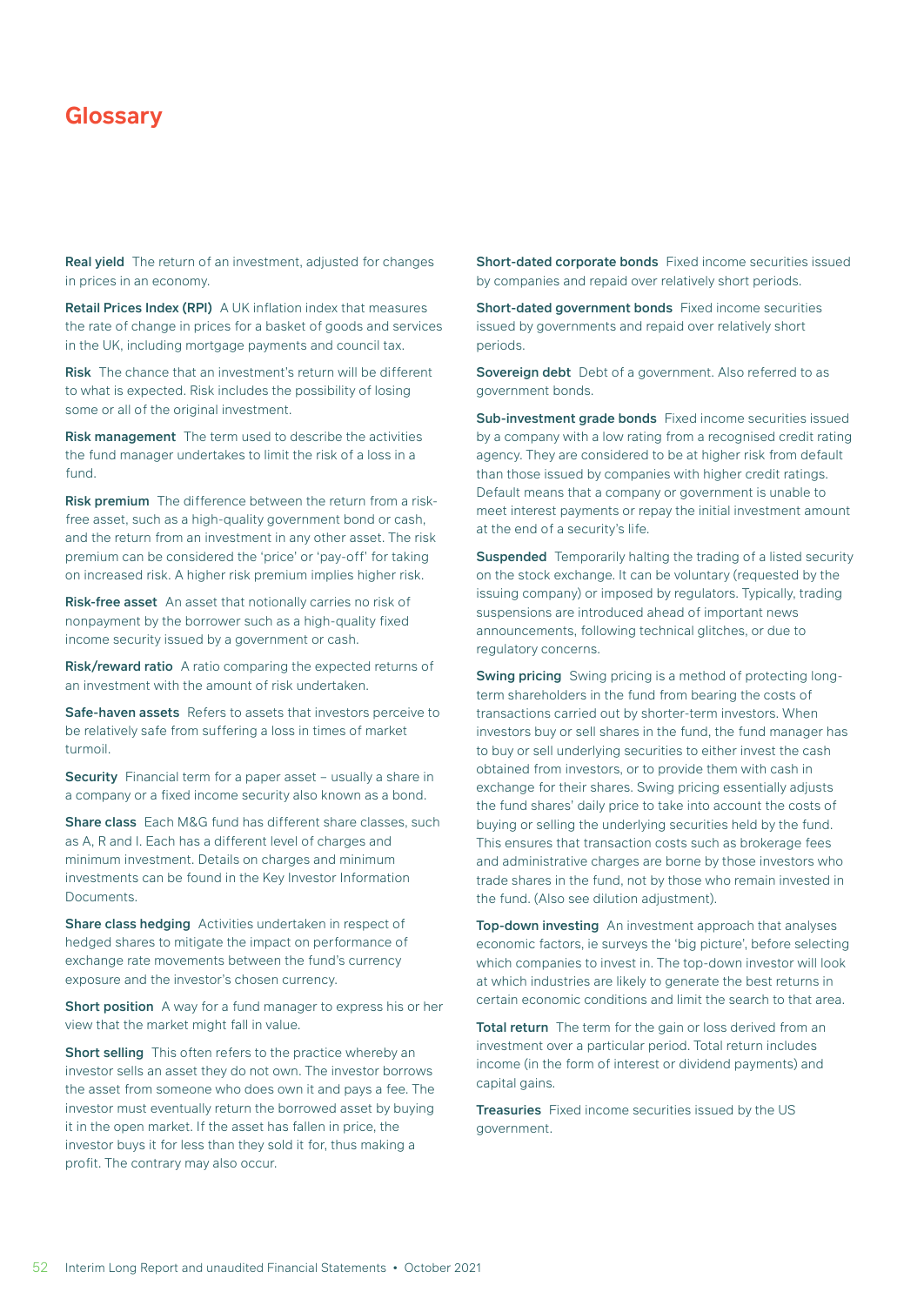Triple A or AAA rated The highest possible rating a fixed income security, also called a bond, can be assigned by credit rating agencies. Bonds that are rated AAA are perceived to have the lowest risk of default. Default means that a company or government is unable to meet interest payments or repay the initial investment amount at the end of a security's life.

UCITS Stands for Undertakings for Collective Investment in Transferable Securities. This is the European regulatory framework for an investment vehicle that can be marketed across the European Union and is designed to enhance the single market in financial assets while maintaining high levels of investor protection.

Unconstrained The term used to describe the mandate of a fund whereby the manager has the freedom to invest according to his or her own strategy, not being obliged to allocate capital according to the weightings of any index, for example.

Underlying value The fundamental value of a company, reflecting both tangible and intangible assets, rather than the current market value.

Underlying yield Refers to the income received by a managed fund, and is usually expressed annually as a percentage based on the fund's current value.

Underweight If a portfolio is 'underweight' a stock, it holds a smaller proportion of that stock than the comparable index or sector.

Unit trust A type of managed fund, whose value is directly linked to the value of the fund's underlying investments.

Unit/share type Type of units/shares held by investors in a trust or fund (unit/share types differ by features such as whether income is to be paid out as cash or reinvested on the payment date).

Unlisted/unquoted stocks Shares of ownership in companies that are not listed on a public exchange, known as private companies.

Valuation The worth of an asset or company based on its current price.

Volatile When the value of a particular share, market or sector swings up and down fairly frequently and/or significantly, it is considered volatile.

M&G Securities Limited is authorised and regulated by the Financial Conduct Authority and provides investment products. The Company's registered office is 10 Fenchurch Avenue, London EC3M 5AG. Registered in England: No. 90776.

Volatility The degree to which a given security, fund, or index rapidly changes. It is calculated as the degree of deviation from the norm for that type of investment over a given time period. The higher the volatility, the riskier the security tends to be.

Warrant A security issued by a company that gives the holder the right to buy shares in that company at a specified price and within a certain timeframe.

Yield This refers to either the interest received from a fixed income security or to the dividends received from a share. It is usually expressed as a percentage based on the investment's costs, its current market value or its face value. Dividends represent a share in the profits of the company and are paid out to a company's shareholders at set times of the year.

Yield (equity) Refers to the dividends received by a holder of company shares and is usually expressed annually as a percentage based on the investment's cost, its current market value or face value. Dividends represent a share in the profits of the company and are paid out to a company's shareholders at set times of the year.

Yield (bonds) This refers to the interest received from a fixed income security and is usually expressed annually as a percentage based on the investment's cost, its current market value or its face value.

Yield (income) Refers to the income received from an investment and is usually expressed annually as a percentage based on the investment's cost, its current market value or face value.